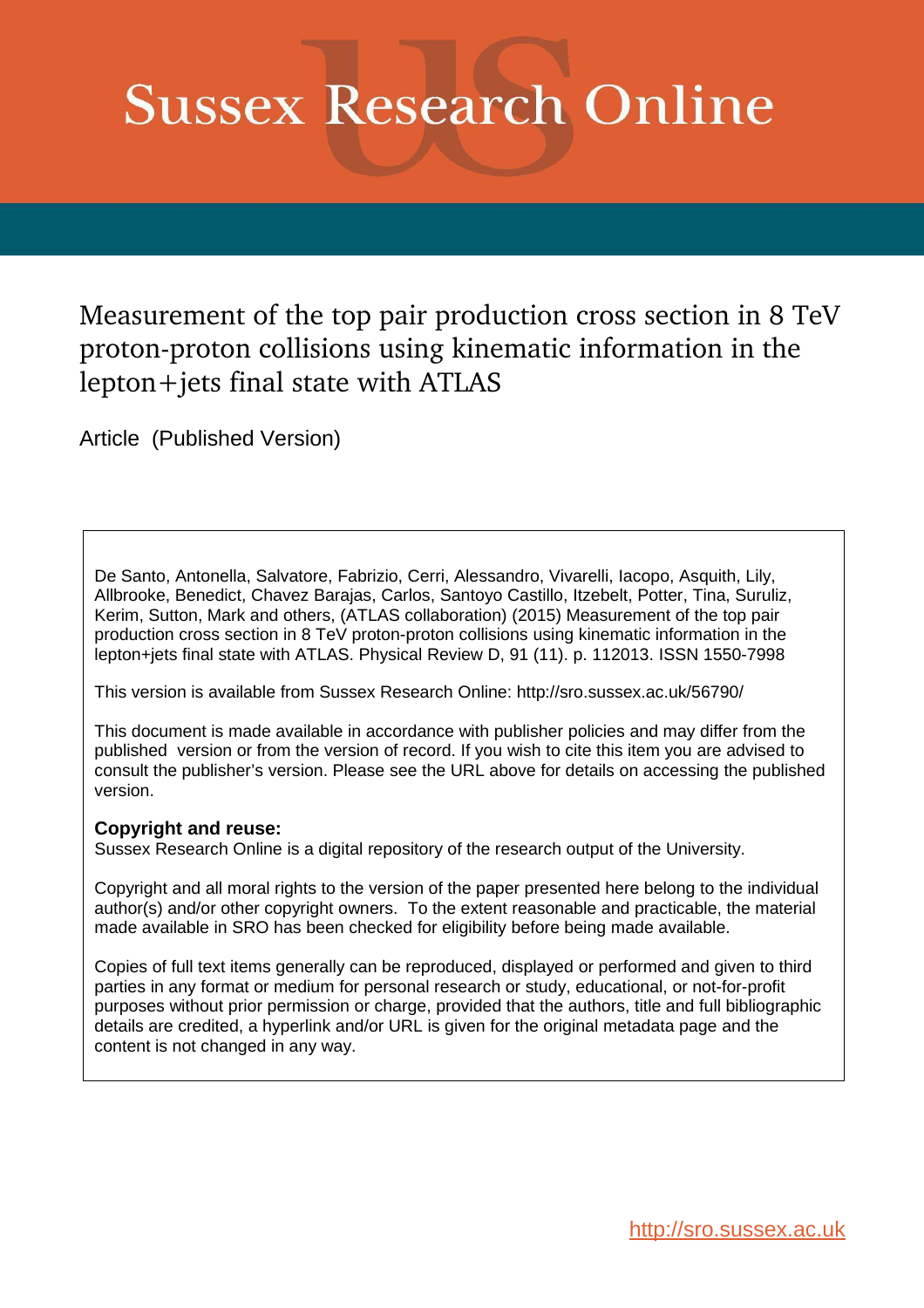# Measurement of the top pair production cross section in 8 TeV proton-proton collisions using kinematic information in the lepton  $+$  jets final state with ATLAS

G. Aad  $et \ al.^*$ 

(ATLAS Collaboration) (Received 17 April 2015; published 24 June 2015)

A measurement is presented of the  $t\bar{t}$  inclusive production cross section in pp collisions at a center-ofmass energy of  $\sqrt{s}$  = 8 TeV using data collected by the ATLAS detector at the CERN Large Hadron Collider. The measurement was performed in the lepton  $+$  jets final state using a data set corresponding to an integrated luminosity of 20.3 fb<sup>-1</sup>. The cross section was obtained using a likelihood discriminant fit and b-jet identification was used to improve the signal-to-background ratio. The inclusive  $t\bar{t}$  production cross section was measured to be  $260 \pm 1(\text{stat}) \pm 2(\text{stat}) \pm 8(\text{lumi}) \pm 4(\text{beam})$  pb assuming a top-quark mass of 172.5 GeV, in good agreement with the theoretical prediction of  $253^{+13}_{-15}$  pb. The  $t\bar{t} \to (e,\mu)$  + jets production cross section in the fiducial region determined by the detector acceptance is also reported.

DOI: [10.1103/PhysRevD.91.112013](http://dx.doi.org/10.1103/PhysRevD.91.112013) PACS numbers: 14.65.Ha

### I. INTRODUCTION

The measurement of the top-quark pair production cross section is an important part of the physics program of the Large Hadron Collider (LHC) [\[1\]](#page-10-0). As the top quark is the heaviest known fermion, it has the largest coupling to the recently discovered Higgs boson and plays a special role in many theories beyond the Standard Model (SM). New physics may result in additional top-quark decay channels or new mechanisms of  $t\bar{t}$  production that can cause the measured cross section to deviate from the SM prediction. Also,  $t\bar{t}$  production is the dominant background to many searches for new physics.

<span id="page-1-0"></span>The inclusive  $pp \rightarrow t\bar{t}$  cross section  $\sigma_{t\bar{t}}$  at a center-ofmass energy of  $\sqrt{s} = 8$  TeV has been calculated to be  $253^{+13}_{-15}$  pb for a top-quark mass of  $m_{\text{top}} = 172.5 \text{ GeV}$ . These calculations were performed at next-to-next-toleading order (NNLO) in QCD including resummation of next-to-next-to-leading logarithmic (NNLL) soft gluon terms using the program  $TOP++ 2.0$   $[2-7]$  $[2-7]$ . In these calculations, the renormalization scale  $\mu_R$  and factorization scale  $\mu_F$  were both set equal to  $m_{\text{top}}$ . The NNLO + NNLL value was found to be about 3% larger than the NNLO-only calculation as implemented in HATHOR 1.5 [\[8\].](#page-10-2) As a result of recent progress in theoretical calculations, the  $t\bar{t}$  production cross section has been evaluated with uncertainties below 6%. In calculating these uncertainties, the scale uncertainty, evaluated by independent variations of  $\mu_R$  and  $\mu_F$  by factors of 1/2 and 2, was combined in quadrature with uncertainties on the coupling strength of the strong interaction,  $\alpha_{\rm S}$ , and the parton distribution functions (PDFs). The latter were calculated using the PDF4LHC prescription [\[9\]](#page-10-3) with MSTW2008 NNLO (at the 68% confidence level) [\[10,11\]](#page-10-4), CT10 NNLO [\[12,13\]](#page-10-5) and NNPDF2.3 5f FFN [\[14\]](#page-10-6) PDF sets.

<span id="page-1-1"></span>In the SM, the top quark decays into a  $W$  boson and a  $b$ quark with a branching ratio close to 100%. The present analysis aims to measure the  $t\bar{t}$  production cross section in the lepton  $+$  jets final state, where one of the W bosons decays into an electron or a muon (collectively called a lepton and denoted  $\ell$ ) and a corresponding neutrino (including the  $W \to \tau \nu_{\tau} \to e \nu_{\tau} \nu_{e}$  and  $W \to \tau \nu_{\tau} \to \mu \nu_{\tau} \nu_{\mu}$ decays), and the other W boson decays hadronically. The final state is characterized by the presence of a highly energetic isolated lepton, large missing transverse momentum  $(E_{\text{T}}^{\text{miss}})$  due to the neutrino(s) escaping detection, and four jets due to the two  $b$  quarks from the top-quark decays and the two quarks from the hadronic W decay. The selected events are required to have at least three jets, allowing one jet to be undetected due to limited detector acceptance and jet reconstruction inefficiency. At least one of the jets is further required to be identified as a b jet.

The inclusive top-quark pair production cross section in pp collisions at 8 TeV has been previously measured in the dilepton channel by both the ATLAS and CMS Collaborations [\[15,16\]](#page-10-7). The results are found to be in good agreement with theoretical predictions. This paper presents the measurement of the  $t\bar{t}$  production cross section of the ATLAS Collaboration in the lepton  $+$  jets channel, which provides a cross-check of the dilepton measurement that has different background conditions and systematic uncertainties, and contributes to the combined  $t\bar{t}$  production cross-section result. In addition, the measurement in the lepton  $+$  jets channel is important for probing the presence

<sup>\*</sup> Full author list given at the end of the article.

Published by the American Physical Society under the terms of the [Creative Commons Attribution 3.0 License.](http://creativecommons.org/licenses/by/3.0/) Further distribution of this work must maintain attribution to the author(s) and the published article's title, journal citation, and DOI.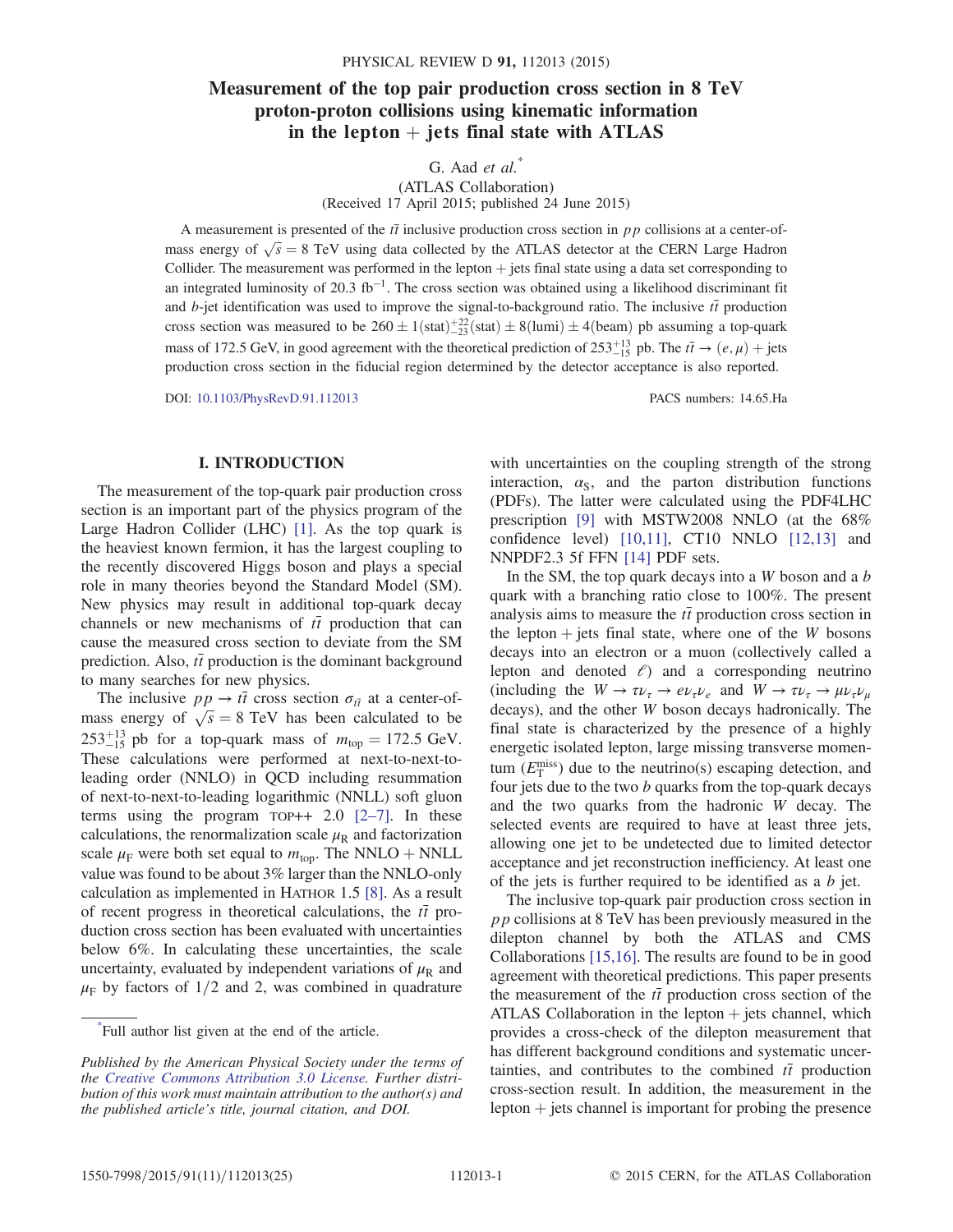of new physics that changes the top-quark decay branching fractions, e.g. production of charged Higgs bosons  $H^+$  via  $t \rightarrow H^+b$  decays.

The measurement was performed using the full 8 TeV data set (20.3 fb<sup>-1</sup>). In addition to the total  $t\bar{t}$  production cross section, a fiducial cross section was measured, defined using physics objects constructed of stable particles to approximate the  $t\bar{t} \rightarrow \ell \nu$  + jets detector acceptance.

The majority of the events in the selected sample originate from  $t\bar{t}$  production. However, events from other SM processes ( $W/Z$  + jets, single top-quark, diboson, and multijet production) are also present. To determine the signal fraction, a discriminating variable [likelihood discriminant (LHD)] was constructed based on the kinematic properties of Monte Carlo (MC) simulated signal and background events. A weighted sum of LHD distributions ("templates") for the signal and for the background was fitted to the LHD distribution in data, and the resulting number of signal events was converted to the  $t\bar{t}$  inclusive production cross section using the signal-reconstruction efficiency (determined from MC simulation), known branching ratio for the lepton  $+$  jets final state, and the total integrated luminosity.

The paper is organized as follows. The ATLAS detector is briefly described in Sec. [II](#page-1-0), followed by descriptions of the data and MC samples used in the analysis (Sec. [III\)](#page-1-1). The event selection and the backgrounds are outlined in Sec. [IV.](#page-2-0) The measurement procedure is presented in Sec. [V](#page-4-0) for the inclusive case, and in Sec. [VI](#page-5-0) for the fiducial case. The estimation of the systematic uncertainties is presented in Sec. [VII](#page-7-0). Finally, the results and conclusions are given in Sec. [VIII.](#page-9-0)

#### II. THE ATLAS DETECTOR

The ATLAS detector [\[17\]](#page-10-8) at the LHC covers nearly the entire solid angle around the collision point. It consists of an inner tracking detector surrounded by a thin superconducting solenoid, electromagnetic and hadronic calorimeters, and a muon spectrometer incorporating three large superconducting toroid magnets. The inner-detector system is immersed in a 2 T axial magnetic field and provides charged particle tracking in the range  $|\eta|$  < 2.5.

<span id="page-2-0"></span>The high-granularity silicon pixel detector is closest to the interaction region and typically provides three measurements per track, the first hit being normally in the innermost layer. It is followed by the silicon microstrip tracker which has four layers in the barrel region. These silicon detectors are complemented by the transition radiation tracker, which enables radially extended track reconstruction up to  $|\eta| = 2.0$ . The transition radiation tracker also provides electron identification information based on the fraction of hits (typically 30 in total) above a higher energy deposit threshold corresponding to transition radiation.

The calorimeter system covers the pseudorapidity range  $|\eta|$  < 4.9. Within the region  $|\eta|$  < 3.2, electromagnetic calorimetry is provided by barrel and end cap highgranularity lead/liquid-argon (LAr) electromagnetic calorimeters, with an additional thin LAr presampler covering  $|\eta|$  < 1.8, to correct for energy loss in material upstream of the calorimeters. Hadronic calorimetry is provided by the steel/scintillating-tile calorimeter, segmented into three barrel structures within  $|\eta|$  < 1.7, and two copper/LAr hadronic end cap calorimeters. The solid angle coverage is completed with forward copper/LAr and tungsten/LAr calorimeter modules optimized for electromagnetic and hadronic measurements, respectively.

The muon spectrometer comprises separate trigger and high-precision tracking chambers measuring the deflection of muons in a magnetic field generated by superconducting air-core toroids. The precision chamber system covers the region  $|\eta|$  < 2.7 with three layers of monitored drift tubes, complemented by cathode strip chambers in the forward region, where the background is highest. The muon trigger system covers the range  $|\eta| < 2.4$  with resistive plate chambers in the barrel and thin gap chambers in the end cap regions. A three-level trigger system is used to select interesting events [\[18\]](#page-10-9). The level-1 trigger is implemented in hardware and uses a subset of detector information to reduce the event rate to a design value of at most 75 kHz. This is followed by two software-based trigger levels which together reduce the event rate to about 200 Hz.

#### III. DATA AND SIMULATED SAMPLES

The data were collected during the 2012 LHC running period at a center-of-mass energy of 8 TeV. After applying data-quality selection criteria, the data set used in the analysis corresponds to an integrated luminosity of  $20.3 \text{ fb}^{-1}$ .

Simulated  $t\bar{t}$  events were generated with POWHEG [\[19\]](#page-10-10) interfaced to PYTHIA v6.426 [\[20\]](#page-10-11) for the fragmentation and hadronization, with the next-to-leading order (NLO) CT10 PDF set. The Perugia2011C underlying event tune [\[21\]](#page-10-12) with the CTEQ6L1 PDF set [\[22\]](#page-10-13) was used. An alternative  $t\bar{t}$ MC sample was produced with MC@NLO v4.01 [\[23\]](#page-10-14) using the CT10 PDF set. In this sample, the parton shower and the underlying event simulations were performed with HERWIG v6.520 [\[24\]](#page-10-15) and JIMMY v4.31 [\[25\],](#page-10-16) respectively, using the AUET2 tune [\[26\].](#page-11-0) To estimate the model dependence of the parton shower and fragmentation modeling, the signal sample generated with POWHEG interfaced to PYTHIA was compared to that generated with POWHEG interfaced to HERWIG + JIMMY. Additional  $t\bar{t}$  samples simulated with ACERMC [\[27\]](#page-11-1) interfaced to PYTHIA based on the CTEQ6L1 PDF set were used to study the systematic uncertainties arising from initial- or final-state radiation. All  $t\bar{t}$  samples were produced with a top-quark mass of 172.5 GeV and normalized to the NNLO  $+$  NNLL cross section quoted in Sec. [I](#page-0-0).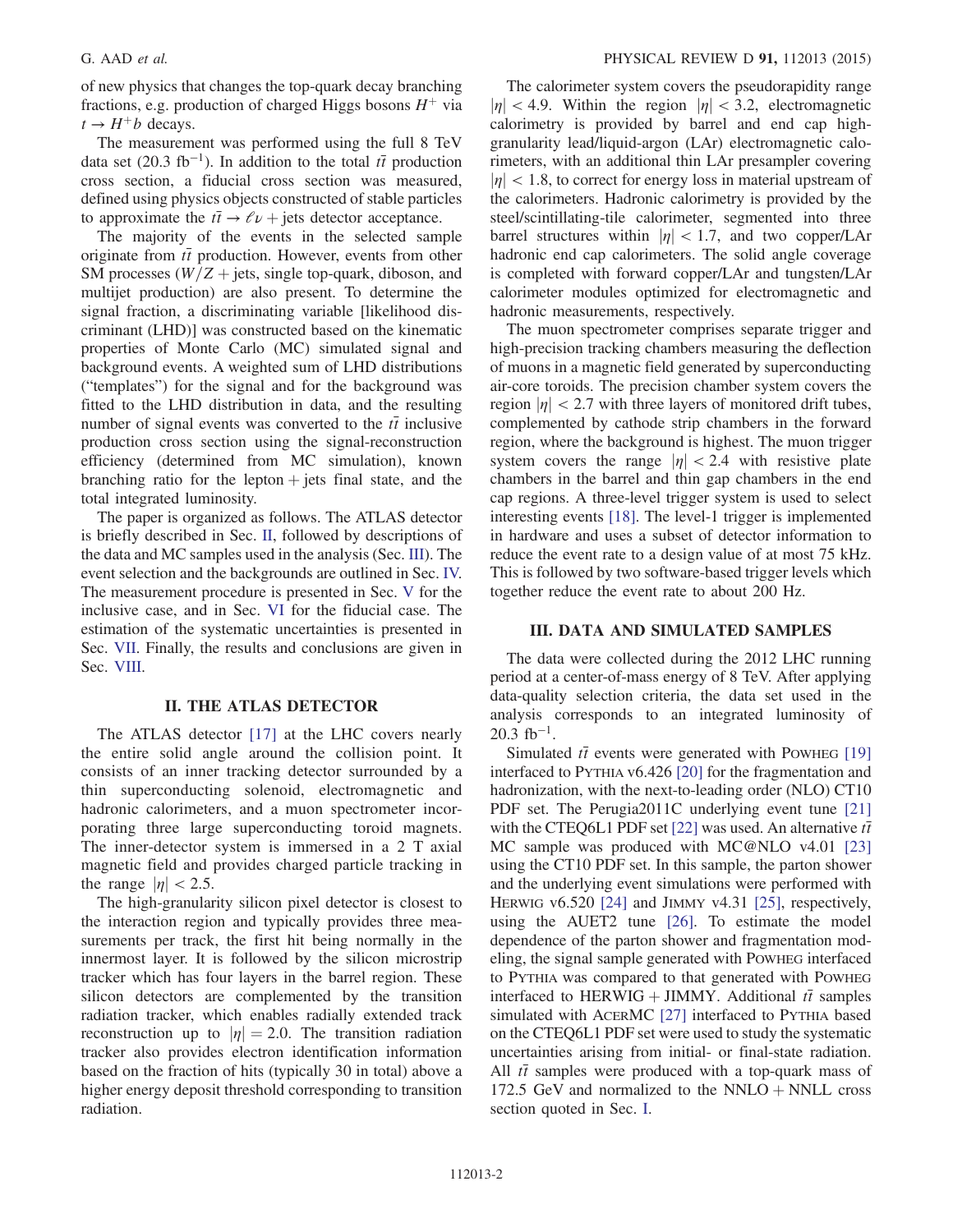The dominant background to  $t\bar{t}$  production is vector-boson production in association with jets,  $V + \text{jets} (V = W, Z/\gamma^*)$ . Samples of events were generated using ALPGEN [\[28\]](#page-11-2) interfaced to PYTHIA v6.426 based on the CTEQ6L1 PDF set and the Perugia2011C tune. The MLM parton and jet matching procedure [\[29\]](#page-11-3) was applied inclusively for  $V +$ 5-light-partons (2  $\rightarrow$  7) production and exclusively for lower multiplicity samples. In addition to  $V +$  light partons, the production of vector bosons with additional heavy-flavor partons  $(V + c + \text{jets}, V + c\bar{c} + \text{jets}, V + b\bar{b} + \text{jets})$  was also simulated. Inclusive  $V +$  jets samples were formed by combining the samples of light and heavy quarks according to their respective cross sections. An alternative  $W + j$ ets sample simulated with SHERPA [\[30\]](#page-11-4) with massive  $b/c$  quarks was produced to evaluate systematic uncertainties on  $W +$ jets modeling. The  $V +$  jets processes were normalized to the NNLO calculations [\[31,32\].](#page-11-5)

The background contribution from single-top production, including  $t$ - and s-channel contributions and  $Wt$ production, was simulated with POWHEG interfaced to PYTHIA using the CT10 PDF set. Finally, diboson production (WW, WZ, ZZ) was simulated with HERWIG using the CTEQ6L1 PDF set. All samples were scaled according to their theoretical production cross sections: at approximate NNLO for the single top  $t$  channel [\[33\],](#page-11-6) and at NLO + NNLL for the single top s channel [\[34\]](#page-11-7) and  $Wt$ production [\[35\].](#page-11-8) The diboson processes were normalized to the NLO [\[36\]](#page-11-9) predictions.

Most of the  $t\bar{t}$  samples and all the background samples were processed through the full ATLAS detector simulation [\[37\]](#page-11-10) based on GEANT4 [\[38\].](#page-11-11) A few  $t\bar{t}$  samples used for the evaluation of certain systematic effects (modeling of initialand final-state radiation and parton showers—see Sec. [VII](#page-7-0) for details) were produced using the ATLAS fast simulation that employs parameterized showers in the calorimeters [\[39\]](#page-11-12). All MC samples were reconstructed using the same analysis chain as used for the data. Correction factors were applied in order to better reproduce the trigger, lepton reconstruction efficiency, and b-jet identification efficiency observed in the data. The simulations also included the effect of multiple  $p p$  collisions per bunch crossing (pileup).

#### IV. EVENT SELECTION

The events were required to pass a logical OR of isolated and nonisolated single-lepton ( $e$  or  $\mu$ ) trigger conditions with transverse momentum  $p_T$  thresholds of 24 GeV for isolated triggers and 60 (36) GeV for nonisolated single- $e$  $(single-\mu)$  triggers. All events were also required to have a reconstructed hard collision primary vertex (the main PV) built of at least five particle tracks with  $p_T > 0.4$  GeV.

The reconstructed objects used in the analysis include electrons, muons, jets, and missing transverse momentum. Electron candidates were reconstructed from an electromagnetic energy deposit matched to a track in the inner detector [\[40\].](#page-11-13) They were required to have transverse energy  $E_T > 40 \text{ GeV}$  and pseudorapidity of the cluster<sup>1</sup>  $|\eta|$  < 2.47, excluding the barrel-end cap transition region  $1.37 < |\eta| < 1.52$ . Electron candidates were also required to originate from less than 2 mm along the z axis from the main PV and satisfy isolation criteria. The latter involve a combination of calorimeter isolation (a requirement on a sum of energies of calorimeter cells within a cone of size  $\Delta R = 0.2$  around the electron direction) and track isolation (a requirement on a scalar sum of track  $p<sub>T</sub>$  within a cone of size  $\Delta R = 0.3$ , in each case excluding the contribution from the electron itself). Both requirements were chosen to separately result in a 90% electron reconstruction efficiency for prompt electrons from  $Z \rightarrow ee$  decays. Muon candidates were reconstructed using combined information from the muon spectrometer and the inner tracking detectors [\[41\]](#page-11-14). They were required to have  $p_T > 40$  GeV and  $|\eta|$  < 2.5 and, like electrons, to originate from within 2 mm along the z axis of the main PV. The muon isolation was defined in terms of the ratio of the scalar sum of the track  $p_T$  in a cone of variable radius  $\Delta R = 10 \text{ GeV}/p_T^{\mu}$ around the muon direction (excluding the muon track itself) to the  $p_{\text{T}}$  of the muon  $(p_{\text{T}}^{\mu})$ . This ratio was required to be less than 0.05, corresponding to a 97% selection efficiency for prompt muons from  $Z \rightarrow \mu\mu$  decays.

Jets were reconstructed using the anti- $k_t$  algorithm [\[42,43\]](#page-11-15) with radius parameter  $R = 0.4$ . The measured jet energy was corrected for inhomogeneities and for the noncompensating nature of the calorimeter through jet  $p_T$ - and  $\eta$ -dependent factors derived from MC simulation and validated with data. Jets were calibrated using a combination of in situ techniques based on the transverse momentum balance between a jet and a reference object [\[44\]](#page-11-16). The jets were required to have corrected  $p_T > 25 \text{ GeV}$ and  $|\eta|$  < 2.5. Jets from pileup were suppressed by requiring the absolute value of the jet vertex fraction<sup>2</sup> for jets with  $p_T < 50$  GeV and  $|\eta| < 2.4$  to be above 0.5.

Jets were b tagged (identified as originating from b quarks) using the multivariate-based algorithm (MV1) [\[45\]](#page-11-17). This is a neural network-based algorithm that makes use of track impact parameters and reconstructed secondary vertices. Jets were identified as  $b$  jets by requiring the MV1 output to be above a certain threshold value. This value was chosen such that the overall tagging efficiency for  $b$  jets originating from top-quark decays in MC  $t\bar{t}$  events is 70%. Tagging scale factors were applied to correct for the difference in the tagging efficiency between MC simulation and data, including the inefficiency scale factors applied

<sup>&</sup>lt;sup>1</sup>Unlike the (regular) pseudorapidity determined using the object direction, the pseudorapidity of the cluster is defined using the position of the reconstructed cluster in the calorimeter with respect to the geometric center of the detector.

 $2^2$ The jet vertex fraction is defined using the tracks matched to a jet as the ratio of the scalar sum of the transverse momenta of tracks from the main PV to that of all tracks. A jet without any track matched is assigned a jet vertex fraction value of −1.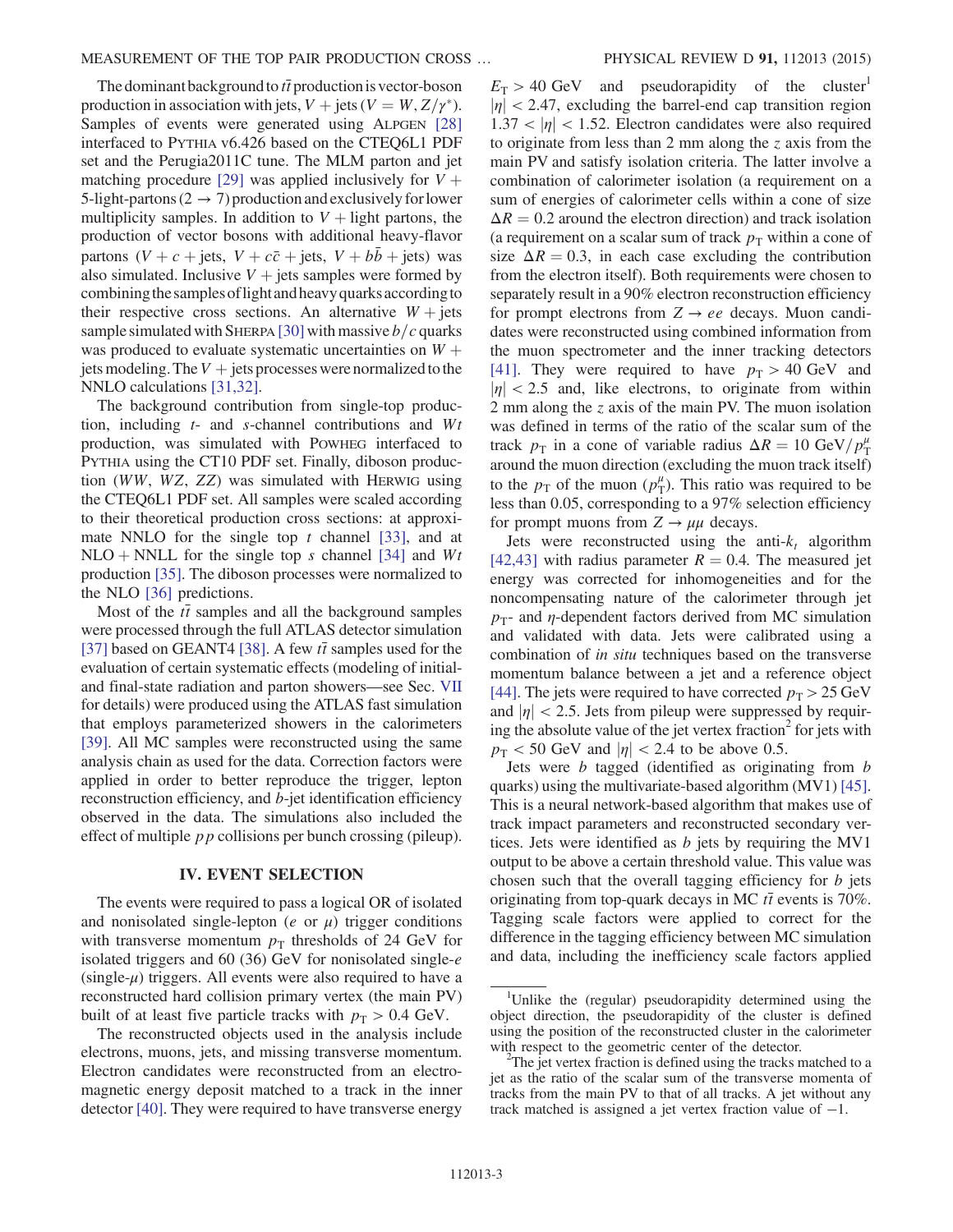<span id="page-4-1"></span>when a jet was not tagged. The scale factors were derived as explained in Refs. [45–[47\].](#page-11-17)

To avoid double counting objects in an event and to suppress leptons from heavy-flavor decays, the following procedure to remove overlaps was applied to the reconstructed objects: (i) removal of jets matched within  $\Delta R = 0.2$  of electrons with  $E_T > 25$  GeV; (ii) removal of electrons matched within  $\Delta R = 0.4$  of jets with  $p_T > 25$  GeV; (iii) rejection of events where the selected electron shares an inner detector track with a selected muon; and (iv) removal of muons matched within  $\Delta R =$ 0.4 of jets with  $p_T > 25$  GeV. After these steps, the events were required to have exactly one lepton (an electron or a muon) selected as above and matched to the trigger object that caused the event to be selected, and at least three jets, of which at least one was b tagged. Events with a second lepton with  $p_T > 25$  GeV were discarded.<sup>3</sup> Finally, the events had to exceed minimum values for the W transverse mass  $m_T(W)$  and the magnitude of the missing transverse momentum  $E_{\rm T}^{\rm miss}$ . The value of  $E_{\rm T}^{\rm miss}$  in the  $t\bar{t} \to \ell \nu + \text{jets}$ process is relatively large due to neutrino(s) from W decays. It also includes energy losses due to detector inefficiencies as well as energy fluctuations in jet measurements. The missing transverse momentum value is calculated as the negative of the vector sum over the energies of all clusters in the calorimeters, and  $E_{\rm T}^{\rm miss}$  is refined by the application of the object-level corrections for the contributions arising from identified electrons, muons, and jets. The W-boson transverse mass  $m<sub>T</sub>(W)$ is defined as  $m_T(W) = \sqrt{2p_T^{\ell}}p_T^{\nu}(1 - \cos(\varphi^{\ell} - \varphi^{\nu}))}$ , where  $p_T^{\ell}$ ,  $\varphi^{\ell}$  and  $p_T^{\nu}$ ,  $\varphi^{\nu}$  refer to the transverse component and  $\varphi$  value of the lepton momentum and the missing momentum, respectively. The events in this analysis were selected by requiring  $E_{\rm T}^{\rm miss} > 30 \text{ GeV}$ and  $m_T(W) > 30$  GeV.

<span id="page-4-0"></span>After applying the selections listed above, the signal efficiency for  $t\bar{t}$  events with at least one top quark decaying leptonically was found to be 4.4% in the  $e +$  jets channel and 5.5% in the  $\mu$  + jets channel.

While the majority of events in the selected sample include "real" leptons (prompt electrons and muons from vector-boson decays), a small fraction of events is due to leptons referred to as "fakes" (which include nonprompt leptons and artifacts of the reconstruction). There are several sources of fake leptons. Fake muons predominantly come from semileptonic decays of heavy-flavor hadrons. In the  $e + \text{jets}$  channel, in addition to this source, there are electrons originating from conversions as well as photons and hadrons misidentified as electrons. The signal sample is composed of events with either real or fake leptons:

$$
N = N_{\text{real}} + N_{\text{fake}}.
$$

The estimation of  $N<sub>fake</sub>$  from MC simulation is difficult due to large uncertainties in the modeling of fake lepton production and impractical due to a tiny fake rate requiring huge simulated samples. Therefore, the contribution of fakes was evaluated from data using the matrix method [\[48\]](#page-11-18). In addition to events from the signal data sample (labeled as "tight" events), a second ("loose") set enriched with fake leptons was defined by removing the lepton isolation requirement. The number of events in each sample can be written as

$$
N^{\text{tight}} = N^{\text{tight}}_{\text{real}} + N^{\text{tight}}_{\text{fake}},
$$
  

$$
N^{\text{loose}} = N^{\text{loose}}_{\text{real}} + N^{\text{loose}}_{\text{fake}}.
$$

If the fractions of loose events that are also tight events are known, the number of events with fake leptons in the signal sample can be determined from a linear system of two equations. Given the probabilities for real and fake leptons that already passed the loose selection to also pass the tight selection,  $\varepsilon_{\text{real}} = N_{\text{real}}^{\text{tight}}/N_{\text{real}}^{\text{loose}}$  and  $\varepsilon_{\text{fake}} = N_{\text{fake}}^{\text{tight}}/N_{\text{fake}}^{\text{loose}}$ , as well as the number of loose and tight events, the number of tight events with a fake lepton is

$$
N_{\text{fake}}^{\text{tight}} = \frac{\varepsilon_{\text{real}} N^{\text{loose}} - N^{\text{tight}}}{\varepsilon_{\text{real}} - \varepsilon_{\text{fake}}} \varepsilon_{\text{fake}}.
$$

The probability  $\varepsilon_{\text{real}}$  was determined with a tag-andprobe method [\[40\]](#page-11-13) based on the identification of a tight lepton and a loose lepton in events originating from  $Z \rightarrow ee/\mu\mu$  decays. The fake lepton probability  $\varepsilon_{\text{fake}}$  in the  $\mu$  + jets channel was derived for muons with large track  $d_0$  significance.<sup>4</sup> In the  $e$  + jets channel,  $\varepsilon_{\text{fake}}$  was determined in the  $E_{\rm T}^{\rm miss}$  < 20 GeV,  $m_{\rm T}(W)$  < 20 GeV region, where the number of events was corrected for the presence of real leptons. In both channels, the real and fake probabilities were parameterized in terms of lepton  $p<sub>T</sub>$ and  $\eta$ , the leading jet  $p<sub>T</sub>$ , the distance between the lepton and the closest jet  $(\Delta R_{\ell j})$ , the ratio of the  $p_{\text{T}}$  of the closest jet to  $\Delta R_{\ell j}$ , the total number of jets, and the number of btagged jets. The product of one-dimensional parameterizations was used, since there are too few events for a multidimensional parameterization. Based on this procedure, each event in the loose set was assigned a weight [ $(\varepsilon_{\text{real}} - 1)\varepsilon_{\text{fake}}/(\varepsilon_{\text{real}} - \varepsilon_{\text{fake}})$  for events with tight leptons and  $\varepsilon_{\text{real}}\varepsilon_{\text{fake}}/(\varepsilon_{\text{real}}-\varepsilon_{\text{fake}})$  for the rest], and the weighted sample of data events selected using the loose object criteria was taken as the multijet contribution to the LHD background distribution.

<sup>&</sup>lt;sup>3</sup>When the selection is applied to electrons as well as muons, the thresholds refer to  $p<sub>T</sub>$  for muons and  $E<sub>T</sub>$  for electrons.

<span id="page-4-2"></span> $^{4}d_{0}$  is the distance of closest approach in the transverse plane of a track to the primary vertex of the event; the  $d_0$  significance is the  $d_0$  value divided by its fitted uncertainty.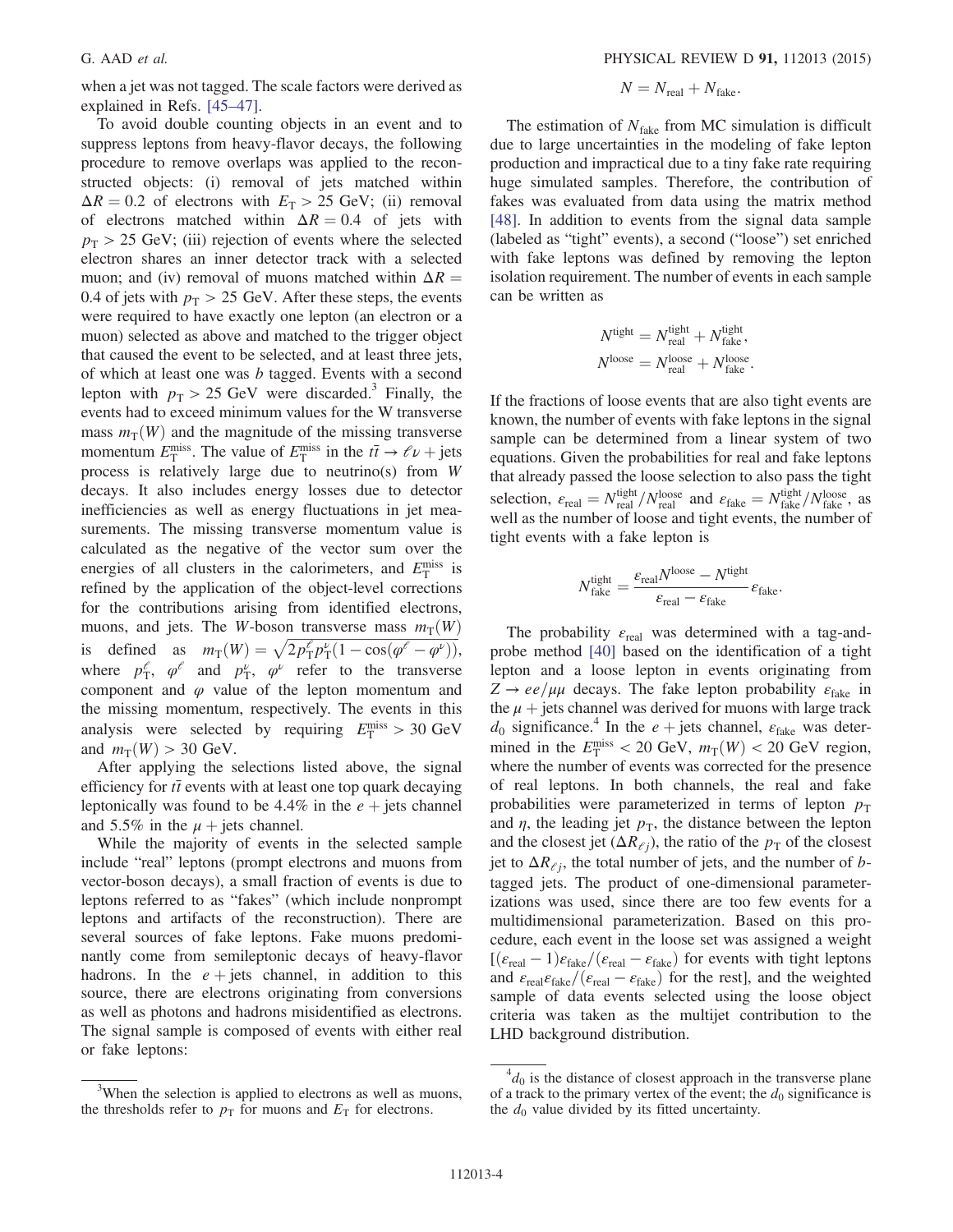<span id="page-5-1"></span>TABLE I. Observed numbers of events in the  $e +$  jets and  $\mu +$ jets channel together with estimated contributions from the  $t\bar{t}$ signal and various background sources and associated uncertainties as described in the text.

| Event counts      | $e + \text{jets}$          | $\mu$ + jets             |
|-------------------|----------------------------|--------------------------|
| $t\overline{t}$   | $123000^{+6000}_{-7000}$   | $152000^{+8000}_{-9000}$ |
| $V + \text{jets}$ | $38000 \pm 17000$          | $47000 \pm 21000$        |
| Single top        | $12100 \pm 600$            | $14900 \pm 800$          |
| <b>Dibosons</b>   | $710 \pm 40$               | $880 \pm 50$             |
| Multijets         | $2800 \pm 2400$            | $1500^{+300}_{-1500}$    |
| Total             | $177000^{+18000}_{-19000}$ | $216000 \pm 23000$       |
| Data              | 176286                     | 220369                   |

The numbers of observed and expected events are shown in Table [I](#page-4-1). Uncertainties on the numbers of expected  $t\bar{t}$ , single top, and diboson events are derived from theoretical uncertainties on the respective production cross sections. The uncertainty on  $V +$  jets events is evaluated based on a  $\pm 4\%$  uncertainty on inclusive  $V +$  jets production and a -24% uncertainty on each additional jet [\[49\]](#page-11-19), giving a total uncertainty of  $\pm 45\%$  for  $V +$  jets background. This large uncertainty does not have an impact on the final result, since the normalization of the  $V +$  jets background is obtained from the data as described in Sec. [V.](#page-4-0) The uncertainty on the multijet background is evaluated by varying the parameters of the matrix method as described in Sec. [VII.](#page-7-0)

## V. DETERMINATION OF THE  $t\bar{t}$  CROSS SECTION

The number of  $t\bar{t}$  events in each channel and their combination was obtained from the data using a template fit to the LHD distribution. The LHD function was constructed using the projective likelihood method defined in Ref. [\[50\]](#page-11-20). The LHD for event  $i$  is defined as the ratio of the signal  $L_i^s$  to the sum of signal and background likelihood functions  $L_i^s + L_i^b$ :

$$
D_i = \frac{L_i^{\rm s}}{L_i^{\rm s} + L_i^{\rm b}},
$$

<span id="page-5-0"></span>where the likelihood functions  $L^s = \prod_j v_j^s$ ,  $L^b = \prod_j v_j^b$  are the products of the probability density functions of kinematic variables  $v_j$  for signal and background, respectively. The variables used in the LHD were lepton pseudorapidity  $\eta_e$  and transformed aplanarity  $A' = \exp(-8A)$ . The aplanarity  $\mathcal A$  is defined as  $3/2$  times the smallest eigenvalue of the momentum tensor  $M_{ij} = \sum_{k=1}^{N_{objects}} p_{ik} p_{jk} / \sum_{k=1}^{N_{objects}} p_k^2$ k , where  $p_{ik}$  is the *i*th momentum component and  $p_k$  is the modulus of the momentum of object  $k$ . The objects included in the sum are leptons, jets, and  $E_T^{\text{miss}}$ . The choice of variables followed the analysis in Ref. [\[51\]](#page-11-21) and was motivated by optimization in terms of best separation between the signal and the background, the quality of the MC description of the variables in the data, and reduced sensitivity to the jet-energy scale. As the fraction of signal events in the selected data sample is large, two discriminating variables were found to be sufficient to provide an adequate signal-to-background separation.

The  $\eta_e$  and  $A'$  distributions for data and MC simulation are shown in Fig. [1.](#page-5-1) The correlation between these variables is found to be negligible in both signal and background. The LHD distributions for signal and background events are compared with the data in Fig. [2.](#page-6-0) The templates of LHD in the  $e +$  jets and  $\mu$  + jets channels are different due to the fact that electrons in the barrel-end cap transition region are excluded and have lower efficiency in the forward region, whereas the efficiency as a function of  $\eta_{\mu}$  is quite smooth.

A weighted sum of the templates for the  $t\bar{t}$  signal and all the backgrounds was fitted to a binned LHD distribution in the data. The contributions from single top and diboson events were fixed according to their theoretical cross sections. The contribution from multijets events was obtained using the matrix method.

The normalizations of the signal and  $V + jets$  (the dominant background) were left as free parameters in the fit. In each channel j, the fit was performed by minimizing the negative log-likelihood function for a Poisson model,

$$
\mathbb{L}_j = -\ln L_j = 2 \sum_i (\nu_{ij} - n_{ij} + n_{ij} \ln n_{ij} - n_{ij} \ln \nu_{ij}),
$$

summed over all bins  $i$ , where  $n_{ij}$  is the observed number of events and  $v_{ij}$  is the expected number of events in each bin or channel. The latter is defined as

$$
\nu_{ij} = p^{t\bar{t}}s_{ij} + p_j^V b_{ij} + q_{ij},
$$

where  $s_{ij}$ ,  $b_{ij}$ , and  $q_{ij}$  are the predicted numbers of events for the  $t\bar{t}$  signal,  $V$  + jets, and small backgrounds (single top, dibosons, and multijets), respectively, and  $p_j^{t\bar{t}}$  and  $p_j^{V}$ are the parameters of the fit. The resulting value of the fit parameter  $p^{t\bar{t}}$  was used to extract the number of  $t\bar{t}$  events in the data. Figure [3](#page-6-1) shows the distribution of the LHD for data and MC simulation. In both Figs. [1](#page-5-1) and [3,](#page-6-1) the contributions from  $t\bar{t}$  and  $V +$  jets production are normalized according to the results of the LHD fit.

The channels were combined by minimizing  $\mathbb{L} = \sum_j \mathbb{L}_j$ where the sum is taken over the  $e + \text{jets}$  and  $\mu + \text{jets}$ channels.

After the number of  $t\bar{t}$  events in data  $N_{t\bar{t}}$  was obtained from the fit, the  $t\bar{t}$  production cross section in each channel was determined as

$$
\sigma_{t\bar{t}} = \frac{N_{t\bar{t}}}{\varepsilon_{t\bar{t}} \times \mathcal{B} \times \mathcal{L}},\tag{1}
$$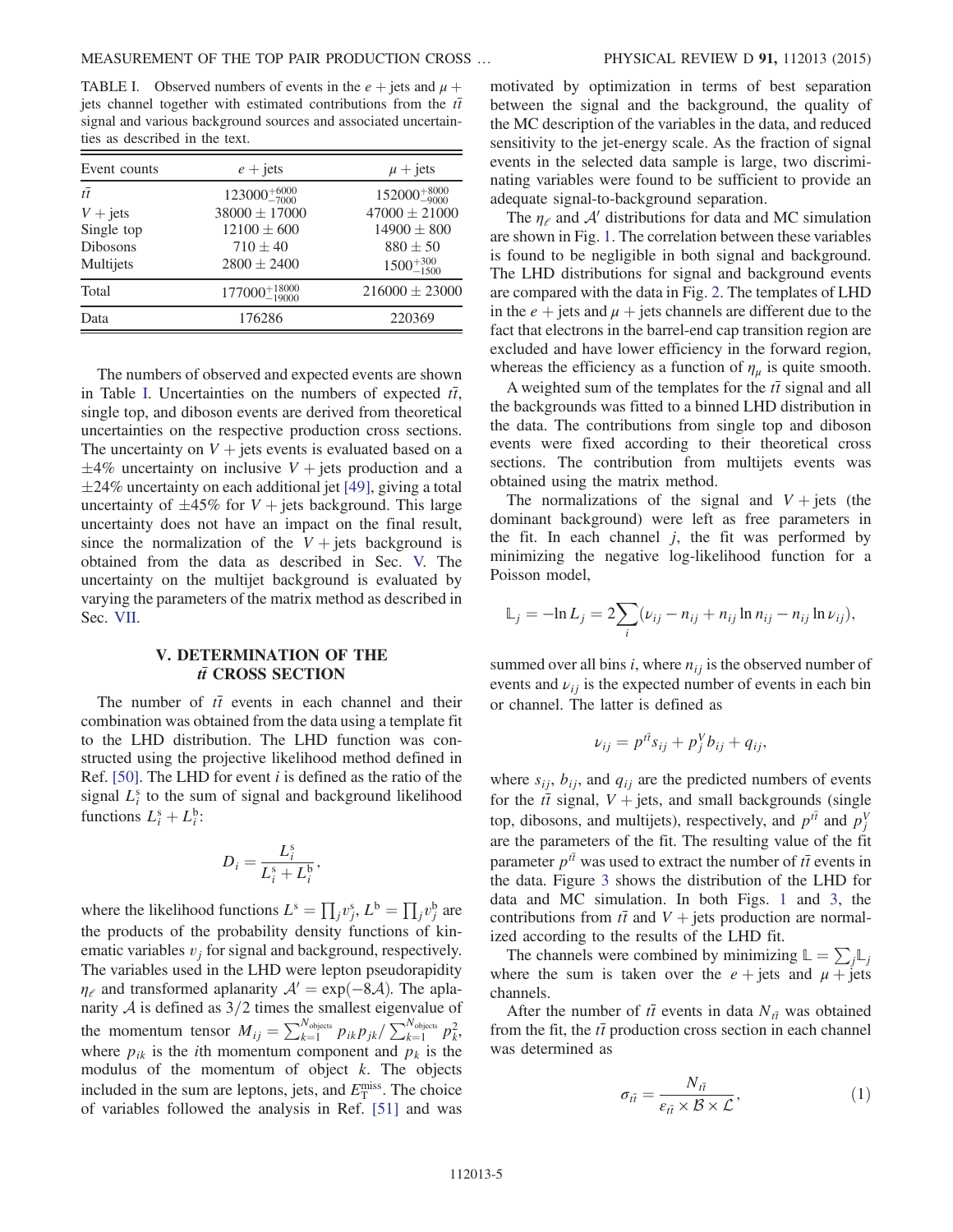<span id="page-6-1"></span><span id="page-6-0"></span>

FIG. 1 (color online). Distributions of the lepton pseudorapidity (top) and the modified aplanarity (bottom) in the  $e +$ jets (left) and  $\mu$  + jets (right) channel. The data (dots) are compared to the SM expectation broken down into contributions from  $t\bar{t}$ , single top,  $V +$  jets, diboson, and multijet production. The hatched areas correspond to the combined statistical and systematic uncertainties excluding the uncertainty on the  $t\bar{t}$  signal modeling with different MC generators (see Sec. [VII](#page-7-0) for details). The bottom part of each plot shows the ratio of the data to the predicted value together with combined statistical and systematic uncertainties.

where  $\varepsilon_{t\bar{t}}$  is the signal-reconstruction efficiency (4.4% in the  $e +$  jets channel and 5.5% in the  $\mu$  + jets channel), B is the  $t\bar{t} \rightarrow \ge 1$  lepton + jets branching ratio, and  $\mathcal L$  is the total integrated luminosity.

## VI. FIDUCIAL CROSS-SECTION MEASUREMENT

The  $t\bar{t}$  cross section in the fiducial volume was measured to allow for a more robust comparison to the theoretical

prediction without extrapolating to regions outside of the detector acceptance. The definition of the fiducial volume is based on MC simulation and uses particle-level objects constructed using stable particles with a mean lifetime  $\tau_{\text{particle}} > 0.3 \times 10^{-10}$  s. Electrons and muons were required to originate from  $t \to Wb \to \ell \nu b$  decays, either directly or via a leptonically decaying τ, and to have  $p_T > 40$  GeV and  $|\eta|$  < 2.5. The lepton momenta were corrected by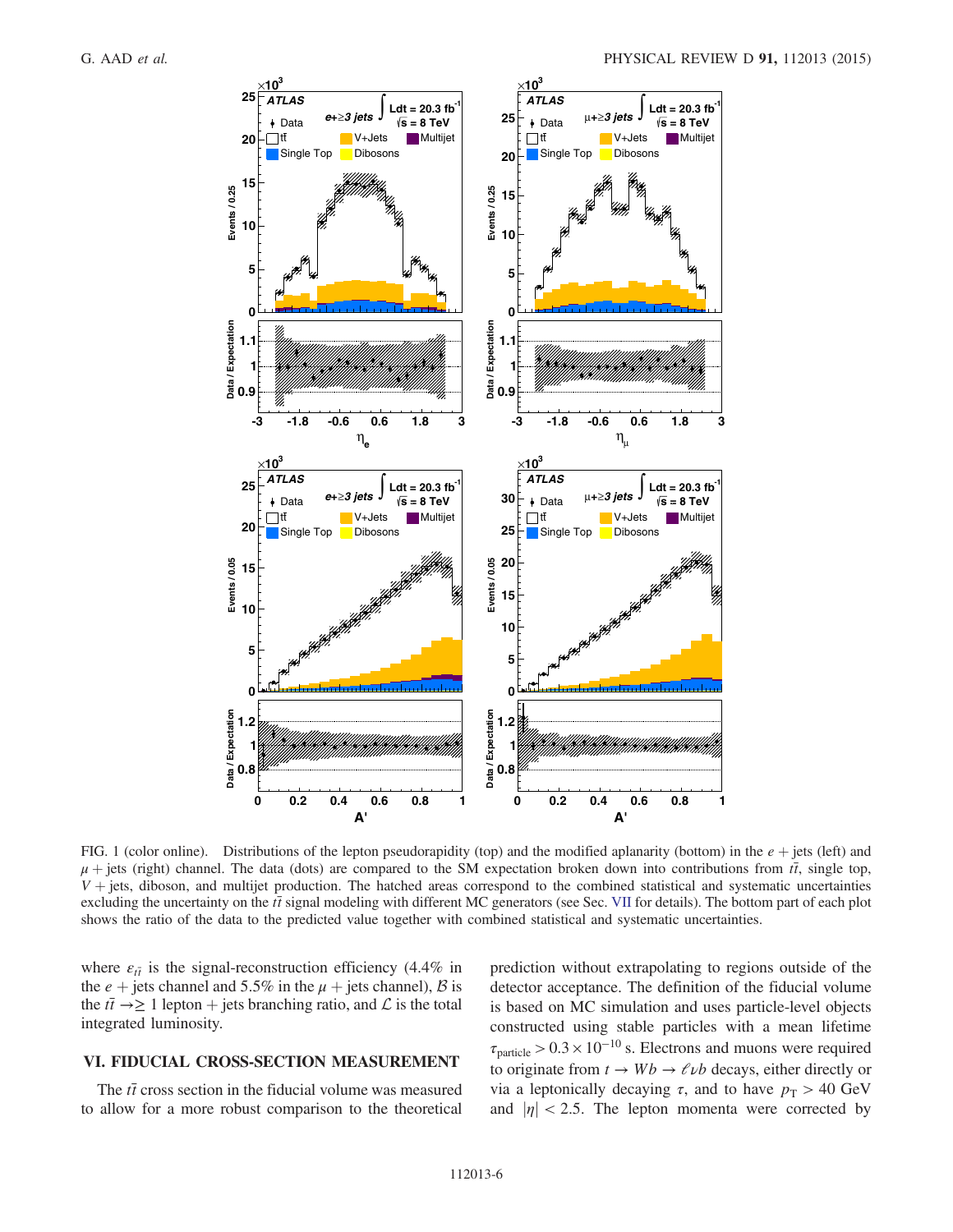

<span id="page-7-1"></span>FIG. 2 (color online). The templates of the likelihood discriminant LHD in the  $e + \text{jets}$  (left) and  $\mu + \text{jets}$  (right) channels for signal,  $V +$  jets background, and fixed backgrounds, which include single top, diboson and multijets background.



<span id="page-7-0"></span>FIG. 3 (color online). Distributions of the likelihood discriminant LHD in the  $e +$  jets (left) and  $\mu$  + jets (right) data and a weighted sum of templates from the  $t\bar{t}$  signal and various backgrounds. The contributions from  $t\bar{t}$  and  $V +$  jets production are normalized according to the results of the likelihood discriminant fit, the single top and dibosons contributions are normalized according to their theoretical cross sections, and the multijet background is normalized using the data-driven method explained in the text. The bottom part of each plot shows the ratio of the data to the predicted value together with combined statistical and systematic uncertainties.

adding the energy and momentum of photons inside a cone of radius  $\Delta R = 0.1$  around the lepton direction. Jets were created by clustering particles using the anti- $k_t$  algorithm with radius parameter  $R = 0.4$  (neutrinos, electrons and muons from W-boson decays were excluded from particlejet formation). Particles from the underlying event were included in this definition, but particles resulting from pileup were not. The particle jets were required to have  $|\eta|$  < 2.5 and  $p_T > 25$  GeV. The particle-jet b identification was based on the presence of nearby B hadrons with a  $p<sub>T</sub>$  of at least 5 GeV using the ghost tagging method [\[52\]](#page-11-22). The overlap removal procedure included the removal of particle jets within  $\Delta R = 0.2$  of the nearest electron with  $E<sub>T</sub>$  > 25 GeV followed by removal of electrons and muons within  $\Delta R = 0.4$  of the nearest remaining particle jet with  $p_T > 25$  GeV. The events were required to have exactly one lepton with  $p_T > 40$  GeV, no second lepton with  $p_T > 25$  GeV, and at least three particle jets, of which at least one jet was identified as a b jet. Missing transverse momentum was calculated using neutrinos from W leptonic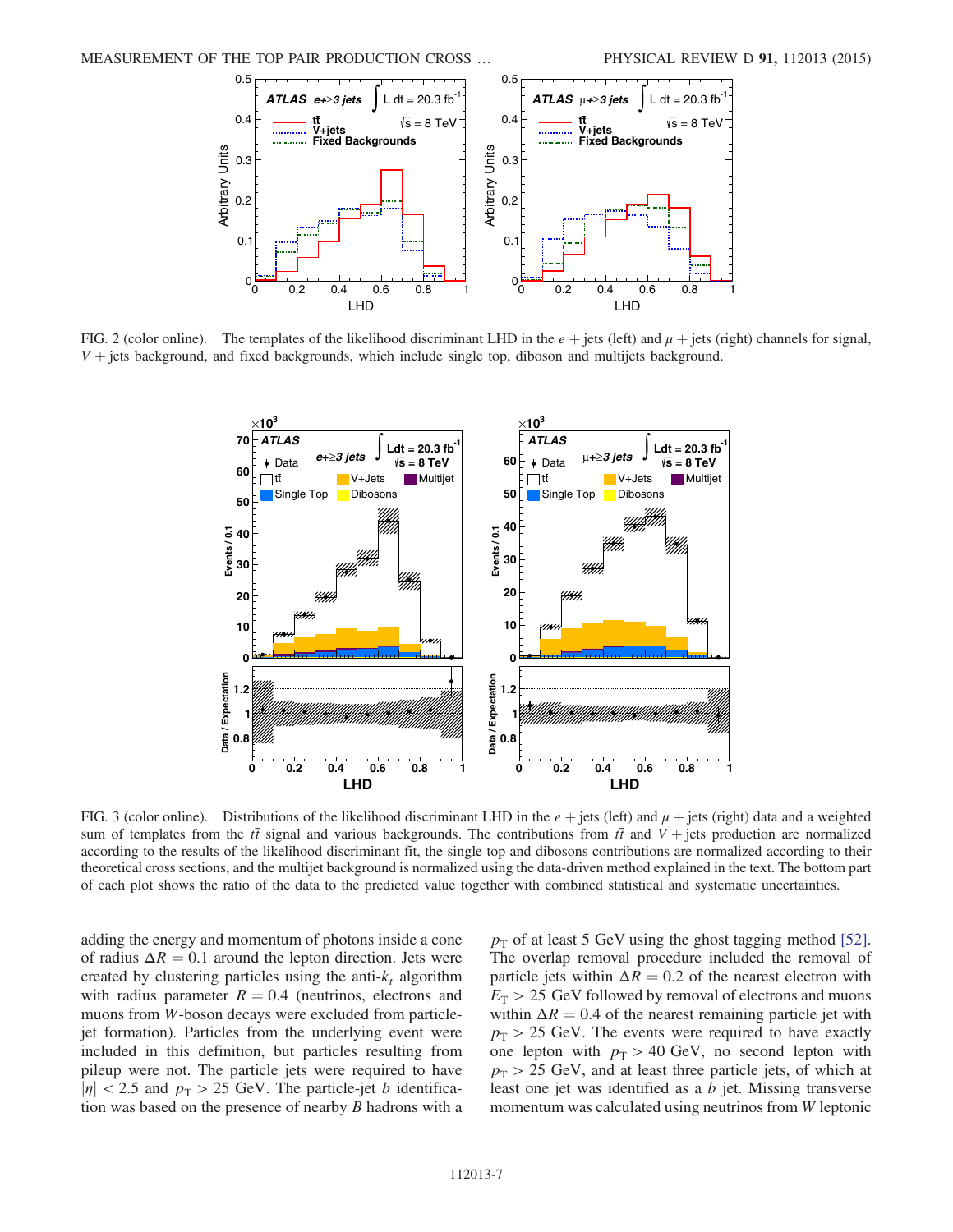decays. Similar to the reconstructed event selection,  $E_{\rm T}^{\rm miss} > 30$  GeV and  $m_{\rm T}(W) > 30$  GeV requirements were applied.

The simulated  $t\bar{t}$  events were split into two categories: in fiducial (satisfying the fiducial selection criteria) and out of fiducial (the rest).

The number of  $t\bar{t}$  events  $N_{t\bar{t}}$  obtained with the LHD fit was converted to the number of  $t\bar{t}$  events in the fiducial volume  $N_{t\bar{t}}^{\text{fid}}$  using the fraction of reconstructed MC events passing the fiducial selection. The number of  $t\bar{t}$  events in the fiducial volume was further used to determine the fiducial cross section  $\sigma_{t\bar{t}}^{\text{fid}}$  as

$$
\sigma_{i\bar{i}}^{\text{fid}} = \frac{N_{i\bar{i}}^{\text{fid}}}{\varepsilon_{i\bar{i}}^{\text{fid}} \times \mathcal{L}},\tag{2}
$$

where  $\varepsilon_{t\bar{t}}^{\text{fid}}$  is the fiducial signal-reconstruction efficiency. The latter is defined as the ratio of the number of events passing both the reconstruction requirements and the particle-level selection,  $N_{\text{reco}}^{\text{fid}}$ , to the total number of events passing the particle level selection,  $N<sup>fid</sup>$ :

$$
\varepsilon_{t\bar{t}}^{\text{fid}} = \frac{N_{\text{reco}}^{\text{fid}}}{N^{\text{fid}}}.
$$

It was found to be 36% in the  $e +$  jets channel and 44% in the  $\mu$  + jets channel.

#### VII. SYSTEMATIC UNCERTAINTIES

The systematic uncertainties in the  $t\bar{t}$  cross-section measurement can be split into those related to the object reconstruction and momentum and energy measurements, those related to background evaluation, and those related to the signal modeling. The most important contribution to the total systematic uncertainty arises from effects related to the  $t\bar{t}$  modeling, as discussed below.

To avoid statistical fluctuations, all systematic uncertainties were evaluated using ensemble tests. Simulated data sets ("ensembles") were generated by picking random combinations of events from a pool of MC original (nominal) events according to the expected number of events due to signal and each background type. For each source of systematic uncertainty, the modified events that passed the regular event selection were used to construct the LHD templates used in the ensemble tests. A weighted sum of modified signal and background templates was fit to the LHD distributions for each ensemble. The results of the fits were averaged over ensembles using a Gaussian fit of the difference between the average number of  $t\bar{t}$  events for the nominal and the modified template fits, and the fitted difference was propagated to the cross-section uncertainty. The MC statistical uncertainty associated to the limited signal and background sample size was found to be below  $\pm 0.1\%$ .

Lepton reconstruction.—The uncertainties due to lepton trigger, identification, energy or momentum resolution and reconstruction efficiencies were estimated from  $Z \rightarrow ee/\mu\mu$ ,  $J/\psi \rightarrow ee/\mu\mu$ , and  $W \rightarrow e\nu$  processes using techniques discussed in Refs. [\[40,53,54\].](#page-11-13) These uncertainties are relatively small, dominated by the lepton identification in the  $e + \text{jets}$  channel  $(\pm 2\%)$  and the muon triggering efficiency in the  $\mu$  + jets channel ( $\pm 3\%$ ). They are specific to each lepton flavor and therefore uncorrelated between the channels.

*Jet reconstruction.*—The uncertainty on the  $t\bar{t}$  cross section due to the uncertainty on the jet-energy scale was estimated by varying the jet energies according to the uncertainties derived from simulation and in situ calibration measurements using a model with 22 orthogonal components [\[44,55\]](#page-11-16). The variations in jet energies were also propagated to the  $E_{\rm T}^{\rm miss}$  value. The uncertainty due to the difference in jet-energy resolution between the data and MC events was evaluated by smearing the MC jet transverse momentum according to the jet resolution as a function of the jet  $p_T$  and  $\eta$  [\[56\]](#page-11-23). The uncertainty due to the jet reconstruction efficiency was estimated by randomly discarding jets according to the difference in jet reconstruction efficiency between the data and MC. The lower value of jet vertex fraction was varied between 0.4 and 0.6 as motivated by the  $Z \rightarrow ee/\mu\mu$  + jets studies [\[57\]](#page-11-24). The dominant jet reconstruction systematic uncertainty on the  $t\bar{t}$  cross section is due to the uncertainty on the jetenergy scale  $(\pm 3\%)$ .

b tagging.—The uncertainties on the b-tagging scale factors were obtained separately for  $b$  jets,  $c$  jets and light flavor jets and were treated as uncorrelated for each type of jet. The uncertainties on the inefficiency scale factors, applied when a jet was not tagged, were treated as fully anticorrelated to those from the efficiency scale factors. Since the efficiency to tag a  $b$  jet is 70%, and only one of the two b jets in the event is required to be tagged, the  $t\bar{t}$ event tagging efficiency is large (about 90%) and its uncertainty is dominated by  $b$ -jet tagging uncertainties, which are small compared to non-b-jet ones. The resulting b-tagging contribution to the overall systematic uncertainty is about  $\pm 2\%$ .

Missing transverse momentum.—The systematic uncertainties associated with the momenta and energies of reconstructed objects (leptons and jets) were also propagated to the  $E_{\text{T}}^{\text{miss}}$  calculation. The  $E_{\text{T}}^{\text{miss}}$  reconstruction also receives contributions from the presence of low- $p<sub>T</sub>$  jets and calorimeter cells not included in reconstructed objects ("soft terms"). The systematic uncertainty on soft terms was evaluated using  $Z \rightarrow \mu\mu$  events from the  $E_T^{\text{miss}}$ data/MC ratio in events without jets and from the balance between soft terms and hard objects using methods similar to those used in Ref. [\[58\]](#page-11-25). The  $E_{\rm T}^{\rm miss}$  measurement is not a significant source of systematic uncertainty (below  $\pm 1\%$ ).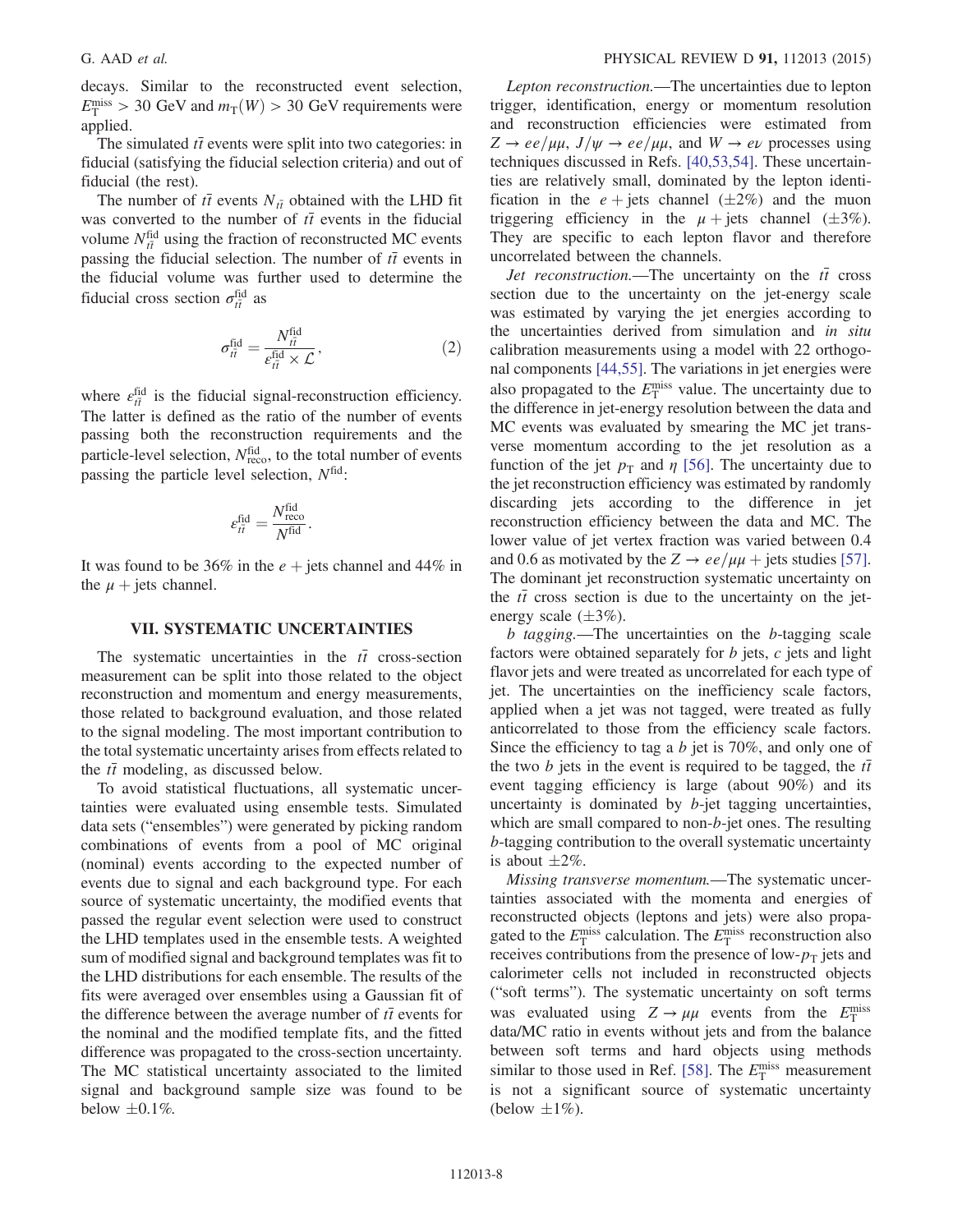<span id="page-9-1"></span> $W +$  jets *model*.—This source of systematic uncertainty does not affect the number of  $t\bar{t}$  events expected after applying the selection requirements but it does change the shape of the background template. This uncertainty was estimated using templates with  $W +$  jets events generated by SHERPA instead of  $ALPGEN + PYTHIA$  and was found to be small (below 1%) and to partially cancel out when

combining the  $e + \text{jets}$  and  $\mu + \text{jets}$  channels.<br>  $W + \text{heavy-flavor}$  composition. The heavy-flavor  $W +$  heavy-flavor composition.—The composition of  $W +$  jets events was studied using W events with two additional jets split into  $W^+$  and  $W^$ samples.<sup>5</sup> Uncertainties were derived from contributions from  $W + c$ ,  $W + c\bar{c}$ , and  $W + b\bar{b}$  based on the statistical uncertainty, uncertainties on the extrapolation from 2-jets to ≥3-jets, and MC modeling, following the procedure described in Ref. [\[60\]](#page-11-26). The uncertainties themselves are very large (about  $\pm 50\%$ ), but the LHD template shapes for W bosons produced in association with different jet flavors are similar and since the normalization of the  $W +$  jets background is derived from a fit to the data, the resulting systematic uncertainty on the  $t\bar{t}$  production cross section is small  $(\pm 1\%)$ .

Small backgrounds.—Uncertainties on single top-quark and diboson production were evaluated by varying the relevant theoretical cross sections within their uncertainties  $\pm 1\sigma_{\text{theor}}$ , which resulted in a  $t\bar{t}$  production cross-section uncertainty of the order of  $\pm 1\%$ . The uncertainty on the multijet contribution was derived from a comparison with results with  $\varepsilon_{\text{real}}$  obtained using data control samples with large  $m_T(W)$  ( $\mu$  + jets) or large  $E_T^{\text{miss}}$  ( $e$  + jets) depleted of fake leptons; the variation of  $\varepsilon$ <sub>fake</sub> due to the change of the low  $m_T(W)/E_T^{\text{miss}}$  region; and the choice of MC samples used to subtract the real leptons. As seen in Table [I,](#page-4-1) the uncertainty on the number of multijet events is very large (about  $\pm 100\%$ ), mainly due to uncertainties in  $\varepsilon_{\text{fake}}$ , but their fraction in the data sample is small due to the high lepton- $p_T$  requirement, so the overall effect is about  $\pm 1\%$ .

Pileup.—The MC samples used in the analysis were reweighted to reproduce correctly the distribution of the number of  $p p$  collisions per bunch crossing in the data. The accuracy of the average correction factor due to pileup reweighting was found to be  $\pm 4\%$ . The pileup reweighting uncertainties originated from the modeling of pileup events, including uncertainties in the pp inelastic cross section. The resulting effect on the measured  $t\bar{t}$  cross section is small (about  $\pm 0.1\%$ ) but is still included in the total systematic uncertainty.

<span id="page-9-0"></span>Initial- and final-state radiation (ISR and FSR) modeling.—ISR or FSR changes the number of jets in the event. To evaluate the uncertainty linked to the modeling of the ISR or FSR,  $t\bar{t}$  MC samples with modified ISR and FSR modeling were used. The MC samples used for the evaluation of this uncertainty were generated using the ACERMC generator interfaced to PYTHIA, where the parameters of the generation ( $\Lambda_{\text{QCD}}$ ,  $Q_{\text{max}}^2$  scale, transverse momentum scale for spacelike parton-shower evolution [\[20\]](#page-10-11)) were varied to span the ranges compatible with the results of a measurement of  $t\bar{t}$  production with a veto on additional central jet activity [\[61\].](#page-11-27) This uncertainty is large for the total inclusive  $t\bar{t}$  production cross section ( $\pm 3\%$ ) but significantly reduced (below  $\pm 1\%$ ) for the fiducial cross-section measurement.

MC generator.—The choice of MC generator used in the signal modeling affects the kinematic properties of simulated  $t\bar{t}$  events and reconstruction efficiencies. For the purpose of addressing this effect,  $t\bar{t}$  events simulated with  $MC@NLO$  interfaced to HERWIG + JIMMY were used and compared to results obtained with POWHEG interfaced to HERWIG  $+$  JIMMY. The resulting systematic uncertainty was found to be  $\pm 3\%$ .

MC parton shower and fragmentation model.—The effect of the parton shower and fragmentation modeling was estimated by comparing the results obtained from the default MC sample simulated by POWHEG interfaced to PYTHIA with a modified model simulated by POWHEG interfaced to  $HERWIG + JIMMY$ . The change in the number of expected  $t\bar{t}$  events due to the modified selection efficiency and the LHD distribution was propagated to the systematic uncertainty on the  $t\bar{t}$  production cross section. Using this approach, the systematic uncertainty due to the MC parton shower and fragmentation model was found to be  $\pm 2\%$ .

MC PDFs.—This uncertainty is one of the most significant ones in this analysis  $(\pm 6\%)$ . An event-by-event reweighting was applied to the MC@NLO  $t\bar{t}$  sample generated using the central value of the CT10 PDF. The CT10 variations, as well as both the central values and the variations of MSTW2008 NLO at the 68% confidence level and NNPDF23, were used to evaluate the systematic uncertainty, following the PDF4LHC recommendations [\[9\]](#page-10-3). For each PDF and its variations the change in the  $t\bar{t}$ cross section was calculated using ensemble tests. The final envelope of all variations was symmetrized and half of its size was quoted as the systematic uncertainty due to the PDF uncertainty. The effect arises primarily from the gluon PDF component, which is large for signal and small for background. Therefore the PDF uncertainty is dominated by the choice of PDF in the  $t\bar{t}$  simulation. The PDF uncertainty affects both the LHD shape and the selection efficiency and is significant for both the inclusive and the fiducial cross-section measurement.

Luminosity.—This uncertainty was evaluated separately and not combined with the rest of the systematic uncertainties. Following the method described in Ref. [\[62\]](#page-11-28), the uncertainty on the total integrated luminosity was determined to be  $\pm 2.8\%$  from a preliminary calibration of the

 $5$ The ratio of W<sup>+</sup> to W<sup>-</sup> production cross sections at the LHC is predicted much more precisely than the cross sections themselves [\[59\].](#page-11-29)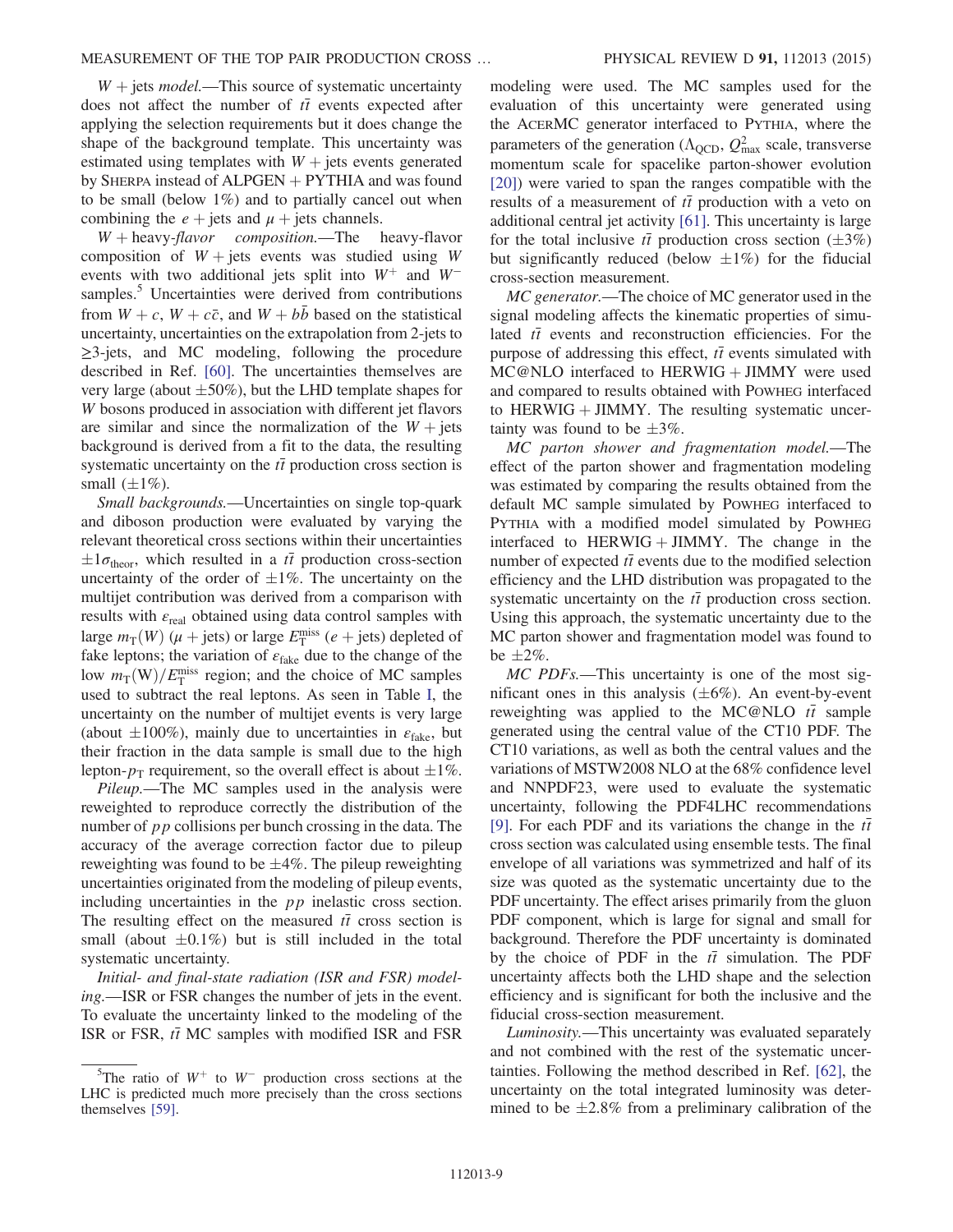TABLE II. Summary of the systematic uncertainties in the measurements of the  $t\bar{t}$  production cross section (%). The bottom part of the table lists systematic uncertainties for the fiducial  $t\bar{t}$  production cross section for the cases where they are different from those for the inclusive one.

| Uncertainty on inclusive $\sigma_{\bar{u}}$                                                                                     | $e +$ jets                                                | $\mu$ + jets                                                 | $\ell$ + jets                                               |
|---------------------------------------------------------------------------------------------------------------------------------|-----------------------------------------------------------|--------------------------------------------------------------|-------------------------------------------------------------|
| Lepton reconstruction<br>Jet reconstruction and $E_{\rm T}^{\rm miss}$<br><i>b</i> tagging<br><b>Backgrounds</b>                | $+2.7 -2.6$<br>$+3.3 -3.9$<br>$+2.1 -1.9$<br>$+2.8 - 3.0$ | $+2.1 -1.9$<br>$+2.6 - 3.2$<br>$+2.2 -1.9$<br>$+1.8 -2.1$    | $+1.7 -1.6$<br>$+2.8 - 3.4$<br>$+2.1 -1.9$<br>$+1.7 -2.1$   |
| Monte Carlo generator<br>Parton shower and fragmentation<br>Initial- and final-state radiation<br>Parton distribution functions | $-2.2 +2.2$<br>$+2.0 -2.0$<br>$-4.1 + 4.1$<br>$+6.2 -6.0$ | $-3.3 + 3.3$<br>$+2.6 - 2.6$<br>$-1.8 + 1.8$<br>$+5.6 - 5.9$ | $-2.7 + 2.7$<br>$+2.3 -2.3$<br>$-3.0 + 3.0$<br>$+5.9 - 5.9$ |
| Total                                                                                                                           | $+9.7 - 9.8$                                              | $+8.4 - 8.7$                                                 | $+8.6 - 8.9$                                                |
| Uncertainty on fiducial $\sigma_{t\bar{t}}$                                                                                     | $e + \text{jets}$                                         | $\mu$ + jets                                                 | $\ell$ + jets                                               |
| Monte Carlo generator<br>Parton shower and fragmentation<br>Initial- and final-state radiation                                  | $-2.1 +2.1$<br>$-2.6 + 2.6$<br>$+0.4 -0.4$                | $-3.5 + 3.5$<br>$-3.1 + 3.1$<br>$+0.2 -0.2$                  | $-2.8 - 2.8$<br>$-2.9 + 2.9$<br>$+0.3 -0.3$                 |
| Total                                                                                                                           | $+8.9 -9.0$                                               | $+8.5 - 8.8$                                                 | $+8.3 - 8.6$                                                |

luminosity scale derived from beam-separation scans performed in November 2012. By combining the change in  $\mathcal L$ in Eqs. [\(1\)](#page-4-2) and [\(2\)](#page-7-1) and the change in the contribution of single top and diboson events, the overall uncertainty due to the integrated luminosity was found to be  $\pm 2.9\%$ .

LHC beam energy.—Calibrations determined the beam energy to be  $(0.30 \pm 0.66)\%$  smaller than the nominal value of 4 TeV per beam [\[63\].](#page-11-30) The measured  $t\bar{t}$  crosssection value is not corrected for this shift. However, an uncertainty of  $\pm 1.7\%$ , corresponding to the expected change in  $\sigma_{t\bar{t}}$  for a  $\pm 0.66\%$  change in  $\sqrt{s}$ , is quoted separately in the final result. The effect of changing the LHC beam energy on  $\varepsilon_{t\bar{t}}$  is negligible.

<span id="page-10-1"></span><span id="page-10-0"></span>The evaluation of the systematic uncertainties other than the  $t\bar{t}$  MC dependence for the measurement in the fiducial volume is the same as for the inclusive measurement. For the systematic uncertainties obtained using different  $t\bar{t}$  MC samples, the different signal-reconstruction efficiency in the fiducial volume was taken into account.

The systematic uncertainties due to the jet reconstruction and  $E_{\rm T}^{\rm miss}$  measurement are grouped together, as well as the systematic uncertainties due to the background evaluation. A summary of the systematic uncertainties is given in Table [II](#page-9-1).

# <span id="page-10-2"></span>VIII. RESULTS AND CONCLUSIONS

<span id="page-10-5"></span><span id="page-10-4"></span><span id="page-10-3"></span>Inclusive and fiducial  $t\bar{t}$  production cross sections have been measured at the LHC in *pp* collisions at  $\sqrt{s} = 8$  TeV using data collected with the ATLAS detector in 2012, corresponding to 20.3 fb<sup>-1</sup> of integrated luminosity. The measurements were in the lepton  $+$  jets final state using a likelihood discriminant fit. Assuming a top-quark mass of 172.5 GeV, the inclusive  $t\bar{t}$  production cross section is found to be

$$
e + \text{jets: } \sigma_{t\bar{t}} = 256 \pm 2(\text{stat}) \pm 25(\text{syst})
$$
  
\n
$$
\pm 7(\text{lumi}) \pm 4(\text{beam}) \text{ pb},
$$
  
\n
$$
\mu + \text{jets: } \sigma_{t\bar{t}} = 260 \pm 1(\text{stat})_{-23}^{+22}(\text{syst}) \pm 8(\text{lumi})
$$
  
\n
$$
\pm 4(\text{beam}) \text{ pb},
$$
  
\n
$$
\ell + \text{jets: } \sigma_{t\bar{t}} = 258 \pm 1(\text{stat})_{-23}^{+22}(\text{syst}) \pm 8(\text{lumi})
$$
  
\n
$$
\pm 4(\text{beam}) \text{ pb},
$$

<span id="page-10-6"></span>where the four quoted uncertainties are due to the number of events in data (statistical uncertainty), systematic effects (as described in Sec. [VII](#page-7-0)), the imprecisely known integrated luminosity, and the LHC beam energy. Since the results were obtained using a fixed value of  $m_{\text{top}}$ , a set of  $t\bar{t}$  samples with different top-quark masses was generated in order to study the  $m_{\text{top}}$  dependence of the measured  $t\bar{t}$  production cross section, which is found to be  $(\Delta \sigma_{t\bar{t}}/\sigma_{t\bar{t}})/\Delta m_{\text{top}} = -1.1\%/\text{GeV}$  in all channels.

<span id="page-10-10"></span><span id="page-10-9"></span><span id="page-10-8"></span><span id="page-10-7"></span>The fiducial  $t\bar{t}$  cross section is found to be

<span id="page-10-12"></span><span id="page-10-11"></span>
$$
e + \text{jets: } \sigma_{i\bar{i}}^{\text{fid}} = 11.3 \pm 0.1(\text{stat}) \pm 1.0(\text{syst}) \pm 0.3(\text{lumi})
$$
  
\n $\pm 0.2(\text{beam}) \text{ pb},$   
\n $\mu + \text{jets: } \sigma_{i\bar{i}}^{\text{fid}} = 11.5 \pm 0.1(\text{stat}) \pm 1.0(\text{syst}) \pm 0.3(\text{lumi})$   
\n $\pm 0.2(\text{beam}) \text{ pb},$ 

<span id="page-10-15"></span><span id="page-10-14"></span><span id="page-10-13"></span>
$$
\ell + \text{jets: } \sigma_{t\bar{t}}^{\text{fid}} = 22.8 \pm 0.1(\text{stat})^{+1.9}_{-2.0}(\text{syst}) \pm 0.7(\text{lumi})
$$
  
 $\pm 0.4(\text{beam}) \text{ pb},$ 

<span id="page-10-16"></span>where the four quoted uncertainties represent the same sources as indicated before.

The largest systematic uncertainties are due to  $t\bar{t}$  MC modeling, including the PDF uncertainty, the choice of MC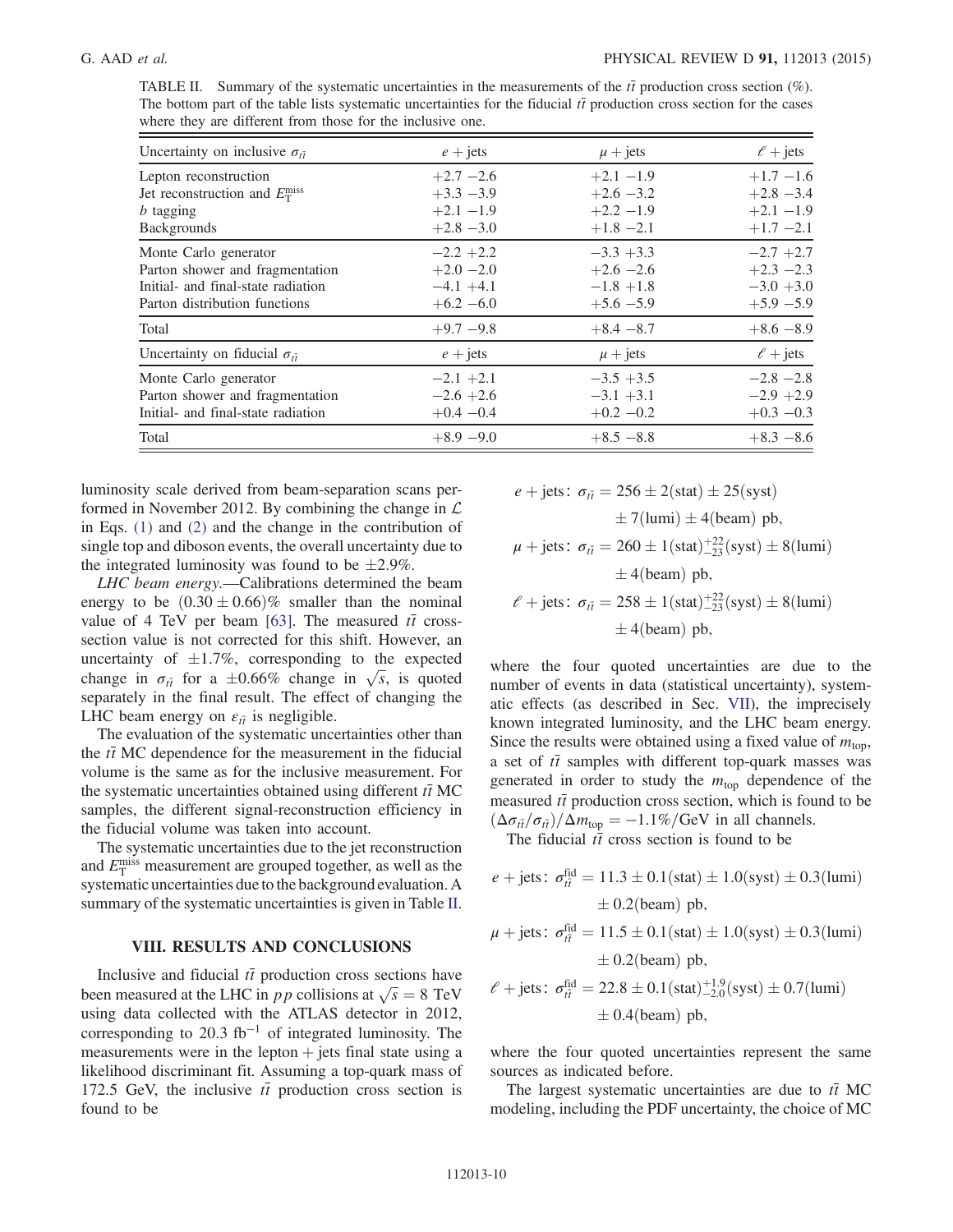<span id="page-11-2"></span><span id="page-11-1"></span><span id="page-11-0"></span>generator, the parton shower or fragmentation model and initial- and final-state radiation. The systematic uncertainty from ISR or FSR is found to be reduced for the fiducial cross-section measurement compared to the inclusive case, while the uncertainties due to the choice of MC generator and the parton shower or fragmentation model are found to increase slightly in the fiducial cross-section measurement compared to the inclusive case.

<span id="page-11-6"></span><span id="page-11-5"></span><span id="page-11-4"></span><span id="page-11-3"></span>The measured inclusive  $t\bar{t}$  production cross section is in good agreement with the NNLO  $+$  NNLL theory prediction,  $\sigma_{t\bar{t}} = 253^{+13}_{-15}$  pb [\[2\]](#page-10-1). It is also consistent with the ATLAS and CMS measurements of the  $t\bar{t}$  production cross section in the dilepton channel [\[15,16\]](#page-10-7). The ATLAS measurement had the result of  $\sigma_{t\bar{t}} = 242.4 \pm 1.7$ (stat)  $\pm$  $5.5$ (syst)  $\pm 7.5$ (lumi)  $\pm 4$ (beam) pb [\[15\]](#page-10-7), where the four quoted uncertainties were due to the same sources as above.

#### ACKNOWLEDGMENTS

<span id="page-11-15"></span><span id="page-11-14"></span><span id="page-11-13"></span><span id="page-11-12"></span><span id="page-11-11"></span><span id="page-11-10"></span><span id="page-11-9"></span><span id="page-11-8"></span><span id="page-11-7"></span>We thank CERN for the very successful operation of the LHC, as well as the support staff from our institutions without whom ATLAS could not be operated efficiently. We acknowledge the support of ANPCyT, Argentina; YerPhI, Armenia; ARC, Australia; BMWFW and FWF, Austria; ANAS, Azerbaijan; SSTC, Belarus; CNPq and FAPESP, Brazil; NSERC, NRC and CFI, Canada; CERN; CONICYT, Chile; CAS, MOST and NSFC, China; <span id="page-11-22"></span><span id="page-11-21"></span><span id="page-11-20"></span><span id="page-11-19"></span><span id="page-11-18"></span><span id="page-11-17"></span><span id="page-11-16"></span>COLCIENCIAS, Colombia; MSMT CR, MPO CR and VSC CR, Czech Republic; DNRF, DNSRC and Lundbeck Foundation, Denmark; EPLANET, ERC and NSRF, European Union; IN2P3-CNRS, CEA-DSM/IRFU, France; GNSF, Georgia; BMBF, DFG, HGF, MPG and AvH Foundation, Germany; GSRT and NSRF, Greece; RGC, Hong Kong SAR, China; ISF, MINERVA, IGF, I-CORE and Benoziyo Center, Israel; INFN, Italy; MEXT and JSPS, Japan; CNRST, Morocco; FOM and NWO, Netherlands; BRF and RCN, Norway; MNiSW and NCN, Poland; GRICES and FCT, Portugal; MNE/IFA, Romania; MES of Russia and NRC KI, Russian Federation; JINR; MSTD, Serbia; MSSR, Slovakia; ARRS and MIZŠ, Slovenia; DST/NRF, South Africa; MINECO, Spain; SRC and Wallenberg Foundation, Sweden; SER, SNSF and Cantons of Bern and Geneva, Switzerland; NSC, Taiwan; TAEK, Turkey; STFC, the Royal Society and Leverhulme Trust, United Kingdom; DOE and NSF, United States of America. The crucial computing support from all WLCG partners is acknowledged gratefully, in particular from CERN and the ATLAS Tier-1 facilities at TRIUMF (Canada), NDGF (Denmark, Norway, Sweden), CC-IN2P3 (France), KIT/GridKA (Germany), INFN-CNAF (Italy), NL-T1 (Netherlands), PIC (Spain), ASGC (Taiwan), RAL (United Kingdom) and BNL (USA) and in the Tier-2 facilities worldwide.

- <span id="page-11-31"></span>[1] L. Evans and P. Bryant, J. Instrum. 3[, S08001 \(2008\)](http://dx.doi.org/10.1088/1748-0221/3/08/S08001).
- <span id="page-11-32"></span>[2] M. Cacciari, M. Czakon, M. Mangano, A. Mitov, and P. Nason, [Phys. Lett. B](http://dx.doi.org/10.1016/j.physletb.2012.03.013) 710, 612 (2012).
- [3] P. Bärnreuther, M. Czakon, and A. Mitov, [Phys. Rev. Lett.](http://dx.doi.org/10.1103/PhysRevLett.109.132001) 109[, 132001 \(2012\).](http://dx.doi.org/10.1103/PhysRevLett.109.132001)
- [4] M. Czakon and A. Mitov, [J. High Energy Phys. 12 \(2012\)](http://dx.doi.org/10.1007/JHEP12(2012)054) [054.](http://dx.doi.org/10.1007/JHEP12(2012)054)
- [5] M. Czakon and A. Mitov, [J. High Energy Phys. 01 \(2013\)](http://dx.doi.org/10.1007/JHEP01(2013)080) [080.](http://dx.doi.org/10.1007/JHEP01(2013)080)
- [6] M. Czakon, P. Fiedler, and A. Mitov, [Phys. Rev. Lett.](http://dx.doi.org/10.1103/PhysRevLett.110.252004) 110, [252004 \(2013\).](http://dx.doi.org/10.1103/PhysRevLett.110.252004)
- <span id="page-11-33"></span>[7] M. Czakon and A. Mitov, [Comput. Phys. Commun.](http://dx.doi.org/10.1016/j.cpc.2014.06.021) 185, [2930 \(2014\)](http://dx.doi.org/10.1016/j.cpc.2014.06.021).
- [8] M. Aliev, H. Lacker, U. Langenfeld, S. Moch, P. Uwer, and M. Wiedermann, [Comput. Phys. Commun.](http://dx.doi.org/10.1016/j.cpc.2010.12.040) 182, 1034 [\(2011\).](http://dx.doi.org/10.1016/j.cpc.2010.12.040)
- [9] M. Botje et al., [arXiv:1101.0538.](http://arXiv.org/abs/1101.0538)
- <span id="page-11-34"></span>[10] A. D. Martin, W. J. Stirling, R. S. Thorne, and G. Watt, [Eur. Phys. J. C](http://dx.doi.org/10.1140/epjc/s10052-009-1072-5) 63, 189 (2009).
- [11] A. D. Martin, W. J. Stirling, R. S. Thorne, and G. Watt, [Eur. Phys. J. C](http://dx.doi.org/10.1140/epjc/s10052-009-1164-2) 64, 653 (2009).
- [12] H.-L. Lai, M. Guzzi, J. Huston, Z. Li, P. M. Nadolsky, J. Pumplin, and C.-P. Yuan, [Phys. Rev. D](http://dx.doi.org/10.1103/PhysRevD.82.074024) 82, 074024 [\(2010\).](http://dx.doi.org/10.1103/PhysRevD.82.074024)
- <span id="page-11-30"></span><span id="page-11-29"></span><span id="page-11-28"></span><span id="page-11-27"></span><span id="page-11-26"></span><span id="page-11-25"></span><span id="page-11-24"></span><span id="page-11-23"></span>[13] J. Gao, M. Guzzi, J. Huston, H.-L. Lai, Z. Li, P. Nadolsky, J. Pumplin, D. Stump, and C.-P. Yuan, [Phys. Rev. D](http://dx.doi.org/10.1103/PhysRevD.89.033009) 89, [033009 \(2014\).](http://dx.doi.org/10.1103/PhysRevD.89.033009)
- [14] R. D. Ball et al., Nucl. Phys. **B867**[, 244 \(2013\).](http://dx.doi.org/10.1016/j.nuclphysb.2012.10.003)
- [15] ATLAS Collaboration, [Eur. Phys. J. C](http://dx.doi.org/10.1140/epjc/s10052-014-3109-7) 74, 3109 (2014).
- [16] CMS Collaboration, [J. High Energy Phys. 02 \(2014\)](http://dx.doi.org/10.1007/JHEP02(2014)024) [024.](http://dx.doi.org/10.1007/JHEP02(2014)024)
- [17] ATLAS Collaboration, J. Instrum. 3[, S08003 \(2008\)](http://dx.doi.org/10.1088/1748-0221/3/08/S08003).
- [18] ATLAS Collaboration, [Eur. Phys. J. C](http://dx.doi.org/10.1140/epjc/s10052-011-1849-1) **72**, 1849 (2012).
- [19] S. Frixione, P. Nason, and C. Oleari, [J. High Energy Phys.](http://dx.doi.org/10.1088/1126-6708/2007/11/070) [11 \(2007\) 070.](http://dx.doi.org/10.1088/1126-6708/2007/11/070)
- [20] T. Sjöstrand, S. Mrenna, and P. Z. Skands, [J. High Energy](http://dx.doi.org/10.1088/1126-6708/2006/05/026) [Phys. 05 \(2006\) 026.](http://dx.doi.org/10.1088/1126-6708/2006/05/026)
- [21] P. Z. Skands, Phys. Rev. D **82**[, 074018 \(2010\)](http://dx.doi.org/10.1103/PhysRevD.82.074018).
- [22] P. M. Nadolsky, H.-L. Lai, Q.-H. Cao, J. Huston, J. Pumplin, D. Stump, W.-K. Tung, and C.-P. Yuan, [Phys. Rev. D](http://dx.doi.org/10.1103/PhysRevD.78.013004) 78, [013004 \(2008\).](http://dx.doi.org/10.1103/PhysRevD.78.013004)
- [23] S. Frixione and B. R. Webber, [J. High Energy Phys. 06](http://dx.doi.org/10.1088/1126-6708/2002/06/029) [\(2002\) 029.](http://dx.doi.org/10.1088/1126-6708/2002/06/029)
- [24] G. Corcella, I. G. Knowles, G. Marchesini, S. Moretti, K. Odagiri, P. Richardson, M. H. Seymour, and B. R. Webber, [J. High Energy Phys. 01 \(2001\) 010.](http://dx.doi.org/10.1088/1126-6708/2001/01/010)
- [25] J. M. Butterworth, J. R. Forshaw, and M. H. Seymour, Z. Phys. C 72[, 637 \(1996\).](http://dx.doi.org/10.1007/s002880050286)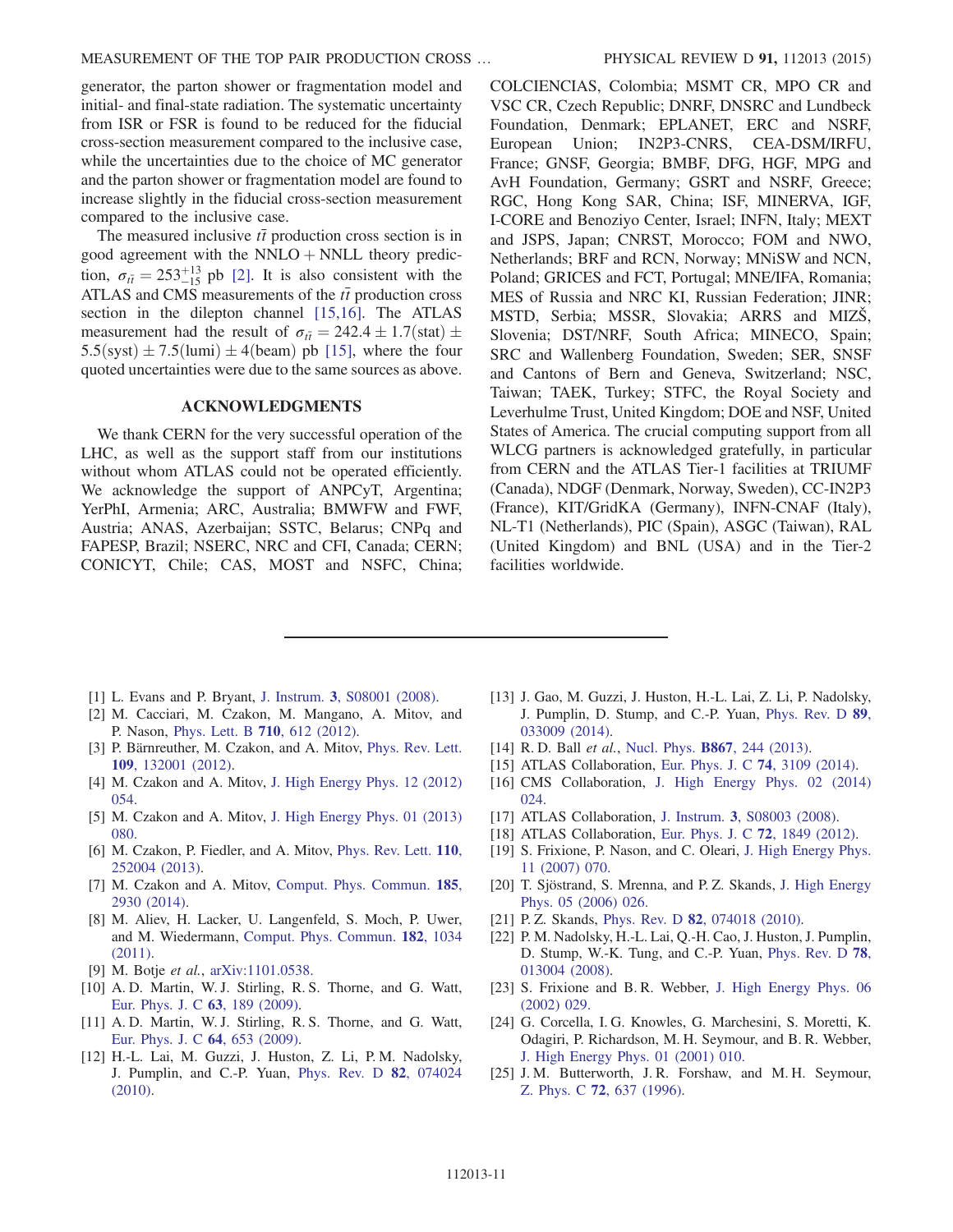- <span id="page-12-1"></span>[26] ATLAS Collaboration, Report No. ATL-PHYS-PUB-2011-008, 2011, [http://cds.cern.ch/record/1345343.](http://cds.cern.ch/record/1345343)
- <span id="page-12-2"></span>[27] B. P. Kersevan and E. Richter-Was, [Comput. Phys.](http://dx.doi.org/10.1016/j.cpc.2012.10.032) Commun. 184[, 919 \(2013\)](http://dx.doi.org/10.1016/j.cpc.2012.10.032).
- [28] M. L. Mangano, F. Piccinini, A. D Polosa, M. Moretti, and R. Pittau, [J. High Energy Phys. 07 \(2003\) 001.](http://dx.doi.org/10.1088/1126-6708/2003/07/001)
- [29] M. L. Mangano, M. Moretti, F. Piccinini, and M. Treccani, [J. High Energy Phys. 01 \(2007\) 013.](http://dx.doi.org/10.1088/1126-6708/2007/01/013)
- [30] T. Gleisberg, S. Höche, F. Krauss, M. Schönherr, S. Schumann, F. Siegert, and J. Winter, [J. High Energy Phys.](http://dx.doi.org/10.1088/1126-6708/2009/02/007) 007 (2009) 02.
- [31] R. Hamberg, W. van Neerven, and T. Matsuura, [Nucl. Phys.](http://dx.doi.org/10.1016/0550-3213(91)90064-5) B359[, 343 \(1991\);](http://dx.doi.org/10.1016/0550-3213(91)90064-5) B644[, 403\(E\) \(2002\).](http://dx.doi.org/10.1016/S0550-3213(02)00814-3)
- [32] C. Anastasiou, L. Dixon, K. Melnikov, and F. Petriello, Phys. Rev. D 69[, 094008 \(2004\)](http://dx.doi.org/10.1103/PhysRevD.69.094008).
- [33] N. Kidonakis, Phys. Rev. D **83**[, 091503 \(2011\).](http://dx.doi.org/10.1103/PhysRevD.83.091503)
- [34] N. Kidonakis, Phys. Rev. D **81**[, 054028 \(2010\).](http://dx.doi.org/10.1103/PhysRevD.81.054028)
- [35] N. Kidonakis, Phys. Rev. D **82**[, 054018 \(2010\).](http://dx.doi.org/10.1103/PhysRevD.82.054018)
- [36] J. M. Campbell, R. K. Ellis, and C. Williams, [J. High Energy](http://dx.doi.org/10.1007/JHEP07(2011)018) [Phys. 07 \(2011\) 018.](http://dx.doi.org/10.1007/JHEP07(2011)018)
- [37] ATLAS Collaboration, [Eur. Phys. J. C](http://dx.doi.org/10.1140/epjc/s10052-010-1429-9) 70, 823 (2010).
- [38] S. Agostinelli et al. (GEANT4 Collaboration), [Nucl.](http://dx.doi.org/10.1016/S0168-9002(03)01368-8) [Instrum. Methods Phys. Res., Sect. A](http://dx.doi.org/10.1016/S0168-9002(03)01368-8) 506, 250 (2003).
- [39] ATLAS Collaboration, Report No. ATL-PHYS-PUB-2010- 013, 2010, [http://cds.cern.ch/record/1300517.](http://cds.cern.ch/record/1300517)
- [40] ATLAS Collaboration, [Eur. Phys. J. C](http://dx.doi.org/10.1140/epjc/s10052-014-2941-0) **74**, 2941 (2014).
- [41] ATLAS Collaboration, [Eur. Phys. J. C](http://dx.doi.org/10.1140/epjc/s10052-014-3130-x) **74**, 3130 (2014).
- [42] M. Cacciari and G. P. Salam, [Phys. Lett. B](http://dx.doi.org/10.1016/j.physletb.2006.08.037) 641, 57 [\(2006\).](http://dx.doi.org/10.1016/j.physletb.2006.08.037)
- [43] M. Cacciari, G. P. Salam, and G. Soyez, [J. High Energy](http://dx.doi.org/10.1088/1126-6708/2008/04/063) [Phys. 04 \(2008\) 063.](http://dx.doi.org/10.1088/1126-6708/2008/04/063)
- [44] ATLAS Collaboration, [Eur. Phys. J. C](http://dx.doi.org/10.1140/epjc/s10052-014-3190-y) 75, 17 (2015).
- [45] ATLAS Collaboration, Report No. ATLAS-CONF-2014- 004, 2013, <http://cdsweb.cern.ch/record/1664335>.
- [46] ATLAS Collaboration, Report No. ATLAS-CONF-2012- 043, 2012, [http://cds.cern.ch/record/1435197.](http://cds.cern.ch/record/1435197)
- [47] ATLAS Collaboration, Report No. ATLAS-CONF-2014- 046, 2014, <http://cdsweb.cern.ch/record/1741020>.
- [48] ATLAS Collaboration, [Eur. Phys. J. C](http://dx.doi.org/10.1140/epjc/s10052-011-1577-6) 71, 1577 (2011).
- [49] F. A. Berends, H. Kuijf, B. Tausk, and W. T. Giele, [Nucl.](http://dx.doi.org/10.1016/0550-3213(91)90458-A) Phys. B357[, 32 \(1991\)](http://dx.doi.org/10.1016/0550-3213(91)90458-A).
- [50] A. Höcker et al., Proc. Sci., ACAT2007 (2007) 040.
- [51] ATLAS Collaboration, [Phys. Lett. B](http://dx.doi.org/10.1016/j.physletb.2012.03.083) **711**, 244 (2012).
- [52] S. Schaetzel and M. Spannowsky, [Phys. Rev. D](http://dx.doi.org/10.1103/PhysRevD.89.014007) 89, 014007 [\(2014\).](http://dx.doi.org/10.1103/PhysRevD.89.014007)
- [53] ATLAS Collaboration, [Eur. Phys. J. C](http://dx.doi.org/10.1140/epjc/s10052-012-1909-1) 72, 1909 (2012).
- [54] ATLAS Collaboration, [Eur. Phys. J. C](http://dx.doi.org/10.1140/epjc/s10052-014-3034-9) **74**, 3034 (2014).
- [55] ATLAS Collaboration, [Eur. Phys. J. C](http://dx.doi.org/10.1140/epjc/s10052-013-2304-2) 73, 2304 (2013).
- [56] ATLAS Collaboration, [Eur. Phys. J. C](http://dx.doi.org/10.1140/epjc/s10052-013-2306-0) 73, 2306 (2013).
- [57] ATLAS Collaboration, Report No. ATLAS-CONF-2013- 083, 2013, [http://cds.cern.ch/record/1570994.](http://cds.cern.ch/record/1570994)
- [58] ATLAS Collaboration, [Eur. Phys. J. C](http://dx.doi.org/10.1140/epjc/s10052-011-1844-6) 72, 1844 (2012).
- [59] C.-H. Kom and W. J. Stirling, [Eur. Phys. J. C](http://dx.doi.org/10.1140/epjc/s10052-010-1353-z) 69, 67 (2010).
- [60] ATLAS Collaboration, [Eur. Phys. J. C](http://dx.doi.org/10.1140/epjc/s10052-012-2261-1) **73**, 2261 (2013).
- [61] ATLAS Collaboration, [Eur. Phys. J. C](http://dx.doi.org/10.1140/epjc/s10052-012-2043-9) **72**, 2043 (2012).
- [62] ATLAS Collaboration, [Eur. Phys. J. C](http://dx.doi.org/10.1140/epjc/s10052-013-2518-3) 73, 2518 (2013).
- [63] J. Wenninger, Report No. CERN-ATS-2013-040, 2013, [http://cds.cern.ch/record/1546734.](http://cds.cern.ch/record/1546734)

<span id="page-12-6"></span><span id="page-12-5"></span><span id="page-12-4"></span><span id="page-12-3"></span><span id="page-12-0"></span>G. Aad,  $85$  B. Abbott,  $113$  J. Abdallah,  $152$  S. Abdel Khalek,  $117$  O. Abdinov,  $11$  R. Aben,  $107$  B. Abi,  $114$  M. Abolins,  $90$ O. S. AbouZeid,<sup>159</sup> H. Abramowicz,<sup>154</sup> H. Abreu,<sup>153</sup> R. Abreu,<sup>30</sup> Y. Abulaiti,<sup>147a,147b</sup> B. S. Acharya,<sup>165a,165b[,b](#page-23-0)</sup> L. Adamczyk,<sup>38a</sup> D. L. Adams,<sup>25</sup> J. Adelman,<sup>108</sup> S. Adomeit,<sup>100</sup> T. Adye,<sup>131</sup> T. Agatonovic-Jovin,<sup>13</sup> J. A. Aguilar-Saavedra,<sup>126a,126f</sup> M. Agustoni,<sup>17</sup> S. P. Ahlen,<sup>22</sup> F. Ahmadov,<sup>6[5,c](#page-23-1)</sup> G. Aielli,<sup>134a,134b</sup> H. Akerstedt,<sup>147a,147b</sup> T. P. A. Åkesson,<sup>81</sup> G. Akimoto,<sup>156</sup> A. V. Akimov,<sup>96</sup> G. L. Alberghi,<sup>20a,20b</sup> J. Albert,<sup>170</sup> S. Albrand,<sup>55</sup> M. J. Alconada Verzini,<sup>71</sup> M. Aleksa,<sup>30</sup> I. N. Aleksandrov,<sup>65</sup> C. Alexa,<sup>26a</sup> G. Alexander,<sup>154</sup> G. Alexandre,<sup>49</sup> T. Alexopoulos,<sup>10</sup> M. Alhroob,<sup>113</sup> G. Alimonti,<sup>91a</sup> L. Alio,<sup>85</sup> J. Alison,<sup>31</sup> B. M. M. Allbrooke,<sup>18</sup> L. J. Allison,<sup>72</sup> P. P. Allport,<sup>74</sup> A. Aloisio,<sup>104a,104b</sup> A. Alonso,<sup>36</sup> F. Alonso,<sup>71</sup> C. Alpigiani,<sup>76</sup> A. Altheimer,<sup>35</sup> B. Alvarez Gonzalez,<sup>90</sup> M. G. Alviggi,<sup>104a,104b</sup> K. Amako,<sup>66</sup> Y. Amaral Coutinho,<sup>24a</sup> C. Amelung,<sup>23</sup> D. Amidei,<sup>89</sup> S. P. Amor Dos Santos,<sup>126a,126c</sup> A. Amorim,<sup>126a,126b</sup> S. Amoroso,<sup>48</sup> N. Amram,<sup>154</sup> G. Amundsen,<sup>23</sup> C. Anastopoulos,<sup>140</sup> L. S. Ancu,<sup>49</sup> N. Andari,<sup>30</sup> T. Andeen,<sup>35</sup> C. F. Anders,<sup>58b</sup> G. Anders,  $30$  K. J. Anderson,  $31$  A. Andreazza,  $91a,91b$  V. Andrei,  $58a$  X. S. Anduaga,  $71$  S. Angelidakis,  $9$  I. Angelozzi,  $107$ P. Anger,<sup>44</sup> A. Angerami,<sup>35</sup> F. Anghinolfi,<sup>30</sup> A. V. Anisenkov,<sup>10[9,d](#page-23-2)</sup> N. Anjos,<sup>12</sup> A. Annovi,<sup>124a,124b</sup> M. Antonelli,<sup>47</sup> A. Antonov, <sup>98</sup> J. Antos, <sup>145b</sup> F. Anulli, <sup>133a</sup> M. Aoki, <sup>66</sup> L. Aperio Bella, <sup>18</sup> G. Arabidze, <sup>90</sup> Y. Arai, <sup>66</sup> J. P. Araque, <sup>126a</sup> A. T. H. Arce,<sup>45</sup> F. A. Arduh,<sup>71</sup> J-F. Arguin,<sup>95</sup> S. Argyropoulos,<sup>42</sup> M. Arik,<sup>19a</sup> A. J. Armbruster,<sup>30</sup> O. Arnaez,<sup>30</sup> V. Arnal,<sup>82</sup> H. Arnold,<sup>48</sup> M. Arratia,<sup>28</sup> O. Arslan,<sup>21</sup> A. Artamonov,<sup>97</sup> G. Artoni,<sup>23</sup> S. Asai,<sup>156</sup> N. Asbah,<sup>42</sup> A. Ashkenazi,<sup>154</sup> B. Åsman,<sup>147a,147b</sup> L. Asquith,<sup>150</sup> K. Assamagan,<sup>25</sup> R. Astalos,<sup>145a</sup> M. Atkinson,<sup>166</sup> N. B. Atlay,<sup>142</sup> B. Auerbach,<sup>6</sup> K. Augsten,<sup>128</sup> M. Aurousseau,<sup>146b</sup> G. Avolio,<sup>30</sup> B. Axen,<sup>15</sup> M. K. Ayoub,<sup>117</sup> G. Azuelos,<sup>95[,e](#page-23-3)</sup> M. A. Baak,<sup>30</sup> A. E. Baas,<sup>58a</sup> C. Bacci,<sup>135a,135b</sup> H. Bachacou,<sup>137</sup> K. Bachas,<sup>155</sup> M. Backes,<sup>30</sup> M. Backhaus,<sup>30</sup> P. Bagiacchi,<sup>133a,133b</sup> P. Bagnaia,<sup>133a,133b</sup> Y. Bai,<sup>33a</sup> T. Bain,<sup>35</sup> J. T. Baines,<sup>131</sup> O. K. Baker,<sup>177</sup> P. Balek,<sup>129</sup> T. Balestri,<sup>149</sup> F. Balli,<sup>84</sup> E. Banas,<sup>39</sup> Sw. Banerjee,<sup>174</sup> A. A. E. Bannoura, <sup>176</sup> H. S. Bansil, <sup>18</sup> L. Barak, <sup>173</sup> S. P. Baranov, <sup>96</sup> E. L. Barberio, <sup>88</sup> D. Barberis, <sup>50a, 50b</sup> M. Barbero, <sup>85</sup> T. Barillari,<sup>101</sup> M. Barisonzi,<sup>165a,165b</sup> T. Barklow,<sup>144</sup> N. Barlow,<sup>28</sup> S.L. Barnes,<sup>84</sup> B.M. Barnett,<sup>131</sup> R.M. Barnett,<sup>15</sup> Z. Barnovska,<sup>5</sup> A. Baroncelli,<sup>135a</sup> G. Barone,<sup>49</sup> A. J. Barr,<sup>120</sup> F. Barreiro,<sup>82</sup> J. Barreiro Guimarães da Costa,<sup>57</sup> R. Bartoldus,<sup>144</sup>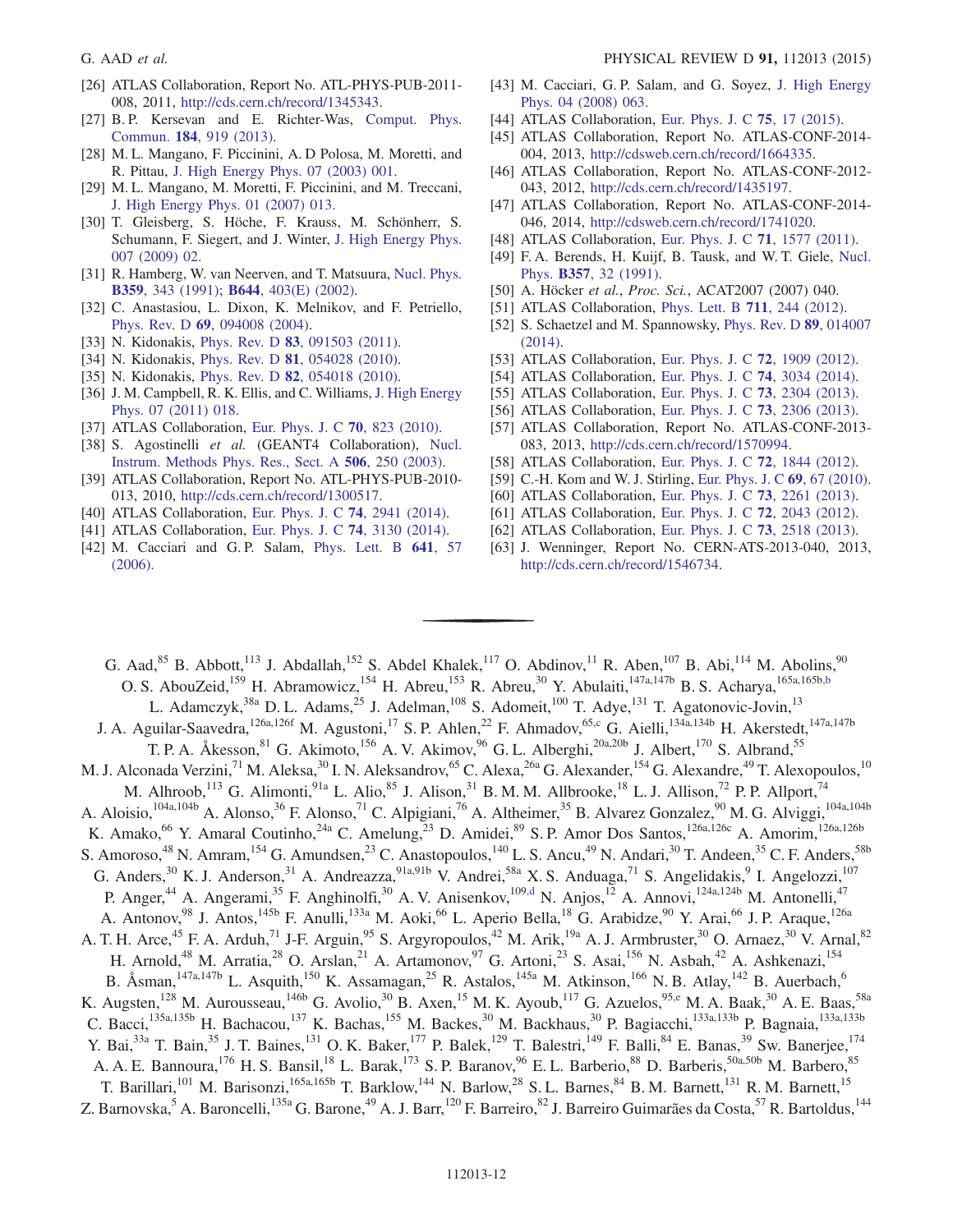<span id="page-13-1"></span><span id="page-13-0"></span>A. E. Barton,<sup>72</sup> P. Bartos,<sup>145a</sup> A. Bassalat,<sup>117</sup> A. Basye,<sup>166</sup> R. L. Bates,<sup>53</sup> S. J. Batista,<sup>159</sup> J. R. Batley,<sup>28</sup> M. Battaglia,<sup>138</sup> M. Bauce,<sup>133a,133b</sup> F. Bauer,<sup>137</sup> H. S. Bawa,<sup>14[4,f](#page-23-4)</sup> J. B. Beacham,<sup>111</sup> M. D. Beattie,<sup>72</sup> T. Beau,<sup>80</sup> P. H. Beauchemin,<sup>162</sup> R. Beccherle,<sup>124a,124b</sup> P. Bechtle,<sup>21</sup> H. P. Beck,<sup>1[7,g](#page-23-5)</sup> K. Becker,<sup>120</sup> S. Becker,<sup>100</sup> M. Beckingham,<sup>171</sup> C. Becot,<sup>117</sup> A. J. Beddall,<sup>19c</sup> A. Beddall,<sup>19c</sup> V. A. Bednyakov,<sup>65</sup> C. P. Bee,<sup>149</sup> L. J. Beemster,<sup>107</sup> T. A. Beermann,<sup>176</sup> M. Begel,<sup>25</sup> K. Behr,<sup>120</sup> C. Belanger-Champagne,<sup>87</sup> P. J. Bell,<sup>49</sup> W. H. Bell,<sup>49</sup> G. Bella,<sup>154</sup> L. Bellagamba,<sup>20a</sup> A. Bellerive,<sup>29</sup> M. Bellomo,<sup>86</sup> K. Belotskiy,<sup>98</sup> O. Beltramello,<sup>30</sup> O. Benary,<sup>154</sup> D. Benchekroun,<sup>136a</sup> M. Bender,<sup>100</sup> K. Bendtz,<sup>147a,147b</sup> N. Benekos,<sup>10</sup> Y. Benhammou,<sup>154</sup> E. Benhar Noccioli,<sup>49</sup> J. A. Benitez Garcia,<sup>160b</sup> D. P. Benjamin,<sup>45</sup> J. R. Bensinger,<sup>23</sup> S. Bentvelsen,  $^{107}$  L. Beresford,  $^{120}$  M. Beretta,  $^{47}$  D. Berge,  $^{107}$  E. Bergeaas Kuutmann,  $^{167}$  N. Berger,  $^5$  F. Berghaus,  $^{170}$ J. Beringer,<sup>15</sup> C. Bernard,<sup>22</sup> N. R. Bernard,<sup>86</sup> C. Bernius,<sup>110</sup> F. U. Bernlochner,<sup>21</sup> T. Berry,<sup>77</sup> P. Berta,<sup>129</sup> C. Bertella,<sup>83</sup> G. Bertoli,<sup>147a,147b</sup> F. Bertolucci,<sup>124a,124b</sup> C. Bertsche,<sup>113</sup> D. Bertsche,<sup>113</sup> M. I. Besana,<sup>91a</sup> G. J. Besjes,<sup>106</sup> O. Bessidskaia Bylund,<sup>147a,147b</sup> M. Bessner,<sup>42</sup> N. Besson,<sup>137</sup> C. Betancourt,<sup>48</sup> S. Bethke,<sup>101</sup> A. J. Bevan,<sup>76</sup> W. Bhimji,<sup>46</sup> R. M. Bianchi,<sup>125</sup> L. Bianchini,<sup>23</sup> M. Bianco,<sup>30</sup> O. Biebel,<sup>100</sup> S. P. Bieniek,<sup>78</sup> M. Biglietti,<sup>135a</sup> J. Bilbao De Mendizabal,<sup>49</sup> H. Bilokon,<sup>47</sup> M. Bindi,<sup>54</sup> S. Binet,<sup>117</sup> A. Bingul,<sup>19c</sup> C. Bini,<sup>133a,133b</sup> C. W. Black,<sup>151</sup> J. E. Black,<sup>144</sup> K. M. Black,<sup>22</sup> D. Blackburn,  $^{139}$  R. E. Blair, <sup>6</sup> J.-B. Blanchard,  $^{137}$  J. E. Blanco,  $^{77}$  T. Blazek,  $^{145a}$  I. Bloch,  $^{42}$  C. Blocker,  $^{23}$  W. Blum,  $^{83, a}$ U. Blumenschein,<sup>54</sup> G. J. Bobbink,<sup>107</sup> V. S. Bobrovnikov,<sup>109[,d](#page-23-2)</sup> S. S. Bocchetta,<sup>81</sup> A. Bocci,<sup>45</sup> C. Bock,<sup>100</sup> C. R. Boddy,<sup>120</sup> M. Boehler,<sup>48</sup> J. A. Bogaerts,<sup>30</sup> A. G. Bogdanchikov,<sup>109</sup> C. Bohm,<sup>147a</sup> V. Boisvert,<sup>77</sup> T. Bold,<sup>38a</sup> V. Boldea,<sup>26a</sup> A. S. Boldyrev,<sup>99</sup> M. Bomben,<sup>80</sup> M. Bona,<sup>76</sup> M. Boonekamp,<sup>137</sup> A. Borisov,<sup>130</sup> G. Borissov,<sup>72</sup> S. Borroni,<sup>42</sup> J. Bortfeldt,<sup>100</sup> V. Bortolotto,  $60a$  K. Bos,  $107$  D. Boscherini,  $20a$  M. Bosman,  $12$  J. Boudreau,  $125$  J. Bouffard,  $2$  E. V. Bouhova-Thacker,  $72$ D. Boumediene,<sup>34</sup> C. Bourdarios,<sup>117</sup> N. Bousson,<sup>114</sup> S. Boutouil,<sup>136d</sup> A. Boveia,<sup>30</sup> J. Boyd,<sup>30</sup> I. R. Boyko,<sup>65</sup> I. Bozic,<sup>13</sup> J. Bracinik,<sup>18</sup> A. Brandt,<sup>8</sup> G. Brandt,<sup>15</sup> O. Brandt,<sup>58a</sup> U. Bratzler,<sup>157</sup> B. Brau,<sup>86</sup> J. E. Brau,<sup>116</sup> H. M. Braun,<sup>17[6,a](#page-23-6)</sup> S. F. Brazzale,<sup>165a,165c</sup> K. Brendlinger,<sup>122</sup> A. J. Brennan,<sup>88</sup> L. Brenner,<sup>107</sup> R. Brenner,<sup>167</sup> S. Bressler,<sup>173</sup> K. Bristow,<sup>146c</sup> T. M. Bristow, <sup>46</sup> D. Britton, <sup>53</sup> F. M. Brochu, <sup>28</sup> I. Brock, <sup>21</sup> R. Brock, <sup>90</sup> J. Bronner, <sup>101</sup> G. Brooijmans, <sup>35</sup> T. Brooks, <sup>77</sup> W. K. Brooks,<sup>32b</sup> J. Brosamer,<sup>15</sup> E. Brost,<sup>116</sup> J. Brown,<sup>55</sup> P. A. Bruckman de Renstrom,<sup>39</sup> D. Bruncko,<sup>145b</sup> R. Bruneliere,<sup>48</sup> A. Bruni,<sup>20a</sup> G. Bruni,<sup>20a</sup> M. Bruschi,<sup>20a</sup> L. Bryngemark,<sup>81</sup> T. Buanes,<sup>14</sup> Q. Buat,<sup>143</sup> F. Bucci,<sup>49</sup> P. Buchholz,<sup>142</sup> A. G. Buckley,<sup>53</sup> S. I. Buda,<sup>26a</sup> I. A. Budagov,<sup>65</sup> F. Buehrer,<sup>48</sup> L. Bugge,<sup>119</sup> M. K. Bugge,<sup>119</sup> O. Bulekov,<sup>98</sup> H. Burckhart,<sup>30</sup> S. Burdin,<sup>74</sup> B. Burghgrave,<sup>108</sup> S. Burke,<sup>131</sup> I. Burmeister,<sup>43</sup> E. Busato,<sup>34</sup> D. Büscher,<sup>48</sup> V. Büscher,<sup>83</sup> P. Bussey,<sup>53</sup> C. P. Buszello,<sup>167</sup> J. M. Butler,<sup>22</sup> A. I. Butt,<sup>3</sup> C. M. Buttar,<sup>53</sup> J. M. Butterworth,<sup>78</sup> P. Butti,<sup>107</sup> W. Buttinger,<sup>25</sup> A. Buzatu,<sup>53</sup> S. Cabrera Urbán,<sup>168</sup> D. Caforio,<sup>128</sup> O. Cakir,<sup>4a</sup> P. Calafiura,<sup>15</sup> A. Calandri,<sup>137</sup> G. Calderini,<sup>80</sup> P. Calfayan,<sup>100</sup> L. P. Caloba,<sup>24a</sup> D. Calvet,<sup>34</sup> S. Calvet,<sup>34</sup> R. Camacho Toro,<sup>49</sup> S. Camarda,<sup>42</sup> D. Cameron,<sup>119</sup> L. M. Caminada,<sup>15</sup> R. Caminal Armadans,<sup>12</sup> S. Campana,<sup>30</sup> M. Campanelli,<sup>78</sup> A. Campoverde,<sup>149</sup> V. Canale,<sup>104a,104b</sup> A. Canepa,<sup>160a</sup> M. Cano Bret,<sup>76</sup> J. Cantero,<sup>82</sup> R. Cantrill,<sup>126a</sup> T. Cao,<sup>40</sup> M. D. M. Capeans Garrido,<sup>30</sup> I. Caprini,<sup>26a</sup> M. Caprini,<sup>26a</sup> M. Capua,<sup>37a,37b</sup> R. Caputo,<sup>83</sup> R. Cardarelli,<sup>134a</sup> T. Carli,<sup>30</sup> G. Carlino,<sup>104a</sup> L. Carminati,<sup>91a,91b</sup> S. Caron,<sup>106</sup> E. Carquin,<sup>32a</sup> G. D. Carrillo-Montoya,<sup>146c</sup> J. R. Carter,<sup>28</sup> J. Carvalho,<sup>126a,126c</sup> D. Casadei,<sup>78</sup> M. P. Casado,<sup>12</sup> M. Casolino,<sup>12</sup> E. Castaneda-Miranda,<sup>146b</sup> A. Castelli,<sup>107</sup> V. Castillo Gimenez, <sup>168</sup> N. F. Castro, <sup>126[a,h](#page-23-7)</sup> P. Catastini, <sup>57</sup> A. Catinaccio, <sup>30</sup> J. R. Catmore, <sup>119</sup> A. Cattai, <sup>30</sup> G. Cattani, <sup>134a,134b</sup> J. Caudron, <sup>83</sup> V. Cavaliere, <sup>166</sup> D. Cavalli, <sup>91a</sup> M. Cavalli-Sforza, <sup>12</sup> V. Cavasinni, <sup>124a,124b</sup> F. Ceradini, <sup>135a,135b</sup> B. C. Cerio, <sup>45</sup> K. Cerny, <sup>129</sup> A. S. Cerqueira, <sup>24b</sup> A. Cerri, <sup>150</sup> L. Cerrito, <sup>76</sup> F. Cerutti, <sup>15</sup> M. Cerv, <sup>30</sup> A. Cervelli, <sup>17</sup> S. A. Cetin, <sup>19b</sup> A. Chafaq, <sup>136a</sup> D. Chakraborty,<sup>108</sup> I. Chalupkova,<sup>129</sup> P. Chang,<sup>166</sup> B. Chapleau,<sup>87</sup> J.D. Chapman,<sup>28</sup> D. Charfeddine,<sup>117</sup> D. G. Charlton,<sup>18</sup> C. C. Chau,  $^{159}$  C. A. Chavez Barajas,  $^{150}$  S. Cheatham,  $^{153}$  A. Chegwidden,  $^{90}$  S. Chekanov,  $^{6}$  S. V. Chekulaev,  $^{160a}$ G. A. Chelkov,<sup>6[5,i](#page-23-8)</sup> M. A. Chelstowska,<sup>89</sup> C. Chen,<sup>64</sup> H. Chen,<sup>25</sup> K. Chen,<sup>149</sup> L. Chen,<sup>33d[,j](#page-23-9)</sup> S. Chen,<sup>33c</sup> X. Chen,<sup>33f</sup> Y. Chen,<sup>67</sup> H. C. Cheng, <sup>89</sup> Y. Cheng, <sup>31</sup> A. Cheplakov, <sup>65</sup> E. Cheremushkina, <sup>130</sup> R. Cherkaoui El Moursli, <sup>136e</sup> V. Chernyatin, <sup>25[,a](#page-23-6)</sup> E. Cheu, <sup>7</sup> L. Chevalier,<sup>137</sup> V. Chiarella,<sup>47</sup> J. T. Childers,<sup>6</sup> A. Chilingarov,<sup>72</sup> G. Chiodini,<sup>73a</sup> A. S. Chisholm,<sup>18</sup> R. T. Chislett,<sup>78</sup> A. Chitan,<sup>26a</sup> M. V. Chizhov,<sup>65</sup> S. Chouridou,<sup>9</sup> B. K. B. Chow,<sup>100</sup> D. Chromek-Burckhart,<sup>30</sup> M. L. Chu,<sup>152</sup> J. Chudoba,<sup>127</sup> J. J. Chwastowski,<sup>39</sup> L. Chytka,<sup>115</sup> G. Ciapetti,<sup>133a,133b</sup> A. K. Ciftci,<sup>4a</sup> D. Cinca,<sup>53</sup> V. Cindro,<sup>75</sup> A. Ciocio,<sup>15</sup> Z. H. Citron,<sup>173</sup> M. Ciubancan,<sup>26a</sup> A. Clark,<sup>49</sup> P. J. Clark,<sup>46</sup> R. N. Clarke,<sup>15</sup> W. Cleland,<sup>125</sup> C. Clement,<sup>147a,147b</sup> Y. Coadou,<sup>85</sup> M. Cobal,<sup>165a,165c</sup> A. Coccaro,  $^{139}$  J. Cochran,  $^{64}$  L. Coffey,  $^{23}$  J. G. Cogan,  $^{144}$  B. Cole,  $^{35}$  S. Cole,  $^{108}$  A. P. Colijn,  $^{107}$  J. Collot,  $^{55}$  T. Colombo,  $^{58}$ G. Compostella, <sup>101</sup> P. Conde Muiño, <sup>126a,126b</sup> E. Coniavitis, <sup>48</sup> S. H. Connell, <sup>146b</sup> I. A. Connelly, <sup>77</sup> S. M. Consonni, <sup>91a,91b</sup> V. Consorti,<sup>48</sup> S. Constantinescu,<sup>26a</sup> C. Conta,<sup>121a,121b</sup> G. Conti,<sup>30</sup> F. Conventi,<sup>104[a,k](#page-23-10)</sup> M. Cooke,<sup>15</sup> B. D. Cooper,<sup>78</sup> A. M. Cooper-Sarkar,<sup>120</sup> K. Copic,<sup>15</sup> T. Cornelissen,<sup>176</sup> M. Corradi,<sup>20a</sup> F. Corriveau,<sup>87,1</sup> A. Corso-Radu,<sup>164</sup> A. Cortes-Gonzalez,<sup>12</sup> G. Cortiana,<sup>101</sup> G. Costa,<sup>91a</sup> M. J. Costa,<sup>168</sup> D. Costanzo,<sup>140</sup> D. Côté,<sup>8</sup> G. Cottin,<sup>28</sup> G. Cowan,<sup>77</sup>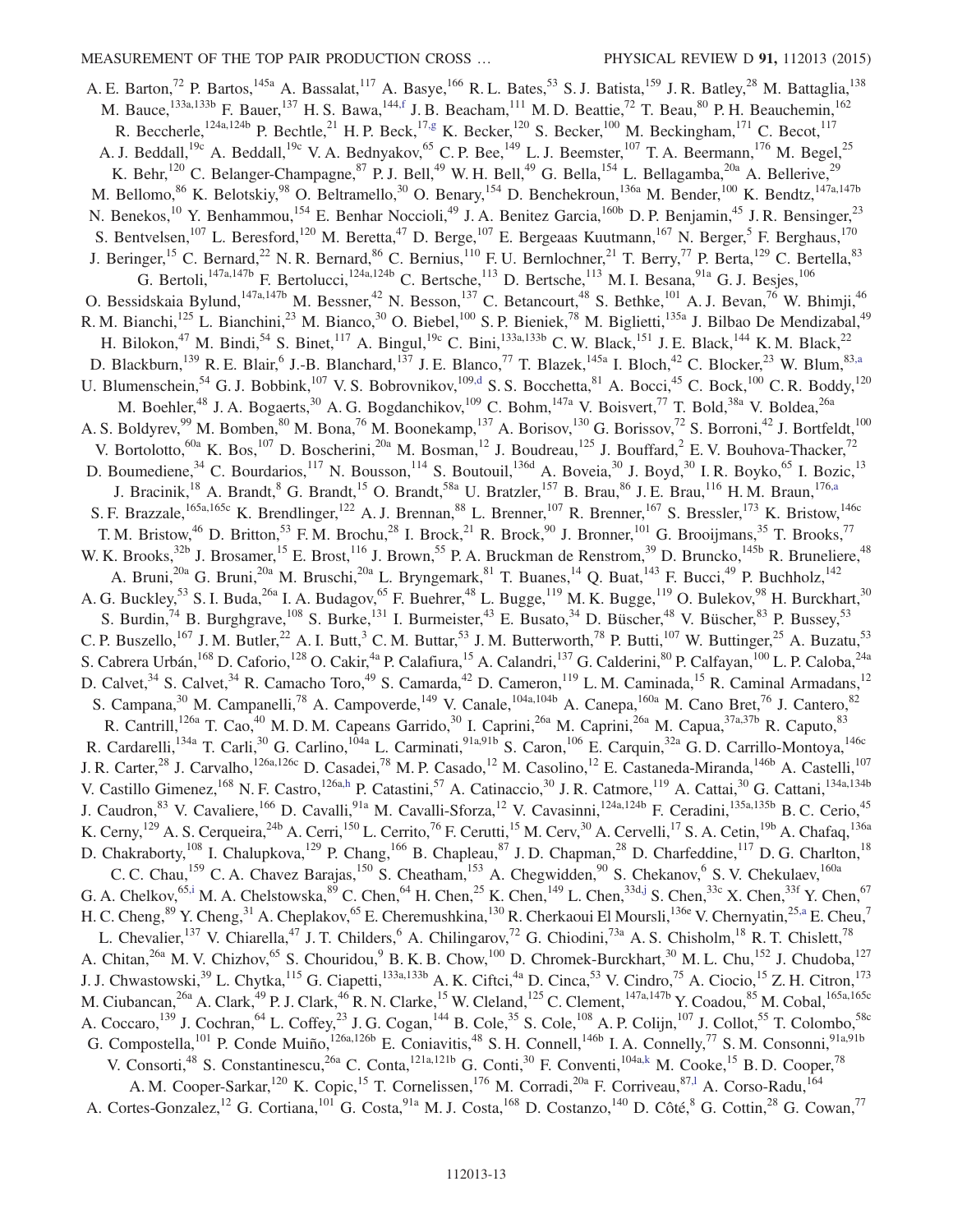<span id="page-14-5"></span><span id="page-14-4"></span><span id="page-14-3"></span><span id="page-14-2"></span><span id="page-14-1"></span><span id="page-14-0"></span>B. E. Cox, <sup>84</sup> K. Cranmer, <sup>110</sup> G. Cree, <sup>29</sup> S. Crépé-Renaudin, <sup>55</sup> F. Crescioli, <sup>80</sup> W. A. Cribbs, <sup>147a,147b</sup> M. Crispin Ortuzar, <sup>120</sup> M. Cristinziani,<sup>21</sup> V. Croft,<sup>106</sup> G. Crosetti,<sup>37a,37b</sup> T. Cuhadar Donszelmann,<sup>140</sup> J. Cummings,<sup>177</sup> M. Curatolo,<sup>47</sup> C. Cuthbert,<sup>151</sup> H. Czirr, <sup>142</sup> P. Czodrowski, <sup>3</sup> S. D'Auria, <sup>53</sup> M. D'Onofrio, <sup>74</sup> M. J. Da Cunha Sargedas De Sousa, <sup>126a, 126b</sup> C. Da Via, <sup>84</sup> W. Dabrowski,<sup>38a</sup> A. Dafinca,<sup>120</sup> T. Dai,<sup>89</sup> O. Dale,<sup>14</sup> F. Dallaire,<sup>95</sup> C. Dallapiccola,<sup>86</sup> M. Dam,<sup>36</sup> J. R. Dandoy,<sup>31</sup> A. C. Daniells,<sup>18</sup> M. Danninger,<sup>169</sup> M. Dano Hoffmann,<sup>137</sup> V. Dao,<sup>48</sup> G. Darbo,<sup>50a</sup> S. Darmora,<sup>8</sup> J. Dassoulas,<sup>3</sup> A. Dattagupta, <sup>61</sup> W. Davey, <sup>21</sup> C. David, <sup>170</sup> T. Davidek, <sup>129</sup> E. Davies, <sup>12[0,m](#page-23-12)</sup> M. Davies, <sup>154</sup> O. Davignon, <sup>80</sup> P. Davison, <sup>78</sup> Y. Davygora,<sup>58a</sup> E. Dawe,<sup>143</sup> I. Dawson,<sup>140</sup> R. K. Daya-Ishmukhametova,<sup>86</sup> K. De,<sup>8</sup> R. de Asmundis,<sup>104a</sup> S. De Castro,<sup>20a,20b</sup> S. De Cecco,  $80$  N. De Groot,  $106$  P. de Jong,  $107$  H. De la Torre,  $82$  F. De Lorenzi,  $64$  L. De Nooij,  $107$  D. De Pedis,  $133a$ A. De Salvo, <sup>133a</sup> U. De Sanctis, <sup>150</sup> A. De Santo, <sup>150</sup> J. B. De Vivie De Regie, <sup>117</sup> W. J. Dearnaley, <sup>72</sup> R. Debbe, <sup>25</sup> C. Debenedetti,<sup>138</sup> D. V. Dedovich,<sup>65</sup> I. Deigaard,<sup>107</sup> J. Del Peso,<sup>82</sup> T. Del Prete,<sup>124a,124b</sup> D. Delgove,<sup>117</sup> F. Deliot,<sup>137</sup> C. M. Delitzsch,<sup>49</sup> M. Deliyergiyev,<sup>75</sup> A. Dell'Acqua,<sup>30</sup> L. Dell'Asta,<sup>22</sup> M. Dell'Orso,<sup>124a,124b</sup> M. Della Pietra,<sup>104a[,k](#page-23-10)</sup> D. della Volpe,<sup>49</sup> M. Delmastro,<sup>5</sup> P. A. Delsart,<sup>55</sup> C. Deluca,<sup>107</sup> D. A. DeMarco,<sup>159</sup> S. Demers,<sup>177</sup> M. Demichev,<sup>65</sup> A. Demilly, <sup>80</sup> S. P. Denisov, <sup>130</sup> D. Derendarz, <sup>39</sup> J. E. Derkaoui, <sup>136d</sup> F. Derue, <sup>80</sup> P. Dervan, <sup>74</sup> K. Desch, <sup>21</sup> C. Deterre, <sup>42</sup> P. O. Deviveiros,<sup>30</sup> A. Dewhurst,<sup>131</sup> S. Dhaliwal,<sup>107</sup> A. Di Ciaccio,<sup>134a,134b</sup> L. Di Ciaccio,<sup>5</sup> A. Di Domenico,<sup>133a,133b</sup> C. Di Donato,<sup>104a,104b</sup> A. Di Girolamo,<sup>30</sup> B. Di Girolamo,<sup>30</sup> A. Di Mattia,<sup>153</sup> B. Di Micco,<sup>135a,135b</sup> R. Di Nardo,<sup>47</sup> A. Di Simone,<sup>48</sup> R. Di Sipio,<sup>20a,20b</sup> D. Di Valentino,<sup>29</sup> C. Diaconu,<sup>85</sup> M. Diamond,<sup>159</sup> F. A. Dias,<sup>46</sup> M. A. Diaz,<sup>32a</sup> E. B. Diehl,<sup>89</sup> J. Dietrich,<sup>16</sup> T. A. Dietzsch,<sup>58a</sup> S. Diglio,<sup>85</sup> A. Dimitrievska,<sup>13</sup> J. Dingfelder,<sup>21</sup> F. Dittus,<sup>30</sup> F. Djama,<sup>85</sup> T. Djobava,<sup>51b</sup> J. I. Djuvsland,<sup>58a</sup> M. A. B. do Vale,<sup>24c</sup> D. Dobos,<sup>30</sup> M. Dobre,<sup>26a</sup> C. Doglioni,<sup>49</sup> T. Doherty,<sup>53</sup> T. Dohmae,<sup>156</sup> J. Dolejsi,<sup>129</sup> Z. Dolezal,<sup>129</sup> B. A. Dolgoshein,<sup>98[,a](#page-23-6)</sup> M. Donadelli,<sup>24d</sup> S. Donati,<sup>124a,124b</sup> P. Dondero,<sup>121a,121b</sup> J. Donini,<sup>34</sup> J. Dopke,<sup>131</sup> A. Doria,<sup>104a</sup> M. T. Dova,<sup>71</sup> A. T. Doyle,<sup>53</sup> M. Dris,<sup>10</sup> E. Dubreuil,<sup>34</sup> E. Duchovni,<sup>173</sup> G. Duckeck,<sup>100</sup> O. A. Ducu,<sup>26a</sup> D. Duda,<sup>176</sup> A. Dudarev,<sup>30</sup> L. Duflot,<sup>117</sup> L. Duguid,<sup>77</sup> M. Dührssen,<sup>30</sup> M. Dunford,<sup>58a</sup> H. Duran Yildiz,<sup>4a</sup> M. Düren,<sup>52</sup> A. Durglishvili,<sup>51b</sup> D. Duschinger,<sup>44</sup> M. Dwuznik,<sup>38a</sup> M. Dyndal,<sup>38a</sup> K. M. Ecker,<sup>101</sup> W. Edson,<sup>2</sup> N. C. Edwards,<sup>46</sup> W. Ehrenfeld,<sup>21</sup> T. Eifert,<sup>30</sup> G. Eigen,<sup>14</sup> K. Einsweiler,<sup>15</sup> T. Ekelof,<sup>167</sup> M. El Kacimi,<sup>136c</sup> M. Ellert,<sup>167</sup> S. Elles,<sup>5</sup> F. Ellinghaus,<sup>83</sup> A. A. Elliot,<sup>170</sup> N. Ellis,<sup>30</sup> J. Elmsheuser,<sup>100</sup> M. Elsing,<sup>30</sup> D. Emeliyanov,<sup>131</sup> Y. Enari,<sup>156</sup> O. C. Endner,  $83$  M. Endo,  $118$  R. Engelmann,  $149$  J. Erdmann,  $43$  A. Ereditato,  $17$  D. Eriksson,  $147a$  G. Ernis,  $176$  J. Ernst,  $2$ M. Ernst,<sup>25</sup> S. Errede,<sup>166</sup> E. Ertel,<sup>83</sup> M. Escalier,<sup>117</sup> H. Esch,<sup>43</sup> C. Escobar,<sup>125</sup> B. Esposito,<sup>47</sup> A. I. Etienvre,<sup>137</sup> E. Etzion,<sup>154</sup> H. Evans,<sup>61</sup> A. Ezhilov,<sup>123</sup> L. Fabbri,<sup>20a,20b</sup> G. Facini,<sup>31</sup> R. M. Fakhrutdinov,<sup>130</sup> S. Falciano,<sup>133a</sup> R. J. Falla,<sup>78</sup> J. Faltova,<sup>129</sup> Y. Fang,<sup>33a</sup> M. Fanti,<sup>91a,91b</sup> A. Farbin,<sup>8</sup> A. Farilla,<sup>135a</sup> T. Farooque,<sup>12</sup> S. Farrell,<sup>15</sup> S. M. Farrington,<sup>171</sup> P. Farthouat,<sup>30</sup> F. Fassi,<sup>136e</sup> P. Fassnacht,<sup>30</sup> D. Fassouliotis,<sup>9</sup> A. Favareto,<sup>50a,50b</sup> L. Fayard,<sup>117</sup> P. Federic,<sup>145a</sup> O. L. Fedin,<sup>123[,n](#page-23-13)</sup> W. Fedorko,<sup>169</sup> S. Feigl,<sup>30</sup> L. Feligioni,<sup>85</sup> C. Feng,<sup>33d</sup> E. J. Feng,<sup>6</sup> H. Feng,<sup>89</sup> A. B. Fenyuk,<sup>130</sup> P. Fernandez Martinez,<sup>168</sup> S. Fernandez Perez,<sup>30</sup> S. Ferrag,<sup>53</sup> J. Ferrando,<sup>53</sup> A. Ferrari,<sup>167</sup> P. Ferrari,<sup>107</sup> R. Ferrari,<sup>121a</sup> D. E. Ferreira de Lima,<sup>53</sup> A. Ferrer, <sup>168</sup> D. Ferrere, <sup>49</sup> C. Ferretti, <sup>89</sup> A. Ferretto Parodi, <sup>50a, 50b</sup> M. Fiascaris, <sup>31</sup> F. Fiedler, <sup>83</sup> A. Filipčič, <sup>75</sup> M. Filipuzzi, <sup>42</sup> F. Filthaut,<sup>106</sup> M. Fincke-Keeler,<sup>170</sup> K. D. Finelli,<sup>151</sup> M. C. N. Fiolhais,<sup>126a,126c</sup> L. Fiorini,<sup>168</sup> A. Firan,<sup>40</sup> A. Fischer,<sup>2</sup> C. Fischer,<sup>12</sup> J. Fischer,<sup>176</sup> W. C. Fisher,<sup>90</sup> E. A. Fitzgerald,<sup>23</sup> M. Flechl,<sup>48</sup> I. Fleck,<sup>142</sup> P. Fleischmann,<sup>89</sup> S. Fleischmann,<sup>176</sup> G. T. Fletcher,<sup>140</sup> G. Fletcher,<sup>76</sup> T. Flick,<sup>176</sup> A. Floderus,<sup>81</sup> L. R. Flores Castillo,<sup>60a</sup> M. J. Flowerdew,<sup>101</sup> A. Formica,<sup>137</sup> A. Forti,<sup>84</sup> D. Fournier,<sup>117</sup> H. Fox,<sup>72</sup> S. Fracchia,<sup>12</sup> P. Francavilla,<sup>80</sup> M. Franchini,<sup>20a,20b</sup> D. Francis,<sup>30</sup> L. Franconi,<sup>119</sup> M. Franklin,<sup>57</sup> M. Fraternali,<sup>121a,121b</sup> D. Freeborn,<sup>78</sup> S. T. French,<sup>28</sup> F. Friedrich,<sup>44</sup> D. Froidevaux,<sup>30</sup> J. A. Frost,<sup>120</sup> C. Fukunaga,<sup>157</sup> E. Fullana Torregrosa, <sup>83</sup> B. G. Fulsom, <sup>144</sup> J. Fuster, <sup>168</sup> C. Gabaldon, <sup>55</sup> O. Gabizon, <sup>176</sup> A. Gabrielli, <sup>20a, 20b</sup> A. Gabrielli,<sup>133a,133b</sup> S. Gadatsch,<sup>107</sup> S. Gadomski,<sup>49</sup> G. Gagliardi,<sup>50a,50b</sup> P. Gagnon,<sup>61</sup> C. Galea,<sup>106</sup> B. Galhardo,<sup>126a,126c</sup> E. J. Gallas,<sup>120</sup> B. J. Gallop,<sup>131</sup> P. Gallus,<sup>128</sup> G. Galster,<sup>36</sup> K. K. Gan,<sup>111</sup> J. Gao,<sup>33b,85</sup> Y. S. Gao,<sup>14[4,f](#page-23-4)</sup> F. M. Garay Walls,<sup>46</sup> F. Garberson,<sup>177</sup> C. García,<sup>168</sup> J. E. García Navarro,<sup>168</sup> M. Garcia-Sciveres,<sup>15</sup> R. W. Gardner,<sup>31</sup> N. Garelli,<sup>144</sup> V. Garonne,<sup>30</sup> C. Gatti,<sup>47</sup> G. Gaudio,<sup>121a</sup> B. Gaur,<sup>142</sup> L. Gauthier,<sup>95</sup> P. Gauzzi,<sup>133a,133b</sup> I. L. Gavrilenko,<sup>96</sup> C. Gay,<sup>169</sup> G. Gaycken,<sup>21</sup> E. N. Gazis,  $^{10}$  P. Ge,  $^{33d}$  Z. Gecse,  $^{169}$  C. N. P. Gee,  $^{131}$  D. A. A. Geerts,  $^{107}$  Ch. Geich-Gimbel,  $^{21}$  C. Gemme,  $^{50a}$  M. H. Genest,  $^{55}$ S. Gentile,<sup>133a,133b</sup> M. George,<sup>54</sup> S. George,<sup>77</sup> D. Gerbaudo,<sup>164</sup> A. Gershon,<sup>154</sup> H. Ghazlane,<sup>136b</sup> N. Ghodbane,<sup>34</sup> B. Giacobbe,<sup>20a</sup> S. Giagu,<sup>133a,133b</sup> V. Giangiobbe,<sup>12</sup> P. Giannetti,<sup>124a,124b</sup> F. Gianotti,<sup>30</sup> B. Gibbard,<sup>25</sup> S. M. Gibson,<sup>77</sup> M. Gilchriese,<sup>15</sup> T. P. S. Gillam,<sup>28</sup> D. Gillberg,<sup>30</sup> G. Gilles,<sup>34</sup> D. M. Gingrich,<sup>3[,e](#page-23-3)</sup> N. Giokaris,<sup>9</sup> M. P. Giordani,<sup>165a,165c</sup> F. M. Giorgi,<sup>20a</sup> F. M. Giorgi,<sup>16</sup> P. F. Giraud,<sup>137</sup> D. Giugni,<sup>91a</sup> C. Giuliani,<sup>48</sup> M. Giulini,<sup>58b</sup> B. K. Gjelsten,<sup>119</sup> S. Gkaitatzis,<sup>155</sup> I. Gkialas,<sup>155</sup> E. L. Gkougkousis,<sup>117</sup> L. K. Gladilin,<sup>99</sup> C. Glasman,<sup>82</sup> J. Glatzer,<sup>30</sup> P. C. F. Glaysher,<sup>46</sup> A. Glazov,<sup>42</sup> M. Goblirsch-Kolb,<sup>101</sup> J. R. Goddard,<sup>76</sup> J. Godlewski,<sup>39</sup> S. Goldfarb,<sup>89</sup> T. Golling,<sup>49</sup> D. Golubkov,<sup>130</sup> A. Gomes,<sup>126a,126b,126d</sup>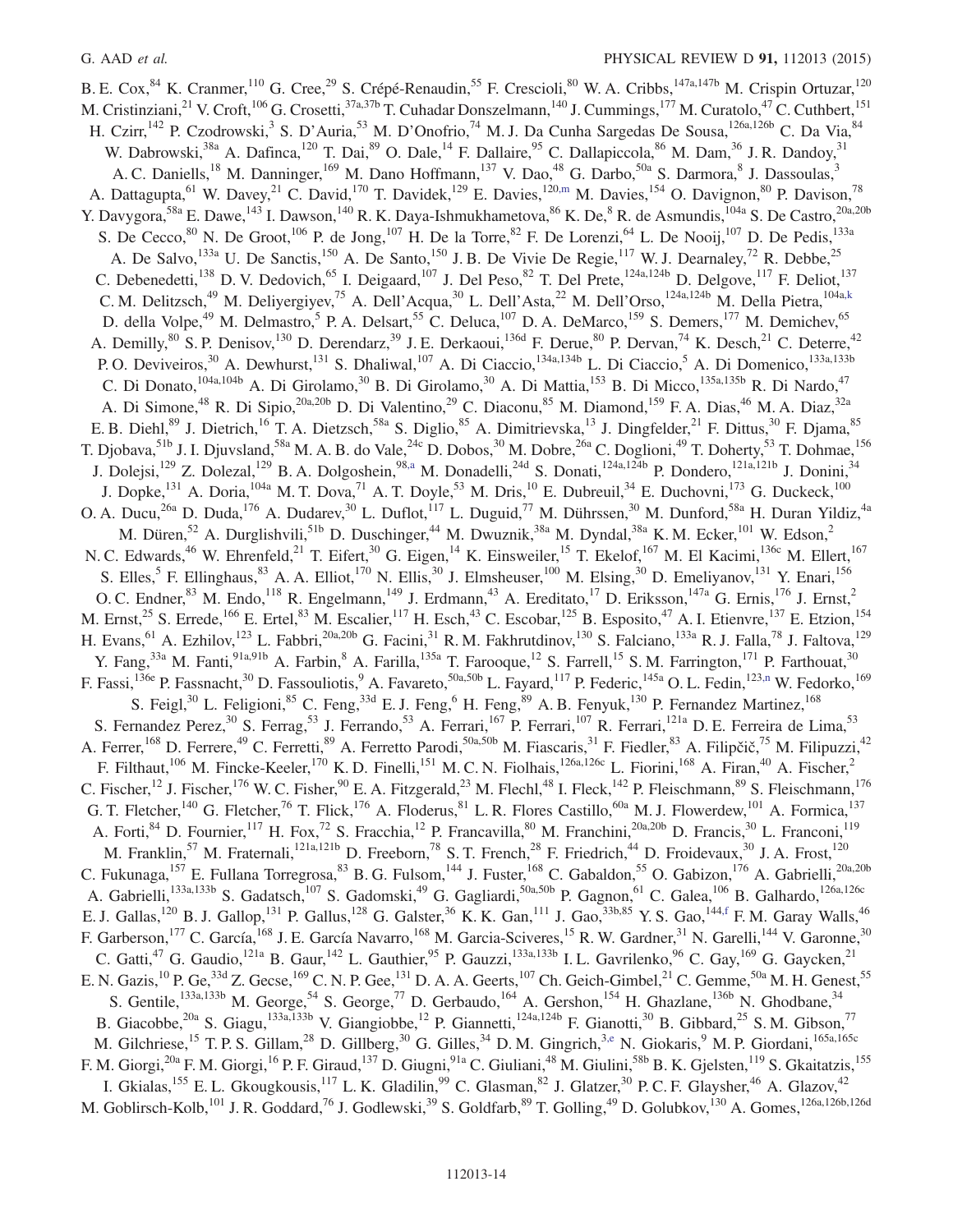<span id="page-15-2"></span><span id="page-15-1"></span><span id="page-15-0"></span>R. Gonçalo,<sup>126a</sup> J. Goncalves Pinto Firmino Da Costa,<sup>137</sup> L. Gonella,<sup>21</sup> S. González de la Hoz,<sup>168</sup> G. Gonzalez Parra,<sup>12</sup> S. Gonzalez-Sevilla,<sup>49</sup> L. Goossens,<sup>30</sup> P. A. Gorbounov,<sup>97</sup> H. A. Gordon,<sup>25</sup> I. Gorelov,<sup>105</sup> B. Gorini,<sup>30</sup> E. Gorini,<sup>73a,73b</sup> A. Gorišek,<sup>75</sup> E. Gornicki,<sup>39</sup> A. T. Goshaw,<sup>45</sup> C. Gössling,<sup>43</sup> M. I. Gostkin,<sup>65</sup> M. Gouighri,<sup>136a</sup> D. Goujdami,<sup>136c</sup> A. G. Goussiou,<sup>139</sup> H. M. X. Grabas,<sup>138</sup> L. Graber,<sup>54</sup> I. Grabowska-Bold,<sup>38a</sup> P. Grafström,<sup>20a,20b</sup> K-J. Grahn,<sup>42</sup> J. Gramling,<sup>49</sup> E. Gramstad,<sup>119</sup> S. Grancagnolo,<sup>16</sup> V. Grassi,<sup>149</sup> V. Gratchev,<sup>123</sup> H. M. Gray,<sup>30</sup> E. Graziani,<sup>135a</sup> Z. D. Greenwood,<sup>79,0</sup> K. Gregersen,<sup>78</sup> I. M. Gregor,<sup>42</sup> P. Grenier,<sup>144</sup> J. Griffiths,<sup>8</sup> A. A. Grillo,<sup>138</sup> K. Grimm,<sup>72</sup> S. Grinstein,<sup>12[,p](#page-23-15)</sup> Ph. Gris,<sup>34</sup> Y. V. Grishkevich,<sup>99</sup> J.-F. Grivaz,<sup>117</sup> J. P. Grohs,<sup>44</sup> A. Grohsjean,<sup>42</sup> E. Gross,<sup>173</sup> J. Grosse-Knetter,<sup>54</sup> G. C. Grossi,<sup>134a,134b</sup> Z. J. Grout,<sup>150</sup> L. Guan,<sup>33b</sup> J. Guenther,<sup>128</sup> F. Guescini,<sup>49</sup> D. Guest,<sup>177</sup> O. Gueta,<sup>154</sup> E. Guido,<sup>50a,50b</sup> T. Guillemin,<sup>117</sup> S. Guindon, <sup>2</sup> U. Gul,<sup>53</sup> C. Gumpert, <sup>44</sup> J. Guo, <sup>33e</sup> S. Gupta, <sup>120</sup> P. Gutierrez, <sup>113</sup> N. G. Gutierrez Ortiz, <sup>53</sup> C. Gutschow, <sup>44</sup> N. Guttman, <sup>154</sup> C. Guyot, <sup>137</sup> C. Gwenlan, <sup>120</sup> C. B. Gwilliam, <sup>74</sup> A. Haas, <sup>110</sup> C. Haber, <sup>15</sup> H. K. Hadavand, <sup>8</sup> N. Haddad, <sup>136e</sup> P. Haefner,<sup>21</sup> S. Hageböck,<sup>21</sup> Z. Hajduk,<sup>39</sup> H. Hakobyan,<sup>178</sup> M. Haleem,<sup>42</sup> J. Haley,<sup>114</sup> D. Hall,<sup>120</sup> G. Halladjian,<sup>90</sup> G. D. Hallewell,<sup>85</sup> K. Hamacher,<sup>176</sup> P. Hamal,<sup>115</sup> K. Hamano,<sup>170</sup> M. Hamer,<sup>54</sup> A. Hamilton,<sup>146a</sup> S. Hamilton,<sup>162</sup> G. N. Hamity,  $^{146c}$  P. G. Hamnett,  $^{42}$  L. Han,  $^{33b}$  K. Hanagaki,  $^{118}$  K. Hanawa,  $^{156}$  M. Hance,  $^{15}$  P. Hanke,  $^{58a}$  R. Hanna,  $^{137}$ J. B. Hansen,<sup>36</sup> J. D. Hansen,<sup>36</sup> P. H. Hansen,<sup>36</sup> K. Hara,<sup>161</sup> A. S. Hard,<sup>174</sup> T. Harenberg,<sup>176</sup> F. Hariri,<sup>117</sup> S. Harkusha,<sup>92</sup> R. D. Harrington,<sup>46</sup> P. F. Harrison,<sup>171</sup> F. Hartjes,<sup>107</sup> M. Hasegawa,<sup>67</sup> S. Hasegawa,<sup>103</sup> Y. Hasegawa,<sup>141</sup> A. Hasib,<sup>113</sup> S. Hassani,<sup>137</sup> S. Haug,<sup>17</sup> R. Hauser,<sup>90</sup> L. Hauswald,<sup>44</sup> M. Havranek,<sup>127</sup> C. M. Hawkes,<sup>18</sup> R. J. Hawkings,<sup>30</sup> A. D. Hawkins,<sup>81</sup> T. Hayashi,<sup>161</sup> D. Hayden,<sup>90</sup> C. P. Hays,<sup>120</sup> J. M. Hays,<sup>76</sup> H. S. Hayward,<sup>74</sup> S. J. Haywood,<sup>131</sup> S. J. Head,<sup>18</sup> T. Heck,<sup>83</sup> V. Hedberg,  $81$  L. Heelan,  $8$  S. Heim,  $^{122}$  T. Heim,  $^{176}$  B. Heinemann,  $^{15}$  L. Heinrich,  $^{110}$  J. Hejbal,  $^{127}$  L. Helary,  $^{22}$  M. Heller,  $^{30}$ S. Hellman,  $147a,147b$  D. Hellmich, $21$  C. Helsens,  $30$  J. Henderson,  $120$  R. C. W. Henderson,  $72$  Y. Heng,  $174$  C. Hengler,  $42$ A. Henrichs,<sup>177</sup> A. M. Henriques Correia,<sup>30</sup> S. Henrot-Versille,<sup>117</sup> G. H. Herbert,<sup>16</sup> Y. Hernández Jiménez,<sup>168</sup> R. Herrberg-Schubert,<sup>16</sup> G. Herten,<sup>48</sup> R. Hertenberger,<sup>100</sup> L. Hervas,<sup>30</sup> G. G. Hesketh,<sup>78</sup> N. P. Hessey,<sup>107</sup> R. Hickling,<sup>76</sup> E. Higón-Rodriguez,<sup>168</sup> E. Hill,<sup>170</sup> J. C. Hill,<sup>28</sup> K. H. Hiller,<sup>42</sup> S. J. Hillier,<sup>18</sup> I. Hinchliffe,<sup>15</sup> E. Hines,<sup>122</sup> R. R. Hinman,<sup>15</sup> M. Hirose,<sup>158</sup> D. Hirschbuehl,<sup>176</sup> J. Hobbs,<sup>149</sup> N. Hod,<sup>107</sup> M. C. Hodgkinson,<sup>140</sup> P. Hodgson,<sup>140</sup> A. Hoecker,<sup>30</sup> M. R. Hoeferkamp,  $^{105}$  F. Hoenig,  $^{100}$  M. Hohlfeld,  $^{83}$  T. R. Holmes,  $^{15}$  T. M. Hong,  $^{122}$  L. Hooft van Huysduynen,  $^{110}$ W. H. Hopkins,<sup>116</sup> Y. Horii,<sup>103</sup> A. J. Horton,<sup>143</sup> J-Y. Hostachy,<sup>55</sup> S. Hou,<sup>152</sup> A. Hoummada,<sup>136a</sup> J. Howard,<sup>120</sup> J. Howarth,<sup>42</sup> M. Hrabovsky, <sup>115</sup> I. Hristova, <sup>16</sup> J. Hrivnac, <sup>117</sup> T. Hryn'ova, 5A. Hrynevich, <sup>93</sup> C. Hsu, <sup>146c</sup> P. J. Hsu, <sup>152[,q](#page-23-16)</sup> S.-C. Hsu, <sup>139</sup> D. Hu, <sup>35</sup> Q. Hu,<sup>33b</sup> X. Hu,<sup>89</sup> Y. Huang,<sup>42</sup> Z. Hubacek,<sup>30</sup> F. Hubaut,<sup>85</sup> F. Huegging,<sup>21</sup> T. B. Huffman,<sup>120</sup> E. W. Hughes,<sup>35</sup> G. Hughes,<sup>72</sup> M. Huhtinen,<sup>30</sup> T. A. Hülsing,<sup>83</sup> N. Huseynov,<sup>65[,c](#page-23-1)</sup> J. Huston,<sup>90</sup> J. Huth,<sup>57</sup> G. Iacobucci,<sup>49</sup> G. Iakovidis,<sup>25</sup> I. Ibragimov,<sup>142</sup> L. Iconomidou-Fayard,<sup>117</sup> E. Ideal,<sup>177</sup> Z. Idrissi,<sup>136e</sup> P. Iengo,<sup>104a</sup> O. Igonkina,<sup>107</sup> T. Iizawa,<sup>172</sup> Y. Ikegami,<sup>66</sup> K. Ikematsu,<sup>142</sup> M. Ikeno,<sup>66</sup> Y. Ilchenko,<sup>3[1,r](#page-23-17)</sup> D. Iliadis,<sup>155</sup> N. Ilic,<sup>159</sup> Y. Inamaru,<sup>67</sup> T. Ince,<sup>101</sup> P. Ioannou,<sup>9</sup> M. Iodice,<sup>135a</sup> K. Iordanidou,<sup>9</sup> V. Ippolito,<sup>57</sup> A. Irles Quiles,<sup>168</sup> C. Isaksson,<sup>167</sup> M. Ishino,<sup>68</sup> M. Ishitsuka,<sup>158</sup> R. Ishmukhametov,<sup>111</sup> C. Issever,<sup>120</sup> S. Istin,<sup>19a</sup> J. M. Iturbe Ponce, <sup>84</sup> R. Iuppa, <sup>134a,134b</sup> J. Ivarsson, <sup>81</sup> W. Iwanski, <sup>39</sup> H. Iwasaki, <sup>66</sup> J. M. Izen, <sup>41</sup> V. Izzo, <sup>104a</sup> S. Jabbar, <sup>3</sup> B. Jackson,<sup>122</sup> M. Jackson,<sup>74</sup> P. Jackson,<sup>1</sup> M. R. Jaekel,<sup>30</sup> V. Jain,<sup>2</sup> K. Jakobs,<sup>48</sup> S. Jakobsen,<sup>30</sup> T. Jakubek,<sup>127</sup> J. Jakubek,<sup>128</sup> D. O. Jamin,<sup>152</sup> D. K. Jana,<sup>79</sup> E. Jansen,<sup>78</sup> R. W. Jansky,<sup>62</sup> J. Janssen,<sup>21</sup> M. Janus,<sup>171</sup> G. Jarlskog,<sup>81</sup> N. Javadov,<sup>65[,c](#page-23-1)</sup> T. Javůrek,<sup>48</sup> L. Jeanty,<sup>15</sup> J. Jejelava,<sup>51[a,s](#page-23-18)</sup> G.-Y. Jeng,<sup>151</sup> D. Jennens,<sup>88</sup> P. Jenni,<sup>4[8,t](#page-23-19)</sup> J. Jentzsch,<sup>43</sup> C. Jeske,<sup>171</sup> S. Jézéquel,<sup>5</sup> H. Ji,<sup>174</sup> J. Jia,<sup>149</sup> Y. Jiang,<sup>33b</sup> J. Jimenez Pena,<sup>168</sup> S. Jin,<sup>33a</sup> A. Jinaru,<sup>26a</sup> O. Jinnouchi,<sup>158</sup> M. D. Joergensen,<sup>36</sup> P. Johansson,<sup>140</sup> K. A. Johns,<sup>7</sup> K. Jon-And,<sup>147a,147b</sup> G. Jones,<sup>171</sup> R. W. L. Jones,<sup>72</sup> T. J. Jones,<sup>74</sup> J. Jongmanns,<sup>58a</sup> P. M. Jorge,<sup>126a,126b</sup> K. D. Joshi,  $84$  J. Jovicevic,  $148$  X. Ju,  $174$  C. A. Jung,  $43$  P. Jussel,  $62$  A. Juste Rozas,  $12,p$  $12,p$  M. Kaci,  $168$  A. Kaczmarska,  $39$ M. Kado,<sup>117</sup> H. Kagan,<sup>111</sup> M. Kagan,<sup>144</sup> S. J. Kahn,<sup>85</sup> E. Kajomovitz,<sup>45</sup> C. W. Kalderon,<sup>120</sup> S. Kama,<sup>40</sup> A. Kamenshchikov,<sup>130</sup> N. Kanaya, <sup>156</sup> M. Kaneda,<sup>30</sup> S. Kaneti,<sup>28</sup> V. A. Kantserov,<sup>98</sup> J. Kanzaki,<sup>66</sup> B. Kaplan,<sup>110</sup> A. Kapliy,<sup>31</sup> D. Kar,<sup>53</sup> K. Karakostas,<sup>10</sup> A. Karamaoun,<sup>3</sup> N. Karastathis,<sup>10,107</sup> M. J. Kareem,<sup>54</sup> M. Karnevskiy,<sup>83</sup> S. N. Karpov,<sup>65</sup> Z. M. Karpova,<sup>65</sup> K. Karthik,<sup>110</sup> V. Kartvelishvili,<sup>72</sup> A. N. Karyukhin,<sup>130</sup> L. Kashif,<sup>174</sup> R. D. Kass,<sup>111</sup> A. Kastanas,<sup>14</sup> Y. Kataoka,<sup>156</sup> A. Katre,<sup>49</sup> J. Katzy,<sup>42</sup> K. Kawagoe,<sup>70</sup> T. Kawamoto,<sup>156</sup> G. Kawamura,<sup>54</sup> S. Kazama,<sup>156</sup> V. F. Kazanin,<sup>10[9,d](#page-23-2)</sup> M. Y. Kazarinov,<sup>65</sup> R. Keeler,  $^{170}$  R. Kehoe,  $^{40}$  M. Keil,  $^{54}$  J. S. Keller,  $^{42}$  J. J. Kempster,  $^{77}$  H. Keoshkerian,  $^{84}$  O. Kepka,  $^{127}$  B. P. Kerševan,  $^{75}$ S. Kersten,<sup>176</sup> R. A. Keyes, <sup>87</sup> F. Khalil-zada,<sup>11</sup> H. Khandanyan,<sup>147a,147b</sup> A. Khanov,<sup>114</sup> A. Kharlamov,<sup>109</sup> A. Khodinov,<sup>98</sup> A. Khomich,<sup>58a</sup> T. J. Khoo,<sup>28</sup> G. Khoriauli,<sup>21</sup> V. Khovanskiy,<sup>97</sup> E. Khramov,<sup>65</sup> J. Khubua,<sup>51b[,u](#page-23-20)</sup> H. Y. Kim,<sup>8</sup> H. Kim,<sup>147a,147b</sup> S. H. Kim,<sup>161</sup> N. Kimura,<sup>155</sup> O. M. Kind,<sup>16</sup> B. T. King,<sup>74</sup> M. King,<sup>168</sup> R. S. B. King,<sup>120</sup> S. B. King,<sup>169</sup> J. Kirk,<sup>131</sup> A. E. Kiryunin,<sup>101</sup> T. Kishimoto,<sup>67</sup> D. Kisielewska,<sup>38a</sup> F. Kiss,<sup>48</sup> K. Kiuchi,<sup>161</sup> E. Kladiva,<sup>145b</sup> M. H. Klein,<sup>35</sup> M. Klein,<sup>74</sup> U. Klein,  $^{74}$  K. Kleinknecht,  $^{83}$  P. Klimek,  $^{147a,147b}$  A. Klimentov,  $^{25}$  R. Klingenberg,  $^{43}$  J. A. Klinger,  $^{84}$  T. Klioutchnikova,  $^{30}$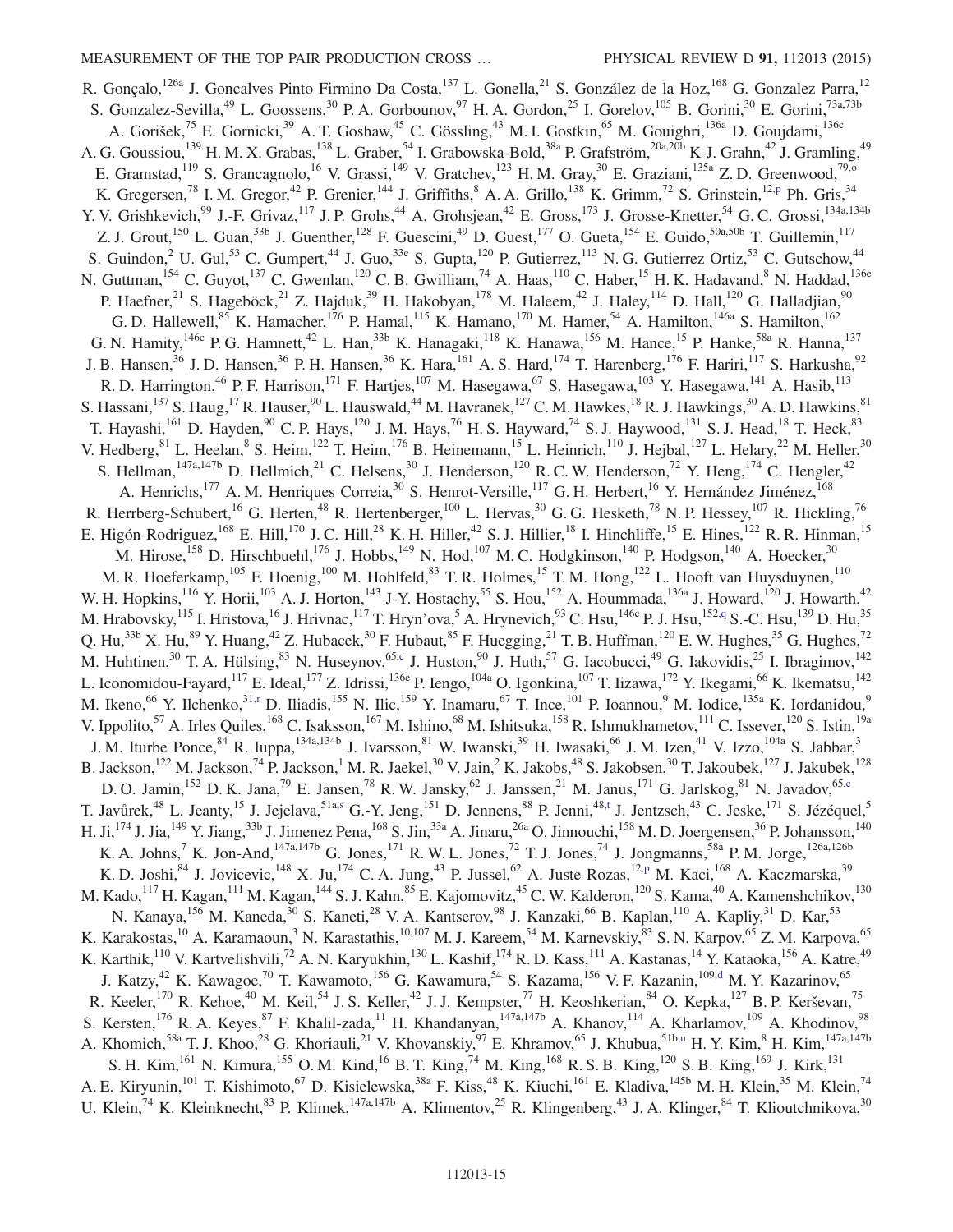<span id="page-16-3"></span><span id="page-16-2"></span><span id="page-16-1"></span><span id="page-16-0"></span>P. F. Klok,<sup>106</sup> E.-E. Kluge,<sup>58a</sup> P. Kluit,<sup>107</sup> S. Kluth,<sup>101</sup> E. Kneringer,<sup>62</sup> E. B. F. G. Knoops,<sup>85</sup> A. Knue,<sup>53</sup> D. Kobayashi,<sup>158</sup> T. Kobayashi,<sup>156</sup> M. Kobel,<sup>44</sup> M. Kocian,<sup>144</sup> P. Kodys,<sup>129</sup> T. Koffas,<sup>29</sup> E. Koffeman,<sup>107</sup> L. A. Kogan,<sup>120</sup> S. Kohlmann,<sup>176</sup> Z. Kohout,<sup>128</sup> T. Kohriki,<sup>66</sup> T. Koi,<sup>144</sup> H. Kolanoski,<sup>16</sup> I. Koletsou,<sup>5</sup> A. A. Komar,<sup>9[6,a](#page-23-6)</sup> Y. Komori,<sup>156</sup> T. Kondo,<sup>66</sup> N. Kondrashova,<sup>42</sup> K. Köneke,<sup>48</sup> A. C. König,<sup>106</sup> S. König,<sup>83</sup> T. Kono,<sup>6[6,v](#page-23-21)</sup> R. Konoplich,<sup>110[,w](#page-23-22)</sup> N. Konstantinidis,<sup>78</sup> R. Kopeliansky,<sup>153</sup> S. Koperny,<sup>38a</sup> L. Köpke,<sup>83</sup> A. K. Kopp,<sup>48</sup> K. Korcyl,<sup>39</sup> K. Kordas,<sup>155</sup> A. Korn,<sup>78</sup> A. A. Korol,<sup>10[9,d](#page-23-2)</sup> I. Korolkov, <sup>12</sup> E. V. Korolkova, <sup>140</sup> O. Kortner, <sup>101</sup> S. Kortner, <sup>101</sup> T. Kosek, <sup>129</sup> V. V. Kostyukhin, <sup>21</sup> V. M. Kotov, <sup>65</sup> A. Kotwal, <sup>45</sup> A. Kourkoumeli-Charalampidi,<sup>155</sup> C. Kourkoumelis, <sup>9</sup> V. Kouskoura, <sup>25</sup> A. Koutsman, <sup>160a</sup> R. Kowalewski, <sup>170</sup> T. Z. Kowalski,<sup>38a</sup> W. Kozanecki,<sup>137</sup> A. S. Kozhin,<sup>130</sup> V. A. Kramarenko,<sup>99</sup> G. Kramberger,<sup>75</sup> D. Krasnopevtsev,<sup>98</sup> M. W. Krasny,  $80$  A. Krasznahorkay,  $30$  J. K. Kraus,  $21$  A. Kravchenko,  $25$  S. Kreiss,  $110$  M. Kretz,  $58c$  J. Kretzschmar,  $74$ K. Kreutzfeldt,<sup>52</sup> P. Krieger,<sup>159</sup> K. Krizka,<sup>31</sup> K. Kroeninger,<sup>43</sup> H. Kroha,<sup>101</sup> J. Kroll,<sup>122</sup> J. Kroseberg,<sup>21</sup> J. Krstic,<sup>13</sup> U. Kruchonak, <sup>65</sup> H. Krüger, <sup>21</sup> N. Krumnack, <sup>64</sup> Z. V. Krumshteyn, <sup>65</sup> A. Kruse, <sup>174</sup> M. C. Kruse, <sup>45</sup> M. Kruskal, <sup>22</sup> T. Kubota, <sup>88</sup> H. Kucuk,<sup>78</sup> S. Kuday,<sup>4c</sup> S. Kuehn,<sup>48</sup> A. Kugel,<sup>58c</sup> F. Kuger,<sup>175</sup> A. Kuhl,<sup>138</sup> T. Kuhl,<sup>42</sup> V. Kukhtin,<sup>65</sup> Y. Kulchitsky,<sup>92</sup> S. Kuleshov,<sup>32b</sup> M. Kuna,<sup>133a,133b</sup> T. Kunigo,<sup>68</sup> A. Kupco,<sup>127</sup> H. Kurashige,<sup>67</sup> Y. A. Kurochkin,<sup>92</sup> R. Kurumida,<sup>67</sup> V. Kus,<sup>127</sup> E. S. Kuwertz,<sup>148</sup> M. Kuze,<sup>158</sup> J. Kvita,<sup>115</sup> T. Kwan,<sup>170</sup> D. Kyriazopoulos,<sup>140</sup> A. La Rosa,<sup>49</sup> J. L. La Rosa Navarro,<sup>24d</sup> L. La Rotonda,<sup>37a,37b</sup> C. Lacasta,<sup>168</sup> F. Lacava,<sup>133a,133b</sup> J. Lacey,<sup>29</sup> H. Lacker,<sup>16</sup> D. Lacour,<sup>80</sup> V. R. Lacuesta,<sup>168</sup> E. Ladygin,<sup>65</sup> R. Lafaye,<sup>5</sup> B. Laforge,<sup>80</sup> T. Lagouri,<sup>177</sup> S. Lai,<sup>48</sup> L. Lambourne,<sup>78</sup> S. Lammers,<sup>61</sup> C. L. Lampen,<sup>7</sup> W. Lampl,<sup>7</sup> E. Lançon,<sup>137</sup> U. Landgraf,<sup>48</sup> M. P. J. Landon,<sup>76</sup> V. S. Lang,<sup>58a</sup> A. J. Lankford,<sup>164</sup> F. Lanni,<sup>25</sup> K. Lantzsch,<sup>30</sup> S. Laplace,<sup>80</sup> C. Lapoire,<sup>30</sup> J. F. Laporte,<sup>137</sup> T. Lari,<sup>91a</sup> F. Lasagni Manghi,<sup>20a,20b</sup> M. Lassnig,<sup>30</sup> P. Laurelli,<sup>47</sup> W. Lavrijsen,<sup>15</sup> A. T. Law,<sup>138</sup> P. Laycock,<sup>74</sup> O. Le Dortz,  $80$  E. Le Guirriec,  $85$  E. Le Menedeu,  $12$  T. LeCompte,  $6$  F. Ledroit-Guillon,  $55$  C. A. Lee,  $146$  S. C. Lee,  $152$  L. Lee,  $152$ G. Lefebvre,<sup>80</sup> M. Lefebvre,<sup>170</sup> F. Legger,<sup>100</sup> C. Leggett,<sup>15</sup> A. Lehan,<sup>74</sup> G. Lehmann Miotto,<sup>30</sup> X. Lei,<sup>7</sup> W. A. Leight,<sup>29</sup> A. Leisos,<sup>155</sup> A. G. Leister,<sup>177</sup> M. A. L. Leite,<sup>24d</sup> R. Leitner,<sup>129</sup> D. Lellouch,<sup>173</sup> B. Lemmer,<sup>54</sup> K. J. C. Leney,<sup>78</sup> T. Lenz,<sup>21</sup> G. Lenzen,  $^{176}$  B. Lenzi,  $^{30}$  R. Leone,  $^{7}$  S. Leone,  $^{124a,124b}$  C. Leonidopoulos,  $^{46}$  S. Leontsinis,  $^{10}$  C. Leroy,  $^{95}$  C. G. Lester,  $^{28}$ M. Levchenko,<sup>123</sup> J. Levêque,<sup>5</sup> D. Levin,<sup>89</sup> L. J. Levinson,<sup>173</sup> M. Levy,<sup>18</sup> A. Lewis,<sup>120</sup> A. M. Leyko,<sup>21</sup> M. Leyton,<sup>41</sup> B. Li,<sup>33b[,x](#page-24-0)</sup> B. Li,<sup>85</sup> H. Li,<sup>149</sup> H. L. Li,<sup>31</sup> L. Li,<sup>45</sup> L. Li,<sup>33e</sup> S. Li,<sup>45</sup> Y. Li,<sup>33c[,y](#page-24-1)</sup> Z. Liang,<sup>138</sup> H. Liao,<sup>34</sup> B. Liberti,<sup>134a</sup> P. Lichard,<sup>30</sup> K. Lie,<sup>166</sup> J. Liebal,<sup>21</sup> W. Liebig,<sup>14</sup> C. Limbach,<sup>21</sup> A. Limosani,<sup>151</sup> S. C. Lin,<sup>152[,z](#page-24-2)</sup> T. H. Lin,<sup>83</sup> F. Linde,<sup>107</sup> B. E. Lindquist,<sup>149</sup> J. T. Linnemann,<sup>90</sup> E. Lipeles,<sup>122</sup> A. Lipniacka,<sup>14</sup> M. Lisovyi,<sup>42</sup> T. M. Liss,<sup>166</sup> D. Lissauer,<sup>25</sup> A. Lister,<sup>169</sup> A. M. Litke,<sup>138</sup> B. Liu,<sup>152</sup> D. Liu,<sup>152</sup> J. Liu,<sup>85</sup> J. B. Liu,<sup>33b</sup> K. Liu,<sup>85</sup> L. Liu,<sup>89</sup> M. Liu,<sup>45</sup> M. Liu,<sup>33b</sup> Y. Liu,<sup>33b</sup> M. Livan,<sup>121a,121b</sup> A. Lleres,<sup>55</sup> J. Llorente Merino, <sup>82</sup> S. L. Lloyd, <sup>76</sup> F. Lo Sterzo, <sup>152</sup> E. Lobodzinska, <sup>42</sup> P. Loch, <sup>7</sup> W. S. Lockman, <sup>138</sup> F. K. Loebinger, <sup>84</sup> A. E. Loevschall-Jensen,<sup>36</sup> A. Loginov,<sup>177</sup> T. Lohse,<sup>16</sup> K. Lohwasser,<sup>42</sup> M. Lokajicek,<sup>127</sup> B. A. Long,<sup>22</sup> J. D. Long,<sup>89</sup> R. E. Long,<sup>72</sup> K. A. Looper,<sup>111</sup> L. Lopes,<sup>126a</sup> D. Lopez Mateos,<sup>57</sup> B. Lopez Paredes,<sup>140</sup> I. Lopez Paz,<sup>12</sup> J. Lorenz,<sup>100</sup> N. Lorenzo Martinez, <sup>61</sup> M. Losada, <sup>163</sup> P. Loscutoff, <sup>15</sup> P. J. Lösel, <sup>100</sup> X. Lou, <sup>33a</sup> A. Lounis, <sup>117</sup> J. Love, <sup>6</sup> P. A. Love, <sup>72</sup> N. Lu, <sup>89</sup> H. J. Lubatti,<sup>139</sup> C. Luci,<sup>133a,133b</sup> A. Lucotte,<sup>55</sup> F. Luehring,<sup>61</sup> W. Lukas,<sup>62</sup> L. Luminari,<sup>133a</sup> O. Lundberg,<sup>147a,147b</sup> B. Lund-Jensen,<sup>148</sup> M. Lungwitz,<sup>83</sup> D. Lynn,<sup>25</sup> R. Lysak,<sup>127</sup> E. Lytken,<sup>81</sup> H. Ma,<sup>25</sup> L. L. Ma,<sup>33d</sup> G. Maccarrone,<sup>47</sup> A. Macchiolo,<sup>101</sup> C. M. Macdonald,<sup>140</sup> J. Machado Miguens,<sup>126a,126b</sup> D. Macina,<sup>30</sup> D. Madaffari,<sup>85</sup> R. Madar,<sup>34</sup> H. J. Maddocks,<sup>72</sup> W. F. Mader,<sup>44</sup> A. Madsen,<sup>167</sup> T. Maeno,<sup>25</sup> A. Maevskiy,<sup>99</sup> E. Magradze,<sup>54</sup> K. Mahboubi,<sup>48</sup> J. Mahlstedt,<sup>107</sup> S. Mahmoud,<sup>74</sup> C. Maiani,<sup>137</sup> C. Maidantchik,<sup>24a</sup> A. A. Maier,<sup>101</sup> T. Maier,<sup>100</sup> A. Maio,<sup>126a,126b,126d</sup> S. Majewski,<sup>116</sup> Y. Makida,<sup>66</sup> N. Makovec,<sup>117</sup> B. Malaescu,<sup>80</sup> Pa. Malecki,<sup>39</sup> V. P. Maleev,<sup>123</sup> F. Malek,<sup>55</sup> U. Mallik,<sup>63</sup> D. Malon,<sup>6</sup> C. Malone,<sup>144</sup> S. Maltezos,<sup>10</sup> V. M. Malyshev,<sup>109</sup> S. Malyukov,<sup>30</sup> J. Mamuzic,<sup>42</sup> B. Mandelli,<sup>30</sup> L. Mandelli,<sup>91a</sup> I. Mandić,<sup>75</sup> R. Mandrysch,<sup>63</sup> J. Maneira, <sup>126a,126b</sup> A. Manfredini, <sup>101</sup> L. Manhaes de Andrade Filho, <sup>24b</sup> J. Manjarres Ramos,<sup>160b</sup> A. Mann,<sup>100</sup> P.M. Manning,<sup>138</sup> A. Manousakis-Katsikakis,<sup>9</sup> B. Mansoulie,<sup>137</sup> R. Mantifel,<sup>87</sup> M. Mantoani,<sup>54</sup> L. Mapelli,<sup>30</sup> L. March,<sup>146c</sup> G. Marchiori,<sup>80</sup> M. Marcisovsky,<sup>127</sup> C.P. Marino,<sup>170</sup> M. Marjanovic,<sup>13</sup> F. Marroquim,<sup>24a</sup> S. P. Marsden,<sup>84</sup> Z. Marshall,<sup>15</sup> L. F. Marti,<sup>17</sup> S. Marti-Garcia,<sup>168</sup> B. Martin,<sup>90</sup> T. A. Martin,<sup>171</sup> V. J. Martin,<sup>46</sup> B. Martin dit Latour,<sup>14</sup> H. Martinez,<sup>137</sup> M. Martinez,<sup>12[,p](#page-23-15)</sup> S. Martin-Haugh,<sup>131</sup> V. S. Martoiu,<sup>26a</sup> A. C. Martyniuk,<sup>78</sup> M. Marx,<sup>139</sup> F. Marzano,<sup>133a</sup> A. Marzin,<sup>30</sup> L. Masetti,<sup>83</sup> T. Mashimo,<sup>156</sup> R. Mashinistov,<sup>96</sup> J. Masik,<sup>84</sup> A. L. Maslennikov, <sup>10[9,d](#page-23-2)</sup> I. Massa, <sup>20a, 20b</sup> L. Massa, <sup>20a, 20b</sup> N. Massol, <sup>5</sup> P. Mastrandrea, <sup>149</sup> A. Mastroberardino, <sup>37a, 37b</sup> T. Masubuchi,<sup>156</sup> P. Mättig,<sup>176</sup> J. Mattmann,<sup>83</sup> J. Maurer,<sup>26a</sup> S. J. Maxfield,<sup>74</sup> D. A. Maximov,<sup>10[9,d](#page-23-2)</sup> R. Mazini,<sup>152</sup> S. M. Mazza,<sup>91a,91b</sup> L. Mazzaferro,<sup>134a,134b</sup> G. Mc Goldrick,<sup>159</sup> S. P. Mc Kee,<sup>89</sup> A. McCarn,<sup>89</sup> R. L. McCarthy,<sup>149</sup> T. G. McCarthy,<sup>29</sup> N. A. McCubbin,<sup>131</sup> K. W. McFarlane,<sup>5[6,a](#page-23-6)</sup> J. A. Mcfayden,<sup>78</sup> G. Mchedlidze,<sup>54</sup> S. J. McMahon,<sup>131</sup> R. A. McPherson,<sup>17[0,l](#page-23-11)</sup> J. Mechnich,<sup>107</sup> M. Medinnis,<sup>42</sup> S. Meehan,<sup>146a</sup> S. Mehlhase,<sup>100</sup> A. Mehta,<sup>74</sup> K. Meier,<sup>58a</sup>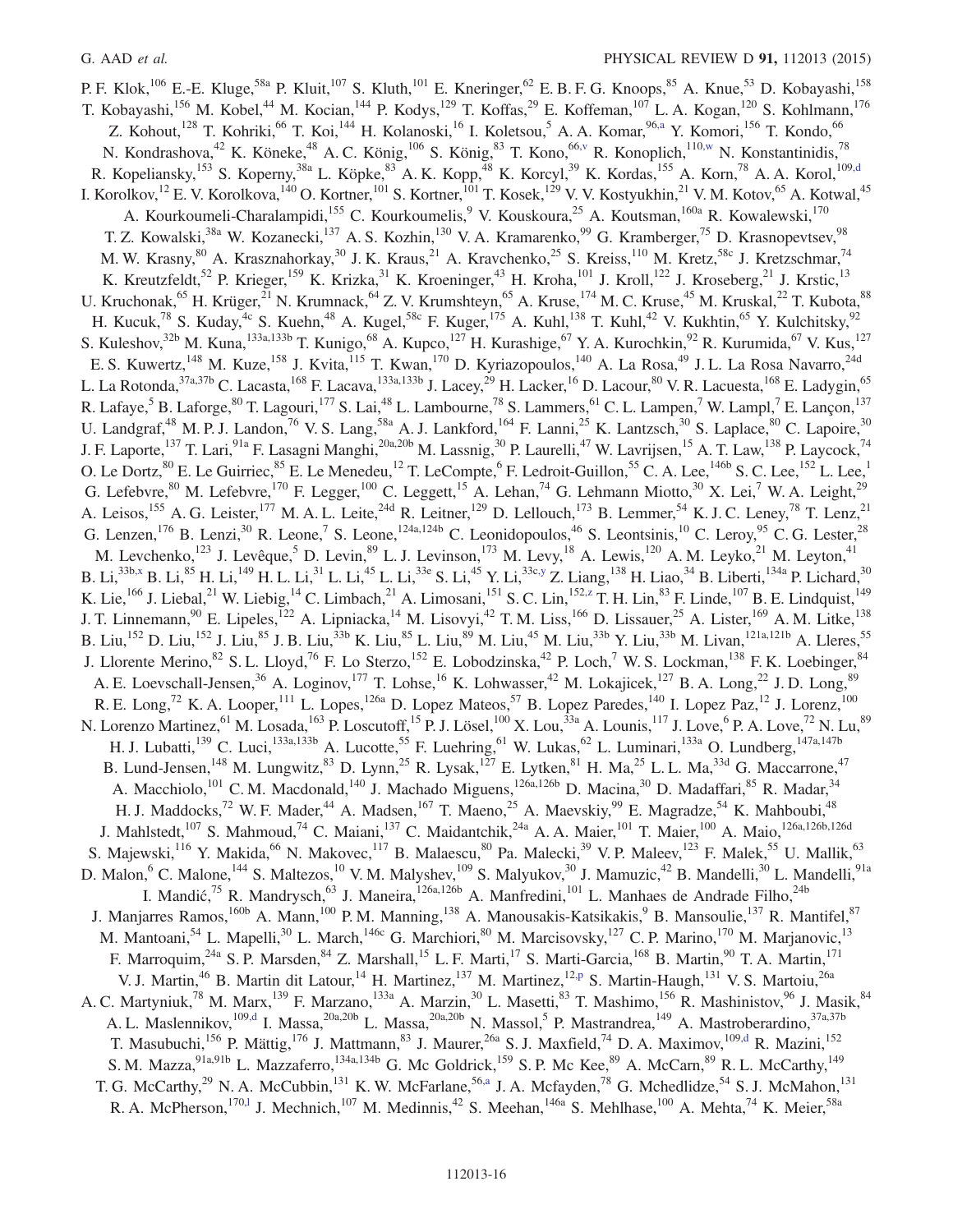<span id="page-17-2"></span><span id="page-17-1"></span><span id="page-17-0"></span>C. Meineck,<sup>100</sup> B. Meirose,<sup>41</sup> C. Melachrinos,<sup>31</sup> B. R. Mellado Garcia,<sup>146c</sup> F. Meloni,<sup>17</sup> A. Mengarelli,<sup>20a,20b</sup> S. Menke,<sup>101</sup> E. Meoni,<sup>162</sup> K. M. Mercurio,<sup>57</sup> S. Mergelmeyer,<sup>21</sup> N. Meric,<sup>137</sup> P. Mermod,<sup>49</sup> L. Merola,<sup>104a,104b</sup> C. Meroni,<sup>91a</sup> F. S. Merritt,<sup>31</sup> H. Merritt,<sup>111</sup> A. Messina,<sup>30[,aa](#page-24-3)</sup> J. Metcalfe,<sup>25</sup> A. S. Mete,<sup>164</sup> C. Meyer,<sup>83</sup> C. Meyer,<sup>122</sup> J-P. Meyer,<sup>137</sup> J. Meyer,  $^{107}$  R. P. Middleton,  $^{131}$  S. Migas,  $^{74}$  S. Miglioranzi,  $^{165a,165c}$  L. Mijović,  $^{21}$  G. Mikenberg,  $^{173}$  M. Mikestikova,  $^{127}$ M. Mikuž,<sup>75</sup> A. Milic,<sup>30</sup> D. W. Miller,<sup>31</sup> C. Mills,<sup>46</sup> A. Milov,<sup>173</sup> D. A. Milstead,<sup>147a,147b</sup> A. A. Minaenko,<sup>130</sup> Y. Minami,<sup>156</sup> I. A. Minashvili, <sup>65</sup> A. I. Mincer, <sup>110</sup> B. Mindur, <sup>38a</sup> M. Mineev, <sup>65</sup> Y. Ming, <sup>174</sup> L. M. Mir, <sup>12</sup> G. Mirabelli, <sup>133a</sup> T. Mitani, <sup>172</sup> J. Mitrevski,<sup>100</sup> V. A. Mitsou,<sup>168</sup> A. Miucci,<sup>49</sup> P. S. Miyagawa,<sup>140</sup> J. U. Mjörnmark,<sup>81</sup> T. Moa,<sup>147a,147b</sup> K. Mochizuki,<sup>85</sup> S. Mohapatra,<sup>35</sup> W. Mohr,<sup>48</sup> S. Molander,<sup>147a,147b</sup> R. Moles-Valls,<sup>168</sup> K. Mönig,<sup>42</sup> C. Monini,<sup>55</sup> J. Monk,<sup>36</sup> E. Monnier,<sup>85</sup> J. Montejo Berlingen,<sup>12</sup> F. Monticelli,<sup>71</sup> S. Monzani,<sup>133a,133b</sup> R. W. Moore,<sup>3</sup> N. Morange,<sup>117</sup> D. Moreno,<sup>163</sup> M. Moreno Llácer, 54 P. Morettini, <sup>50a</sup> M. Morgenstern, <sup>44</sup> M. Morii, 57 V. Morisbak, <sup>119</sup> S. Moritz, <sup>83</sup> A. K. Morley, <sup>148</sup> G. Mornacchi,<sup>30</sup> J. D. Morris,<sup>76</sup> A. Morton,<sup>53</sup> L. Morvaj,<sup>103</sup> H. G. Moser,<sup>101</sup> M. Mosidze,<sup>51b</sup> J. Moss,<sup>111</sup> K. Motohashi,<sup>158</sup> R. Mount,<sup>144</sup> E. Mountricha,<sup>25</sup> S. V. Mouraviev,<sup>9[6,a](#page-23-6)</sup> E. J. W. Moyse,<sup>86</sup> S. Muanza,<sup>85</sup> R. D. Mudd,<sup>18</sup> F. Mueller,<sup>101</sup> J. Mueller,<sup>125</sup> K. Mueller,<sup>21</sup> R. S. P. Mueller,<sup>100</sup> T. Mueller,<sup>28</sup> D. Muenstermann,<sup>49</sup> P. Mullen,<sup>53</sup> Y. Munwes,<sup>154</sup> J. A. Murillo Quijada,<sup>18</sup> W. J. Murray,<sup>171,131</sup> H. Musheghyan,<sup>54</sup> E. Musto,<sup>153</sup> A. G. Myagkov,<sup>13[0,bb](#page-24-4)</sup> M. Myska,<sup>128</sup> O. Nackenhorst,<sup>54</sup> J. Nadal,<sup>54</sup> K. Nagai,<sup>120</sup> R. Nagai,<sup>158</sup> Y. Nagai,<sup>85</sup> K. Nagano,<sup>66</sup> A. Nagarkar,<sup>111</sup> Y. Nagasaka,<sup>59</sup> K. Nagata,<sup>161</sup> M. Nagel,<sup>101</sup> E. Nagy,<sup>85</sup> A. M. Nairz,<sup>30</sup> Y. Nakahama,<sup>30</sup> K. Nakamura,<sup>66</sup> T. Nakamura,<sup>156</sup> I. Nakano,<sup>112</sup> H. Namasivayam,<sup>41</sup> G. Nanava,<sup>21</sup> R. F. Naranjo Garcia,<sup>42</sup> R. Narayan,<sup>58b</sup> T. Nattermann,<sup>21</sup> T. Naumann,<sup>42</sup> G. Navarro,<sup>163</sup> R. Nayyar,<sup>7</sup> H. A. Neal,<sup>89</sup> P. Yu. Nechaeva,<sup>96</sup> T. J. Neep,<sup>84</sup> P. D. Nef,<sup>144</sup> A. Negri,<sup>121a,121b</sup> M. Negrini,<sup>20a</sup> S. Nektarijevic,<sup>106</sup> C. Nellist,<sup>117</sup> A. Nelson,<sup>164</sup> S. Nemecek,<sup>127</sup> P. Nemethy,<sup>110</sup> A. A. Nepomuceno,<sup>24a</sup> M. Nessi,<sup>3[0,cc](#page-24-5)</sup> M. S. Neubauer,<sup>166</sup> M. Neumann,<sup>176</sup> R. M. Neves,<sup>110</sup> P. Nevski,<sup>25</sup> P. R. Newman,<sup>18</sup> D. H. Nguyen,<sup>6</sup> R. B. Nickerson,<sup>120</sup> R. Nicolaidou,<sup>137</sup> B. Nicquevert,<sup>30</sup> J. Nielsen,<sup>138</sup> N. Nikiforou,<sup>35</sup> A. Nikiforov,<sup>16</sup> V. Nikolaenko,<sup>13[0,bb](#page-24-4)</sup> I. Nikolic-Audit,<sup>80</sup> K. Nikolopoulos,<sup>18</sup> P. Nilsson,<sup>25</sup> Y. Ninomiya,<sup>156</sup> A. Nisati,<sup>133a</sup> R. Nisius,<sup>101</sup> T. Nobe,<sup>158</sup> M. Nomachi,<sup>118</sup> I. Nomidis,<sup>29</sup> T. Nooney,<sup>76</sup> S. Norberg,  $^{113}$  M. Nordberg,  $^{30}$  O. Novgorodova,  $^{44}$  S. Nowak,  $^{101}$  M. Nozaki,  $^{66}$  L. Nozka,  $^{115}$  K. Ntekas,  $^{10}$ G. Nunes Hanninger,  $88$  T. Nunnemann,  $100$  E. Nurse,  $78$  F. Nuti,  $88$  B. J. O'Brien,  $46$  F. O'grady,  $7$  D. C. O'Neil,  $143$  V. O'Shea,  $53$ F. G. Oakham,  $^{29,e}$  $^{29,e}$  $^{29,e}$  H. Oberlack,  $^{101}$  T. Obermann,  $^{21}$  J. Ocariz,  $^{80}$  A. Ochi,  $^{67}$  I. Ochoa,  $^{78}$  S. Oda,  $^{70}$  S. Odaka,  $^{66}$  H. Ogren,  $^{61}$ A. Oh,  $84$  S. H. Oh,  $45$  C. C. Ohm,  $15$  H. Ohman,  $167$  H. Oide,  $30$  W. Okamura,  $118$  H. Okawa,  $161$  Y. Okumura,  $31$  T. Okuyama,  $156$ A. Olariu,<sup>26a</sup> A. G. Olchevski,<sup>65</sup> S. A. Olivares Pino,<sup>46</sup> D. Oliveira Damazio,<sup>25</sup> E. Oliver Garcia,<sup>168</sup> A. Olszewski,<sup>39</sup> J. Olszowska,<sup>39</sup> A. Onofre,<sup>126a,126e</sup> P. U. E. Onyisi,<sup>31[,r](#page-23-17)</sup> C. J. Oram,<sup>160a</sup> M. J. Oreglia,<sup>31</sup> Y. Oren,<sup>154</sup> D. Orestano,<sup>135a,135b</sup> N. Orlando,<sup>155</sup> C. Oropeza Barrera,<sup>53</sup> R. S. Orr,<sup>159</sup> B. Osculati,<sup>50a,50b</sup> R. Ospanov,<sup>84</sup> G. Otero y Garzon,<sup>27</sup> H. Otono,<sup>70</sup> M. Ouchrif,<sup>136d</sup> E. A. Ouellette,<sup>170</sup> F. Ould-Saada,<sup>119</sup> A. Ouraou,<sup>137</sup> K. P. Oussoren,<sup>107</sup> Q. Ouyang,<sup>33a</sup> A. Ovcharova,<sup>15</sup> M. Owen,<sup>53</sup> R. E. Owen,<sup>18</sup> V. E. Ozcan,<sup>19a</sup> N. Ozturk,<sup>8</sup> K. Pachal,<sup>120</sup> A. Pacheco Pages,<sup>12</sup> C. Padilla Aranda,<sup>12</sup> M. Pagáčová,<sup>48</sup> S. Pagan Griso,<sup>15</sup> E. Paganis,<sup>140</sup> C. Pahl,<sup>101</sup> F. Paige,<sup>25</sup> P. Pais,<sup>86</sup> K. Pajchel,<sup>119</sup> G. Palacino,<sup>160b</sup> S. Palestini,<sup>30</sup> M. Palka,<sup>38b</sup> D. Pallin,<sup>34</sup> A. Palma,<sup>126a,126b</sup> Y. B. Pan,<sup>174</sup> E. Panagiotopoulou,<sup>10</sup> C. E. Pandini,<sup>80</sup> J. G. Panduro Vazquez,<sup>77</sup> P. Pani, $1^{47a,147b}$  N. Panikashvili, $8^9$  S. Panitkin, $2^5$  L. Paolozzi, $1^{34a,134b}$  Th. D. Papadopoulou, $10^1$  K. Papageorgiou, $1^{155}$ A. Paramonov,<sup>6</sup> D. Paredes Hernandez,<sup>155</sup> M. A. Parker,<sup>28</sup> K. A. Parker,<sup>140</sup> F. Parodi,<sup>50a,50b</sup> J. A. Parsons,<sup>35</sup> U. Parzefall,<sup>48</sup> E. Pasqualucci,<sup>133a</sup> S. Passaggio,<sup>50a</sup> F. Pastore,<sup>135a,135[b,a](#page-23-6)</sup> Fr. Pastore,<sup>77</sup> G. Pásztor,<sup>29</sup> S. Pataraia,<sup>176</sup> N. D. Patel,<sup>151</sup> J. R. Pater,<sup>84</sup> T. Pauly,<sup>30</sup> J. Pearce,<sup>170</sup> L. E. Pedersen,<sup>36</sup> M. Pedersen,<sup>119</sup> S. Pedraza Lopez,<sup>168</sup> R. Pedro,<sup>126a,126b</sup> S. V. Peleganchuk,<sup>109</sup> D. Pelikan,  $^{167}$  H. Peng,  $^{33b}$  B. Penning,  $^{31}$  J. Penwell,  $^{61}$  D. V. Perepelitsa,  $^{25}$  E. Perez Codina,  $^{160a}$  M. T. Pérez García-Estañ,  $^{168}$ L. Perini,<sup>91a,91b</sup> H. Pernegger,<sup>30</sup> S. Perrella,<sup>104a,104b</sup> R. Peschke,<sup>42</sup> V. D. Peshekhonov,<sup>65</sup> K. Peters,<sup>30</sup> R. F. Y. Peters,<sup>84</sup> B. A. Petersen,<sup>30</sup> T. C. Petersen,<sup>36</sup> E. Petit,<sup>42</sup> A. Petridis,<sup>147a,147b</sup> C. Petridou,<sup>155</sup> E. Petrolo,<sup>133a</sup> F. Petrucci,<sup>135a,135b</sup> N. E. Pettersson,<sup>158</sup> R. Pezoa,<sup>32b</sup> P. W. Phillips,<sup>131</sup> G. Piacquadio,<sup>144</sup> E. Pianori,<sup>171</sup> A. Picazio,<sup>49</sup> E. Piccaro,<sup>76</sup> M. Piccinini,<sup>20a,20b</sup> M. A. Pickering,<sup>120</sup> R. Piegaia,<sup>27</sup> D. T. Pignotti,<sup>111</sup> J. E. Pilcher,<sup>31</sup> A. D. Pilkington,<sup>78</sup> J. Pina,<sup>126a,126b,126d</sup> M. Pinamonti,<sup>165a,165c[,dd](#page-24-6)</sup> J. L. Pinfold,<sup>3</sup> A. Pingel,<sup>36</sup> B. Pinto,<sup>126a</sup> S. Pires,<sup>80</sup> M. Pitt,<sup>173</sup> C. Pizio,<sup>91a,91b</sup> L. Plazak,<sup>145a</sup> M.-A. Pleier,<sup>25</sup> V. Pleskot,<sup>129</sup> E. Plotnikova,<sup>65</sup> P. Plucinski,<sup>147a,147b</sup> D. Pluth,<sup>64</sup> R. Poettgen,<sup>83</sup> L. Poggioli,<sup>117</sup> D. Pohl,<sup>21</sup> G. Polesello,<sup>121a</sup> A. Policicchio,<sup>37a,37b</sup> R. Polifka,<sup>159</sup> A. Polini,<sup>20a</sup> C. S. Pollard,<sup>53</sup> V. Polychronakos,<sup>25</sup> K. Pommès,<sup>30</sup> L. Pontecorvo,<sup>133a</sup> B. G. Pope,<sup>90</sup> G. A. Popeneciu,<sup>26b</sup> D. S. Popovic,<sup>13</sup> A. Poppleton,<sup>30</sup> S. Pospisil,<sup>128</sup> K. Potamianos,<sup>15</sup> I. N. Potrap, <sup>65</sup> C. J. Potter, <sup>150</sup> C. T. Potter, <sup>116</sup> G. Poulard, <sup>30</sup> J. Poveda, <sup>30</sup> V. Pozdnyakov, <sup>65</sup> P. Pralavorio, <sup>85</sup> A. Pranko, <sup>15</sup> S. Prasad,<sup>30</sup> S. Prell,<sup>64</sup> D. Price,<sup>84</sup> J. Price,<sup>74</sup> L. E. Price,<sup>6</sup> M. Primavera,<sup>73a</sup> S. Prince,<sup>87</sup> M. Proissl,<sup>46</sup> K. Prokofiev,<sup>60c</sup> F. Prokoshin,<sup>32b</sup> E. Protopapadaki,<sup>137</sup> S. Protopopescu,<sup>25</sup> J. Proudfoot,<sup>6</sup> M. Przybycien,<sup>38a</sup> E. Ptacek,<sup>116</sup> D. Puddu,<sup>135a,135b</sup>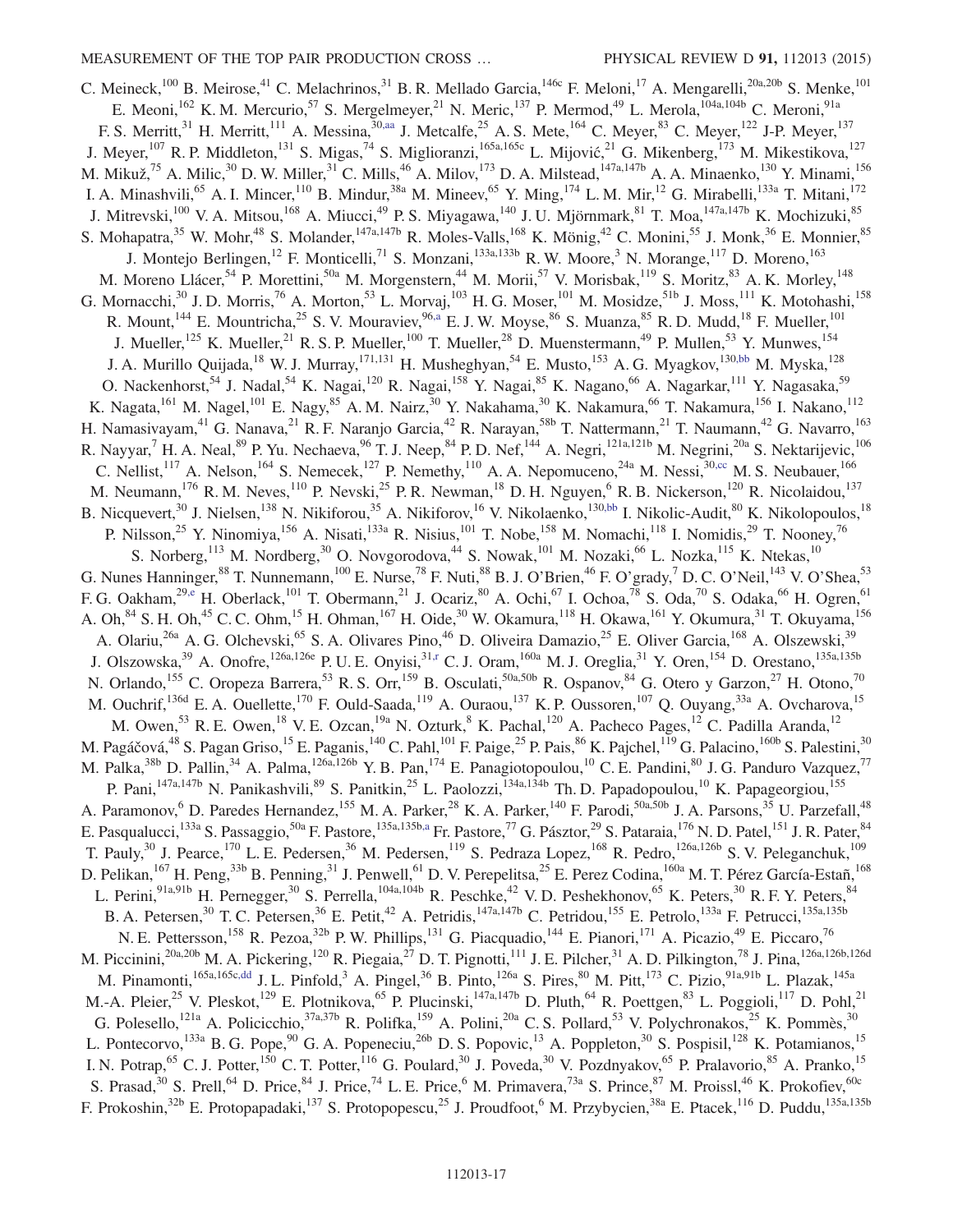<span id="page-18-3"></span><span id="page-18-2"></span><span id="page-18-1"></span><span id="page-18-0"></span>E. Pueschel,  $86$  D. Puldon,  $^{149}$  M. Purohit,  $^{25,ee}$  $^{25,ee}$  $^{25,ee}$  P. Puzo,  $^{117}$  J. Qian,  $^{89}$  G. Qin,  $^{53}$  Y. Qin,  $^{84}$  A. Quadt,  $^{54}$  D. R. Quarrie,  $^{15}$ W. B. Quayle,<sup>165a,165b</sup> M. Queitsch-Maitland,<sup>84</sup> D. Quilty,<sup>53</sup> A. Qureshi,<sup>160b</sup> V. Radeka,<sup>25</sup> V. Radescu,<sup>42</sup> S. K. Radhakrishnan,<sup>149</sup> P. Radloff,<sup>116</sup> P. Rados,<sup>88</sup> F. Ragusa,<sup>91a,91b</sup> G. Rahal,<sup>179</sup> S. Rajagopalan,<sup>25</sup> M. Rammensee,<sup>30</sup> C. Rangel-Smith,<sup>167</sup> F. Rauscher,<sup>100</sup> S. Rave,<sup>83</sup> T. C. Rave,<sup>48</sup> T. Ravenscroft,<sup>53</sup> M. Raymond,<sup>30</sup> A. L. Read,<sup>119</sup> N. P. Readioff,<sup>74</sup> D. M. Rebuzzi,<sup>121a,121b</sup> A. Redelbach,<sup>175</sup> G. Redlinger,<sup>25</sup> R. Reece,<sup>138</sup> K. Reeves,<sup>41</sup> L. Rehnisch,<sup>16</sup> H. Reisin,<sup>27</sup> M. Relich,<sup>164</sup> C. Rembser,<sup>30</sup> H. Ren,<sup>33a</sup> A. Renaud,<sup>117</sup> M. Rescigno,<sup>133a</sup> S. Resconi,<sup>91a</sup> O. L. Rezanova,<sup>10[9,d](#page-23-2)</sup> P. Reznicek,<sup>129</sup> R. Rezvani,<sup>95</sup> R. Richter,<sup>101</sup> E. Richter-Was,<sup>38b</sup> M. Ridel,<sup>80</sup> P. Rieck,<sup>16</sup> C. J. Riegel,<sup>176</sup> J. Rieger,<sup>54</sup> M. Rijssenbeek,<sup>149</sup> A. Rimoldi,<sup>121a,121b</sup> L. Rinaldi,<sup>20a</sup> E. Ritsch,<sup>62</sup> I. Riu,<sup>12</sup> F. Rizatdinova,<sup>114</sup> E. Rizvi,<sup>76</sup> S. H. Robertson,<sup>87,1</sup> A. Robichaud-Veronneau,  $^{87}$  D. Robinson,  $^{28}$  J. E. M. Robinson,  $^{84}$  A. Robson,  $^{53}$  C. Roda,  $^{124a,124b}$  L. Rodrigues,  $^{30}$  S. Roe,  $^{30}$ O. Røhne,<sup>119</sup> S. Rolli,<sup>162</sup> A. Romaniouk,<sup>98</sup> M. Romano,<sup>20a,20b</sup> S. M. Romano Saez,<sup>34</sup> E. Romero Adam,<sup>168</sup> N. Rompotis,<sup>139</sup> M. Ronzani,<sup>48</sup> L. Roos,<sup>80</sup> E. Ros,<sup>168</sup> S. Rosati,<sup>133a</sup> K. Rosbach,<sup>48</sup> P. Rose,<sup>138</sup> P. L. Rosendahl,<sup>14</sup> O. Rosenthal,<sup>142</sup> V. Rossetti,<sup>147a,147b</sup> E. Rossi,<sup>104a,104b</sup> L. P. Rossi,<sup>50a</sup> R. Rosten,<sup>139</sup> M. Rotaru,<sup>26a</sup> I. Roth,<sup>173</sup> J. Rothberg,<sup>139</sup> D. Rousseau,<sup>117</sup> C. R. Royon,<sup>137</sup> A. Rozanov,<sup>85</sup> Y. Rozen,<sup>153</sup> X. Ruan,<sup>146c</sup> F. Rubbo,<sup>144</sup> I. Rubinskiy,<sup>42</sup> V. I. Rud,<sup>99</sup> C. Rudolph,<sup>44</sup> M. S. Rudolph,<sup>159</sup> F. Rühr,<sup>48</sup> A. Ruiz-Martinez,<sup>30</sup> Z. Rurikova,<sup>48</sup> N. A. Rusakovich,<sup>65</sup> A. Ruschke,<sup>100</sup> H. L. Russell,<sup>139</sup> J. P. Rutherfoord,<sup>7</sup> N. Ruthmann,<sup>48</sup> Y. F. Ryabov,<sup>123</sup> M. Rybar,<sup>129</sup> G. Rybkin,<sup>117</sup> N. C. Ryder,<sup>120</sup> A. F. Saavedra,<sup>151</sup> G. Sabato,<sup>107</sup> S. Sacerdoti,<sup>27</sup> A. Saddique,<sup>3</sup> H. F-W. Sadrozinski,<sup>138</sup> R. Sadykov,<sup>65</sup> F. Safai Tehrani,<sup>133a</sup> M. Saimpert,<sup>137</sup> H. Sakamoto,<sup>156</sup> Y. Sakurai,<sup>172</sup> G. Salamanna,<sup>135a,135b</sup> A. Salamon,<sup>134a</sup> M. Saleem,<sup>113</sup> D. Salek,<sup>107</sup> P. H. Sales De Bruin,<sup>139</sup> D. Salihagic,<sup>101</sup> A. Salnikov,<sup>144</sup> J. Salt,<sup>168</sup> D. Salvatore,<sup>37a,37b</sup> F. Salvatore,<sup>150</sup> A. Salvucci,<sup>106</sup> A. Salzburger,<sup>30</sup> D. Sampsonidis,<sup>155</sup> A. Sanchez,<sup>104a,104b</sup> J. Sánchez,<sup>168</sup> V. Sanchez Martinez,<sup>168</sup> H. Sandaker,<sup>14</sup> R. L. Sandbach,<sup>76</sup> H. G. Sander, <sup>83</sup> M. P. Sanders,<sup>100</sup> M. Sandhoff,<sup>176</sup> C. Sandoval,<sup>163</sup> R. Sandstroem,<sup>101</sup> D. P. C. Sankey,<sup>131</sup> A. Sansoni,<sup>47</sup> C. Santoni,<sup>34</sup> R. Santonico,<sup>134a,134b</sup> H. Santos,<sup>126a</sup> I. Santoyo Castillo,<sup>150</sup> K. Sapp,<sup>125</sup> A. Sapronov,<sup>65</sup> J. G. Saraiva,<sup>126a,126d</sup> B. Sarrazin,<sup>21</sup> O. Sasaki,<sup>66</sup> Y. Sasaki,<sup>156</sup> K. Sato,<sup>161</sup> G. Sauvage,<sup>[5,a](#page-23-6)</sup> E. Sauvan,<sup>5</sup> G. Savage,<sup>77</sup> P. Savard,<sup>159[,e](#page-23-3)</sup> C. Sawyer,<sup>120</sup> L. Sawyer,<sup>79[,o](#page-23-14)</sup> D. H. Saxon,<sup>53</sup> J. Saxon,<sup>31</sup> C. Sbarra,<sup>20a</sup> A. Sbrizzi,<sup>20a,20b</sup> T. Scanlon,<sup>78</sup> D. A. Scannicchio,<sup>164</sup> M. Scarcella,<sup>151</sup> V. Scarfone,<sup>37a,37b</sup> J. Schaarschmidt,<sup>173</sup> P. Schacht,<sup>101</sup> D. Schaefer,<sup>30</sup> R. Schaefer,<sup>42</sup> J. Schaeffer,<sup>83</sup> S. Schaepe,<sup>21</sup> S. Schaetzel,<sup>58b</sup> U. Schäfer,<sup>83</sup> A. C. Schaffer,<sup>117</sup> D. Schaile,<sup>100</sup> R. D. Schamberger,<sup>149</sup> V. Scharf,<sup>58a</sup> V. A. Schegelsky,<sup>123</sup> D. Scheirich,<sup>129</sup> M. Schernau,<sup>164</sup> C. Schiavi,<sup>50a,50b</sup> C. Schillo,<sup>48</sup> M. Schioppa,<sup>37a,37b</sup> S. Schlenker,<sup>30</sup> E. Schmidt,<sup>48</sup> K. Schmieden,<sup>30</sup> C. Schmitt,<sup>83</sup> S. Schmitt,<sup>58b</sup> B. Schneider,<sup>160a</sup> Y. J. Schnellbach,<sup>74</sup> U. Schnoor,<sup>44</sup> L. Schoeffel,<sup>137</sup> A. Schoening,<sup>58b</sup> B. D. Schoenrock,<sup>90</sup> A. L. S. Schorlemmer,<sup>54</sup> M. Schott,<sup>83</sup> D. Schouten,<sup>160a</sup> J. Schovancova,<sup>8</sup> S. Schramm,<sup>159</sup> M. Schreyer,<sup>175</sup> C. Schroeder,<sup>83</sup> N. Schuh,<sup>83</sup> M. J. Schultens,<sup>21</sup> H.-C. Schultz-Coulon,<sup>58a</sup> H. Schulz,<sup>16</sup> M. Schumacher,<sup>48</sup> B. A. Schumm,<sup>138</sup> Ph. Schune,<sup>137</sup> C. Schwanenberger,<sup>84</sup> A. Schwartzman,<sup>144</sup> T. A. Schwarz,<sup>89</sup> Ph. Schwegler, <sup>101</sup> Ph. Schwemling, <sup>137</sup> R. Schwienhorst, <sup>90</sup> J. Schwindling, <sup>137</sup> T. Schwindt, <sup>21</sup> M. Schwoerer, <sup>5</sup> F. G. Sciacca, <sup>17</sup> E. Scifo,<sup>117</sup> G. Sciolla,<sup>23</sup> F. Scuri,<sup>124a,124b</sup> F. Scutti,<sup>21</sup> J. Searcy,<sup>89</sup> G. Sedov,<sup>42</sup> E. Sedykh,<sup>123</sup> P. Seema,<sup>21</sup> S. C. Seidel,<sup>105</sup> A. Seiden,<sup>138</sup> F. Seifert,<sup>128</sup> J. M. Seixas,<sup>24a</sup> G. Sekhniaidze,<sup>104a</sup> S. J. Sekula,<sup>40</sup> K. E. Selbach,<sup>46</sup> D. M. Seliverstov,<sup>12[3,a](#page-23-6)</sup> N. Semprini-Cesari,<sup>20a,20b</sup> C. Serfon,<sup>30</sup> L. Serin,<sup>117</sup> L. Serkin,<sup>54</sup> T. Serre,<sup>85</sup> R. Seuster,<sup>160a</sup> H. Severini,<sup>113</sup> T. Sfiligoj,<sup>75</sup> F. Sforza,<sup>101</sup> A. Sfyrla,<sup>30</sup> E. Shabalina,<sup>54</sup> M. Shamim,<sup>116</sup> L. Y. Shan,<sup>33a</sup> R. Shang,<sup>166</sup> J. T. Shank,<sup>22</sup> M. Shapiro,<sup>15</sup> P. B. Shatalov,  $97$  K. Shaw,  $165a,165b$  A. Shcherbakova,  $147a,147b$  C. Y. Shehu,  $150$  P. Sherwood,  $78$  L. Shi,  $152,ff$  $152,ff$  S. Shimizu,  $67$ C. O. Shimmin,<sup>164</sup> M. Shimojima,<sup>102</sup> M. Shiyakova,<sup>65</sup> A. Shmeleva,<sup>96</sup> D. Shoaleh Saadi,<sup>95</sup> M. J. Shochet,<sup>31</sup> S. Shojaii,<sup>91a,91b</sup> S. Shrestha, <sup>111</sup> E. Shulga, <sup>98</sup> M. A. Shupe, <sup>7</sup> S. Shushkevich, <sup>42</sup> P. Sicho, <sup>127</sup> O. Sidiropoulou, <sup>175</sup> D. Sidorov, <sup>114</sup> A. Sidoti, <sup>20a, 20b</sup> F. Siegert,<sup>44</sup> Dj. Sijacki,<sup>13</sup> J. Silva,<sup>126a,126d</sup> Y. Silver,<sup>154</sup> D. Silverstein,<sup>144</sup> S. B. Silverstein,<sup>147a</sup> V. Simak,<sup>128</sup> O. Simard,<sup>5</sup> Lj. Simic,<sup>13</sup> S. Simion,<sup>117</sup> E. Simioni,<sup>83</sup> B. Simmons,<sup>78</sup> D. Simon,<sup>34</sup> R. Simoniello,<sup>91a,91b</sup> P. Sinervo,<sup>159</sup> N. B. Sinev,<sup>116</sup> G. Siragusa,<sup>175</sup> A. Sircar,<sup>79</sup> A. N. Sisakyan,<sup>65[,a](#page-23-6)</sup> S. Yu. Sivoklokov,<sup>99</sup> J. Sjölin,<sup>147a,147b</sup> T. B. Sjursen,<sup>14</sup> M. B. Skinner,<sup>72</sup> H. P. Skottowe,<sup>57</sup> P. Skubic,<sup>113</sup> M. Slater,<sup>18</sup> T. Slavicek,<sup>128</sup> M. Slawinska,<sup>107</sup> K. Sliwa,<sup>162</sup> V. Smakhtin,<sup>173</sup> B. H. Smart,<sup>46</sup> L. Smestad,<sup>14</sup> S. Yu. Smirnov,<sup>98</sup> Y. Smirnov,<sup>98</sup> L. N. Smirnova,<sup>99[,gg](#page-24-9)</sup> O. Smirnova,<sup>81</sup> K. M. Smith,<sup>53</sup> M. N. K. Smith,<sup>35</sup> M. Smizanska,<sup>72</sup> K. Smolek,<sup>128</sup> A. A. Snesarev,<sup>96</sup> G. Snidero,<sup>76</sup> S. Snyder,<sup>25</sup> R. Sobie,<sup>170,1</sup> F. Socher,<sup>44</sup> A. Soffer,<sup>154</sup> D. A. Soh,<sup>15[2,ff](#page-24-8)</sup> C. A. Solans,<sup>30</sup> M. Solar,<sup>128</sup> J. Solc,<sup>128</sup> E. Yu. Soldatov,<sup>98</sup> U. Soldevila,<sup>168</sup> A. A. Solodkov,<sup>130</sup> A. Soloshenko,<sup>65</sup> O. V. Solovyanov,<sup>130</sup> V. Solovyev,<sup>123</sup> P. Sommer,<sup>48</sup> H. Y. Song,<sup>33b</sup> N. Soni,<sup>1</sup> A. Sood,<sup>15</sup> A. Sopczak,<sup>128</sup> B. Sopko,<sup>128</sup> V. Sopko,<sup>128</sup> V. Sorin,<sup>12</sup> D. Sosa,<sup>58b</sup> M. Sosebee,<sup>8</sup> C. L. Sotiropoulou,<sup>155</sup> R. Soualah,<sup>165a,165c</sup> P. Soueid,<sup>95</sup> A. M. Soukharev,<sup>109[,d](#page-23-2)</sup> D. South,<sup>42</sup> S. Spagnolo,<sup>73a,73b</sup> F. Spanò,<sup>77</sup> W. R. Spearman,<sup>57</sup> F. Spettel,<sup>101</sup> R. Spighi,<sup>20a</sup> G. Spigo,<sup>30</sup> L. A. Spiller, <sup>88</sup> M. Spousta,<sup>129</sup> T. Spreitzer, <sup>159</sup> R. D. St. Denis, <sup>5[3,a](#page-23-6)</sup> S. Staerz, <sup>44</sup> J. Stahlman, <sup>122</sup> R. Stamen, <sup>58a</sup> S. Stamm, <sup>16</sup>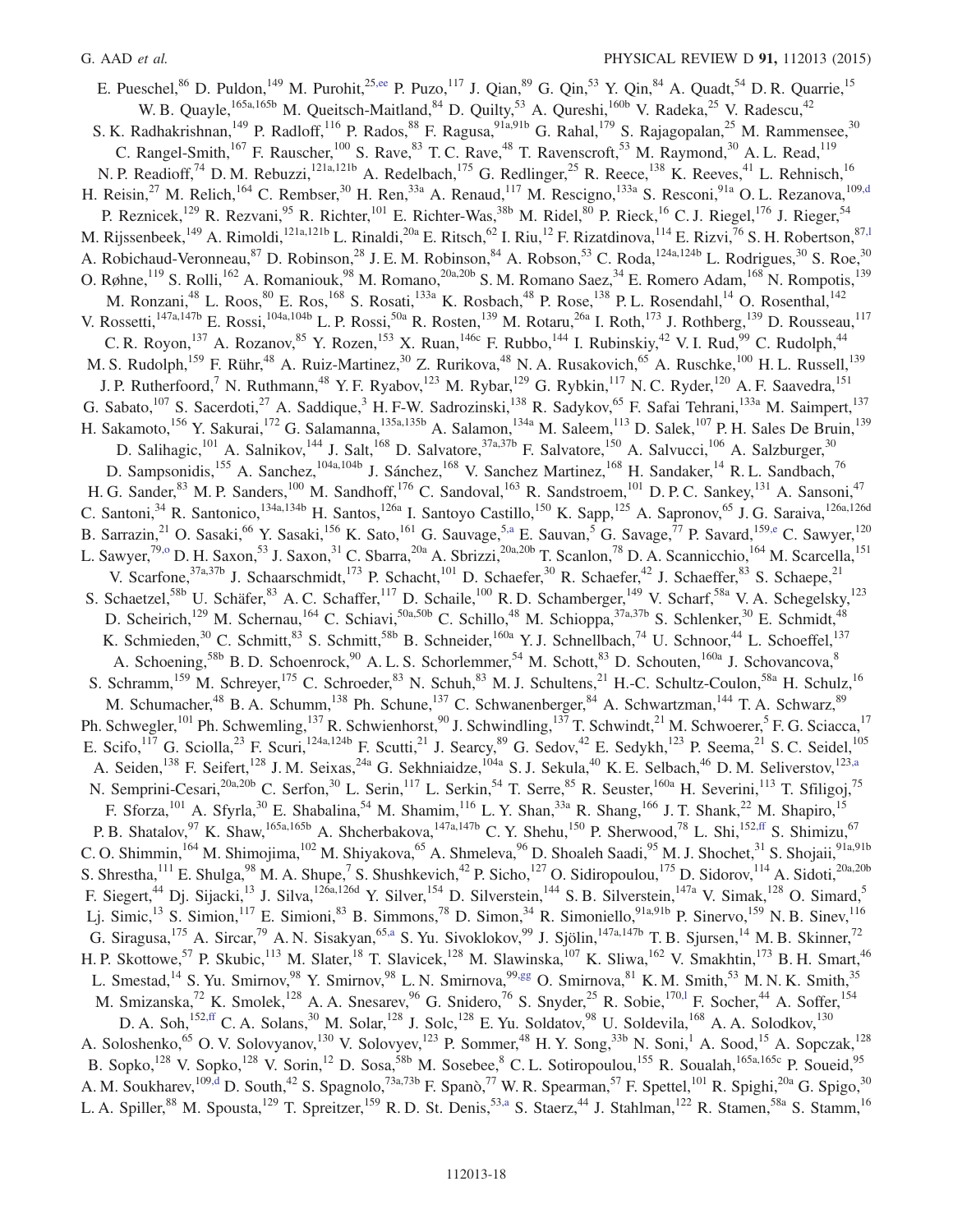<span id="page-19-2"></span><span id="page-19-1"></span><span id="page-19-0"></span>E. Stanecka,<sup>39</sup> C. Stanescu,<sup>135a</sup> M. Stanescu-Bellu,<sup>42</sup> M. M. Stanitzki,<sup>42</sup> S. Stapnes,<sup>119</sup> E. A. Starchenko,<sup>130</sup> J. Stark,<sup>55</sup> P. Staroba,<sup>127</sup> P. Starovoitov,<sup>42</sup> R. Staszewski,<sup>39</sup> P. Stavina,<sup>145[a,a](#page-23-6)</sup> P. Steinberg,<sup>25</sup> B. Stelzer,<sup>143</sup> H. J. Stelzer,<sup>30</sup> O. Stelzer-Chilton,<sup>160a</sup> H. Stenzel,<sup>52</sup> S. Stern,<sup>101</sup> G. A. Stewart,<sup>53</sup> J. A. Stillings,<sup>21</sup> M. C. Stockton,<sup>87</sup> M. Stoebe,<sup>87</sup> G. Stoicea,<sup>26a</sup> P. Stolte,<sup>54</sup> S. Stonjek,<sup>101</sup> A. R. Stradling,<sup>8</sup> A. Straessner,<sup>44</sup> M. E. Stramaglia,<sup>17</sup> J. Strandberg,<sup>148</sup> S. Strandberg,  $^{147a,147b}$  A. Strandlie,  $^{119}$  E. Strauss,  $^{144}$  M. Strauss,  $^{113}$  P. Strizenec,  $^{145b}$  R. Ströhmer,  $^{175}$  D. M. Strom,  $^{116}$ R. Stroynowski,<sup>40</sup> A. Strubig,<sup>106</sup> S. A. Stucci,<sup>17</sup> B. Stugu,<sup>14</sup> N. A. Styles,<sup>42</sup> D. Su,<sup>144</sup> J. Su,<sup>125</sup> R. Subramaniam,<sup>79</sup> A. Succurro,<sup>12</sup> Y. Sugaya,<sup>118</sup> C. Suhr,<sup>108</sup> M. Suk,<sup>128</sup> V. V. Sulin,<sup>96</sup> S. Sultansoy,<sup>4d</sup> T. Sumida,<sup>68</sup> S. Sun,<sup>57</sup> X. Sun,<sup>33a</sup> J. E. Sundermann,<sup>48</sup> K. Suruliz,<sup>150</sup> G. Susinno,<sup>37a,37b</sup> M. R. Sutton,<sup>150</sup> Y. Suzuki,<sup>66</sup> M. Svatos,<sup>127</sup> S. Swedish,<sup>169</sup> M. Swiatlowski,<sup>144</sup> I. Sykora,<sup>145a</sup> T. Sykora,<sup>129</sup> D. Ta,<sup>90</sup> C. Taccini,<sup>135a,135b</sup> K. Tackmann,<sup>42</sup> J. Taenzer,<sup>159</sup> A. Taffard,<sup>164</sup> R. Tafirout,<sup>160a</sup> N. Taiblum,<sup>154</sup> H. Takai,<sup>25</sup> R. Takashima,<sup>69</sup> H. Takeda,<sup>67</sup> T. Takeshita,<sup>141</sup> Y. Takubo,<sup>66</sup> M. Talby,<sup>85</sup> A. A. Talyshev,<sup>109[,d](#page-23-2)</sup> J. Y. C. Tam,<sup>175</sup> K. G. Tan,<sup>88</sup> J. Tanaka,<sup>156</sup> R. Tanaka,<sup>117</sup> S. Tanaka,<sup>132</sup> S. Tanaka,<sup>66</sup> A. J. Tanasijczuk,<sup>143</sup> B. B. Tannenwald,<sup>111</sup> N. Tannoury,<sup>21</sup> S. Tapprogge,<sup>83</sup> S. Tarem,<sup>153</sup> F. Tarrade,<sup>29</sup> G. F. Tartarelli,<sup>91a</sup> P. Tas,<sup>129</sup> M. Tasevsky,<sup>127</sup> T. Tashiro,<sup>68</sup> E. Tassi,<sup>37a,37b</sup> A. Tavares Delgado,<sup>126a,126b</sup> Y. Tayalati,<sup>136d</sup> F. E. Taylor,<sup>94</sup> G. N. Taylor,<sup>88</sup> W. Taylor,<sup>160b</sup> F. A. Teischinger,<sup>30</sup> M. Teixeira Dias Castanheira,<sup>76</sup> P. Teixeira-Dias,<sup>77</sup> K. K. Temming,<sup>48</sup> H. Ten Kate,<sup>30</sup> P. K. Teng,<sup>152</sup> J. J. Teoh,<sup>118</sup> F. Tepel,<sup>176</sup> S. Terada,<sup>66</sup> K. Terashi,<sup>156</sup> J. Terron,<sup>82</sup> S. Terzo,<sup>101</sup> M. Testa,<sup>47</sup> R. J. Teuscher,<sup>159,1</sup> J. Therhaag,<sup>21</sup> T. Theveneaux-Pelzer,<sup>34</sup> J. P. Thomas,<sup>18</sup> J. Thomas-Wilsker,<sup>77</sup> E. N. Thompson,<sup>35</sup> P. D. Thompson,<sup>18</sup> R. J. Thompson,<sup>8</sup> A. S. Thompson,<sup>53</sup> L. A. Thomsen,<sup>36</sup> E. Thomson,<sup>122</sup> M. Thomson,<sup>28</sup> W. M. Thong,<sup>88</sup> R. P. Thun,<sup>8[9,a](#page-23-6)</sup> F. Tian,<sup>35</sup> M. J. Tibbetts,<sup>15</sup> R. E. Ticse Torres,<sup>85</sup> V. O. Tikhomirov,<sup>96[,hh](#page-24-10)</sup> Yu. A. Tikhonov,<sup>10[9,d](#page-23-2)</sup> S. Timoshenko,<sup>98</sup> E. Tiouchichine,<sup>85</sup> P. Tipton,<sup>177</sup> S. Tisserant,<sup>85</sup> T. Todorov,<sup>5[,a](#page-23-6)</sup> S. Todorova-Nova,<sup>129</sup> J. Tojo,<sup>70</sup> S. Tokár,<sup>145a</sup> K. Tokushuku,<sup>66</sup> K. Tollefson,<sup>90</sup> E. Tolley,<sup>57</sup> L. Tomlinson,<sup>84</sup> M. Tomoto,<sup>103</sup> L. Tompkins,<sup>14[4,ii](#page-24-11)</sup> K. Toms,<sup>105</sup> N. D. Topilin,<sup>65</sup> E. Torrence,<sup>116</sup> H. Torres,<sup>143</sup> E. Torró Pastor,<sup>168</sup> J. Toth,<sup>8[5,jj](#page-24-12)</sup> F. Touchard,<sup>85</sup> D. R. Tovey,<sup>140</sup> H. L. Tran,<sup>117</sup> T. Trefzger,<sup>175</sup> L. Tremblet,<sup>30</sup> A. Tricoli,<sup>30</sup> I. M. Trigger,<sup>160a</sup> S. Trincaz-Duvoid,<sup>80</sup> M. F. Tripiana,<sup>12</sup> W. Trischuk,<sup>159</sup> B. Trocmé,<sup>55</sup> C. Troncon,<sup>91a</sup> M. Trottier-McDonald,<sup>15</sup> M. Trovatelli,<sup>135a,135b</sup> P. True,<sup>90</sup> M. Trzebinski,<sup>39</sup> A. Trzupek,<sup>39</sup> C. Tsarouchas,<sup>30</sup> J. C-L. Tseng,<sup>120</sup> P. V. Tsiareshka,<sup>92</sup> D. Tsionou,<sup>155</sup> G. Tsipolitis,<sup>10</sup> N. Tsirintanis,<sup>9</sup> S. Tsiskaridze,<sup>12</sup> V. Tsiskaridze,<sup>48</sup> E. G. Tskhadadze,<sup>51a</sup> I. I. Tsukerman,<sup>97</sup> V. Tsulaia,<sup>15</sup> S. Tsuno,<sup>66</sup> D. Tsybychev,<sup>149</sup> A. Tudorache,<sup>26a</sup> V. Tudorache,<sup>26a</sup> A. N. Tuna,<sup>122</sup> S. A. Tupputi,<sup>20a,20b</sup> S. Turchikhin,<sup>99[,gg](#page-24-9)</sup> D. Turecek,<sup>128</sup> R. Turra,<sup>91a,91b</sup> A. J. Turvey,<sup>40</sup> P. M. Tuts,<sup>35</sup> A. Tykhonov,<sup>49</sup> M. Tylmad,<sup>147a,147b</sup> M. Tyndel,<sup>131</sup> I. Ueda,<sup>156</sup> R. Ueno,<sup>29</sup> M. Ughetto,<sup>85</sup> M. Ugland,<sup>14</sup> M. Uhlenbrock,<sup>21</sup> F. Ukegawa,<sup>161</sup> G. Unal,<sup>30</sup> A. Undrus,<sup>25</sup> G. Unel,<sup>164</sup> F. C. Ungaro,<sup>48</sup> Y. Unno,<sup>66</sup> C. Unverdorben,<sup>100</sup> J. Urban,<sup>145b</sup> P. Urquijo,<sup>88</sup> P. Urrejola,<sup>83</sup> G. Usai, <sup>8</sup> A. Usanova, <sup>62</sup> L. Vacavant, <sup>85</sup> V. Vacek, <sup>128</sup> B. Vachon, <sup>87</sup> N. Valencic, <sup>107</sup> S. Valentinetti, <sup>20a, 20b</sup> A. Valero, <sup>168</sup> L. Valery,<sup>12</sup> S. Valkar,<sup>129</sup> E. Valladolid Gallego,<sup>168</sup> S. Vallecorsa,<sup>49</sup> J. A. Valls Ferrer,<sup>168</sup> W. Van Den Wollenberg,<sup>107</sup> P. C. Van Der Deijl,<sup>107</sup> R. van der Geer,<sup>107</sup> H. van der Graaf,<sup>107</sup> R. Van Der Leeuw,<sup>107</sup> N. van Eldik,<sup>30</sup> P. van Gemmeren,<sup>6</sup> J. Van Nieuwkoop,<sup>143</sup> I. van Vulpen,<sup>107</sup> M. C. van Woerden,<sup>30</sup> M. Vanadia,<sup>133a,133b</sup> W. Vandelli,<sup>30</sup> R. Vanguri,<sup>122</sup> A. Vaniachine, <sup>6</sup> F. Vannucci, <sup>80</sup> G. Vardanyan, <sup>178</sup> R. Vari, <sup>133a</sup> E. W. Varnes, <sup>7</sup> T. Varol, <sup>40</sup> D. Varouchas, <sup>80</sup> A. Vartapetian, <sup>8</sup> K. E. Varvell, <sup>151</sup> F. Vazeille, <sup>34</sup> T. Vazquez Schroeder, <sup>54</sup> J. Veatch, <sup>7</sup> F. Veloso,  $126a, 126c$  T. Velz,  $21$  S. Veneziano,  $133a$ A. Ventura,<sup>73a,73b</sup> D. Ventura,<sup>86</sup> M. Venturi,<sup>170</sup> N. Venturi,<sup>159</sup> A. Venturini,<sup>23</sup> V. Vercesi,<sup>121a</sup> M. Verducci,<sup>133a,133b</sup> W. Verkerke,<sup>107</sup> J. C. Vermeulen,<sup>107</sup> A. Vest,<sup>44</sup> M. C. Vetterli,<sup>14[3,e](#page-23-3)</sup> O. Viazlo,<sup>81</sup> I. Vichou,<sup>166</sup> T. Vickey,<sup>146c[,kk](#page-24-13)</sup> O. E. Vickey Boeriu,<sup>146c</sup> G. H. A. Viehhauser,<sup>120</sup> S. Viel,<sup>15</sup> R. Vigne,<sup>30</sup> M. Villa,<sup>20a,20b</sup> M. Villaplana Perez,<sup>91a,91b</sup> E. Vilucchi,<sup>47</sup> M. G. Vincter,<sup>29</sup> V. B. Vinogradov,<sup>65</sup> J. Virzi,<sup>15</sup> I. Vivarelli,<sup>150</sup> F. Vives Vaque,<sup>3</sup> S. Vlachos,<sup>10</sup> D. Vladoiu,<sup>100</sup> M. Vlasak,<sup>128</sup> M. Vogel,<sup>32a</sup> P. Vokac,<sup>128</sup> G. Volpi,<sup>124a,124b</sup> M. Volpi,<sup>88</sup> H. von der Schmitt,<sup>101</sup> H. von Radziewski,<sup>48</sup> E. von Toerne,<sup>21</sup> V. Vorobel,<sup>129</sup> K. Vorobev,<sup>98</sup> M. Vos,<sup>168</sup> R. Voss,<sup>30</sup> J. H. Vossebeld,<sup>74</sup> N. Vranjes,<sup>13</sup> M. Vranjes Milosavljevic,<sup>13</sup> V. Vrba,<sup>127</sup> M. Vreeswijk,<sup>107</sup> R. Vuillermet,<sup>30</sup> I. Vukotic,<sup>31</sup> Z. Vykydal,<sup>128</sup> P. Wagner,<sup>21</sup> W. Wagner,<sup>176</sup> H. Wahlberg,<sup>71</sup> S. Wahrmund,<sup>44</sup> J. Wakabayashi,<sup>103</sup> J. Walder,<sup>72</sup> R. Walker,<sup>100</sup> W. Walkowiak,<sup>142</sup> C. Wang,<sup>33c</sup> F. Wang,<sup>174</sup> H. Wang,<sup>15</sup> H. Wang,<sup>40</sup> J. Wang,<sup>42</sup> J. Wang,<sup>33a</sup> K. Wang,<sup>87</sup> R. Wang,<sup>105</sup> S. M. Wang,<sup>152</sup> T. Wang,<sup>21</sup> X. Wang,<sup>177</sup> C. Wanotayaroj,  $^{116}$  A. Warburton,  $^{87}$  C. P. Ward,  $^{28}$  D. R. Wardrope,  $^{78}$  M. Warsinsky,  $^{48}$  A. Washbrook,  $^{46}$  C. Wasicki,  $^{42}$ P. M. Watkins,<sup>18</sup> A. T. Watson,<sup>18</sup> I. J. Watson,<sup>151</sup> M. F. Watson,<sup>18</sup> G. Watts,<sup>139</sup> S. Watts,<sup>84</sup> B. M. Waugh,<sup>78</sup> S. Webb,<sup>84</sup> M. S. Weber,<sup>17</sup> S. W. Weber,<sup>175</sup> J. S. Webster,<sup>31</sup> A. R. Weidberg,<sup>120</sup> B. Weinert,<sup>61</sup> J. Weingarten,<sup>54</sup> C. Weiser,<sup>48</sup> H. Weits,<sup>107</sup> P. S. Wells,<sup>30</sup> T. Wenaus,<sup>25</sup> D. Wendland,<sup>16</sup> T. Wengler,<sup>30</sup> S. Wenig,<sup>30</sup> N. Wermes,<sup>21</sup> M. Werner,<sup>48</sup> P. Werner,<sup>30</sup> M. Wessels,<sup>58a</sup> J. Wetter,<sup>162</sup> K. Whalen,<sup>29</sup> A. M. Wharton,<sup>72</sup> A. White,<sup>8</sup> M. J. White,<sup>1</sup> R. White,<sup>32b</sup> S. White,<sup>124a,124b</sup> D. Whiteson,<sup>164</sup> D. Wicke,<sup>176</sup> F. J. Wickens,<sup>131</sup> W. Wiedenmann,<sup>174</sup> M. Wielers,<sup>131</sup> P. Wienemann,<sup>21</sup> C. Wiglesworth,<sup>36</sup>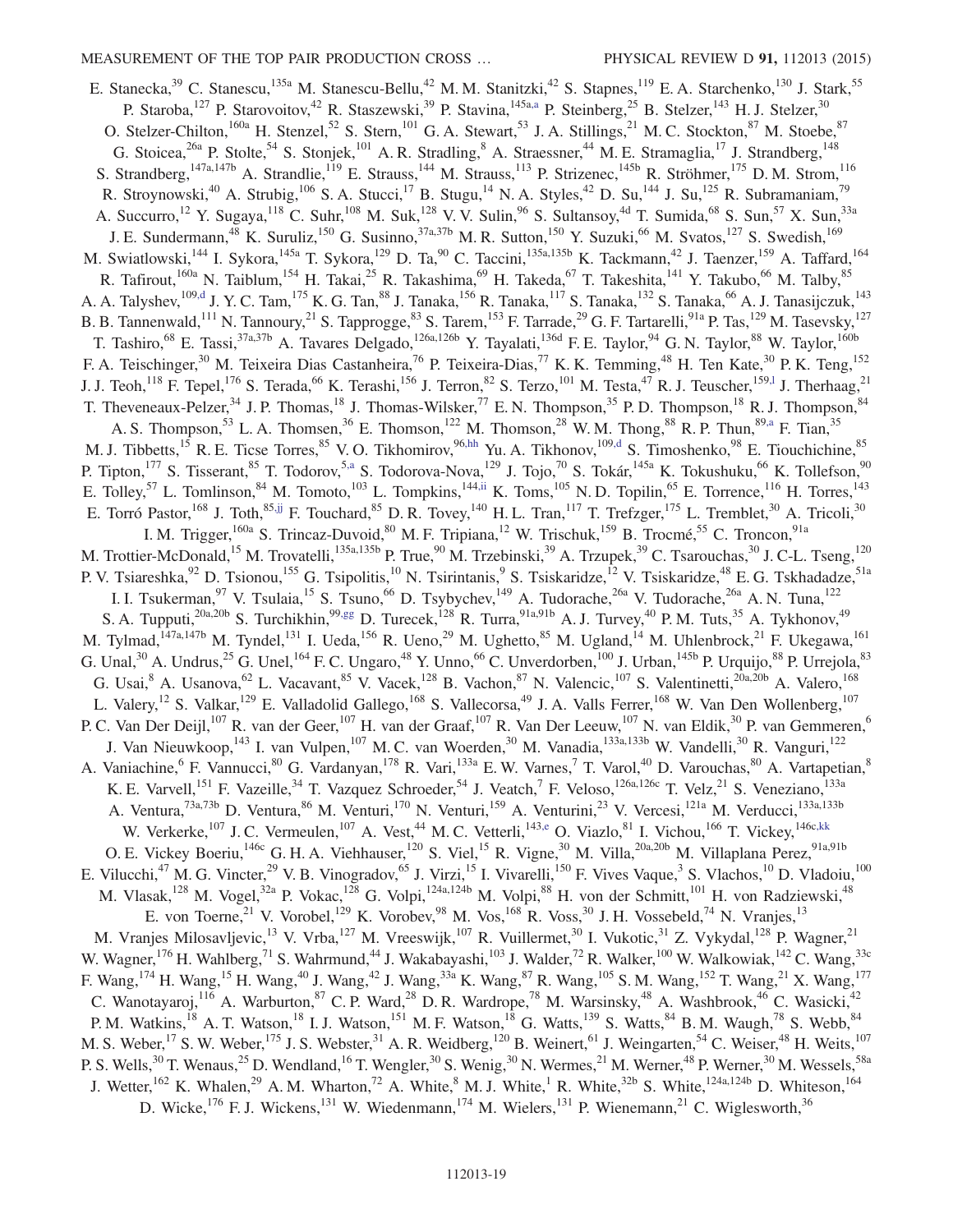L. A. M. Wiik-Fuchs,<sup>21</sup> A. Wildauer,<sup>101</sup> H. G. Wilkens,<sup>30</sup> H. H. Williams,<sup>122</sup> S. Williams,<sup>107</sup> C. Willis,<sup>90</sup> S. Willocq,<sup>86</sup> A. Wilson, <sup>89</sup> J. A. Wilson, <sup>18</sup> I. Wingerter-Seez, <sup>5</sup> F. Winklmeier, <sup>116</sup> B. T. Winter, <sup>21</sup> M. Wittgen, <sup>144</sup> J. Wittkowski, <sup>100</sup> S. J. Wollstadt,<sup>83</sup> M. W. Wolter,<sup>39</sup> H. Wolters,<sup>126a,126c</sup> B. K. Wosiek,<sup>39</sup> J. Wotschack,<sup>30</sup> M. J. Woudstra,<sup>84</sup> K. W. Wozniak,<sup>39</sup> M. Wu,<sup>55</sup> S. L. Wu,<sup>174</sup> X. Wu,<sup>49</sup> Y. Wu,<sup>89</sup> T. R. Wyatt,<sup>84</sup> B. M. Wynne,<sup>46</sup> S. Xella,<sup>36</sup> D. Xu,<sup>33a</sup> L. Xu,<sup>33[b,ll](#page-24-14)</sup> B. Yabsley,<sup>151</sup> S. Yacoob,<sup>146[b,mm](#page-24-15)</sup> R. Yakabe,<sup>67</sup> M. Yamada,<sup>66</sup> Y. Yamaguchi,<sup>118</sup> A. Yamamoto,<sup>66</sup> S. Yamamoto,<sup>156</sup> T. Yamanaka,<sup>156</sup> K. Yamauchi,<sup>103</sup> Y. Yamazaki,<sup>67</sup> Z. Yan,<sup>22</sup> H. Yang,<sup>33e</sup> H. Yang,<sup>174</sup> Y. Yang,<sup>152</sup> S. Yanush,<sup>93</sup> L. Yao,<sup>33a</sup> W-M. Yao,<sup>15</sup> Y. Yasu,<sup>66</sup> E. Yatsenko,<sup>42</sup> K. H. Yau Wong,<sup>21</sup> J. Ye,<sup>40</sup> S. Ye,<sup>25</sup> I. Yeletskikh,<sup>65</sup> A. L. Yen,<sup>57</sup> E. Yildirim,<sup>42</sup> K. Yorita,<sup>172</sup> R. Yoshida,  $6$  K. Yoshihara,  $^{122}$  C. Young,  $^{144}$  C. J. S. Young,  $^{30}$  S. Youssef,  $^{22}$  D. R. Yu,  $^{15}$  J. Yu,  $^{8}$  J. M. Yu,  $^{89}$  J. Yu,  $^{114}$  L. Yuan,  $^{67}$ A. Yurkewicz,<sup>108</sup> I. Yusuff,<sup>28[,nn](#page-24-16)</sup> B. Zabinski,<sup>39</sup> R. Zaidan,<sup>63</sup> A. M. Zaitsev,<sup>13[0,bb](#page-24-4)</sup> A. Zaman,<sup>149</sup> S. Zambito,<sup>23</sup> L. Zanello,<sup>133a,133b</sup> D. Zanzi,<sup>88</sup> C. Zeitnitz,<sup>176</sup> M. Zeman,<sup>128</sup> A. Zemla,<sup>38a</sup> K. Zengel,<sup>23</sup> O. Zenin,<sup>130</sup> T. Ženiš,<sup>145a</sup> D. Zerwas,<sup>117</sup> D. Zhang,<sup>89</sup> F. Zhang,<sup>174</sup> J. Zhang,<sup>6</sup> L. Zhang,<sup>152</sup> R. Zhang,<sup>33b</sup> X. Zhang,<sup>33d</sup> Z. Zhang,<sup>117</sup> X. Zhao,<sup>40</sup> Y. Zhao,<sup>33d,117</sup> Z. Zhao,<sup>33b</sup> A. Zhemchugov,<sup>65</sup> J. Zhong,<sup>120</sup> B. Zhou,<sup>89</sup> C. Zhou,<sup>45</sup> L. Zhou,<sup>35</sup> L. Zhou,<sup>40</sup> N. Zhou,<sup>164</sup> C. G. Zhu,<sup>33d</sup> H. Zhu,<sup>33a</sup> J. Zhu,<sup>89</sup> Y. Zhu,<sup>33b</sup> X. Zhuang,<sup>33a</sup> K. Zhukov,<sup>96</sup> A. Zibell,<sup>175</sup> D. Zieminska,<sup>61</sup> N. I. Zimine,<sup>65</sup> C. Zimmermann,<sup>83</sup> R. Zimmermann,<sup>21</sup> S. Zimmermann,<sup>48</sup> Z. Zinonos,<sup>54</sup> M. Zinser,<sup>83</sup> M. Ziolkowski,<sup>142</sup> L. Živković, 13 G. Zobernig,<sup>174</sup> A. Zoccoli,<sup>20a,20b</sup> M. zur Nedden,<sup>16</sup> G. Zurzolo,<sup>104a,104b</sup> and L. Zwalinski<sup>30</sup>

### (ATLAS Collaboration)

 $1$ Department of Physics, University of Adelaide, Adelaide, Australia

2 Physics Department, SUNY Albany, Albany New York, USA

 $3$ Department of Physics, University of Alberta, Edmonton, Alberta, Canada

<sup>4a</sup>Department of Physics, Ankara University, Ankara, Turkey

<sup>4c</sup>Istanbul Aydin University, Istanbul, Turkey

 $^{4d}$ Division of Physics, TOBB University of Economics and Technology, Ankara, Turkey

<sup>5</sup>LAPP, CNRS/IN2P3 and Université Savoie Mont Blanc, Annecy-le-Vieux, France

 $^{6}$ High Energy Physics Division, Argonne National Laboratory, Argonne, Illinois, USA

 $7$ Department of Physics, University of Arizona, Tucson, Arizona, USA

 ${}^{8}$ Department of Physics, The University of at Arlington, Arlington, Texas, USA

<sup>9</sup>Physics Department, University of Athens, Athens, Greece

 $10P$ hysics Department, National Technical University of Athens, Zografou, Greece

<sup>11</sup>Institute of Physics, Azerbaijan Academy of Sciences, Baku, Azerbaijan

 $^{12}$ Institut de Física d'Altes Energies and Departament de Física de la Universitat Autònoma de Barcelona, Barcelona, Spain

<sup>13</sup>Institute of Physics, University of Belgrade, Belgrade, Serbia

 $14$ Department for Physics and Technology, University of Bergen, Bergen, Norway

<sup>15</sup>Physics Division, Lawrence Berkeley National Laboratory and University of California, Berkeley,

California, USA

<sup>16</sup>Department of Physics, Humboldt University, Berlin, Germany

 $^{17}$ Albert Einstein Center for Fundamental Physics and Laboratory for High Energy Physics, University of

Bern, Bern, Switzerland

 $18$ School of Physics and Astronomy, University of Birmingham, Birmingham, United Kingdom

 $19a$ Department of Physics, Bogazici University, Istanbul, Turkey

 $19b$ Department of Physics, Dogus University, Istanbul, Turkey

<sup>19c</sup>Department of Physics Engineering, Gaziantep University, Gaziantep, Turkey

<sup>20a</sup>INFN Sezione di Bologna, Bologna, Italy

<sup>20b</sup>Dipartimento di Fisica e Astronomia, Università di Bologna, Bologna, Italy

 $2^{1}$ Physikalisches Institut, University of Bonn, Bonn, Germany

 $^{22}$ Department of Physics, Boston University, Boston Massachusetts, USA

 $^{23}$ Department of Physics, Brandeis University, Waltham Massachusetts, USA

<sup>24a</sup>Universidade Federal do Rio De Janeiro COPPE/EE/IF, Rio de Janeiro, Brazil

<sup>24b</sup>Electrical Circuits Department, Federal University of Juiz de Fora (UFJF), Juiz de Fora, Brazil

<sup>24c</sup>Federal University of Sao Joao del Rei (UFSJ), Sao Joao del Rei, Brazil

<sup>24d</sup>Instituto de Fisica, Universidade de Sao Paulo, Sao Paulo, Brazil

<sup>25</sup>Physics Department, Brookhaven National Laboratory, Upton, New York, USA

 $26a$ National Institute of Physics and Nuclear Engineering, Bucharest, Romania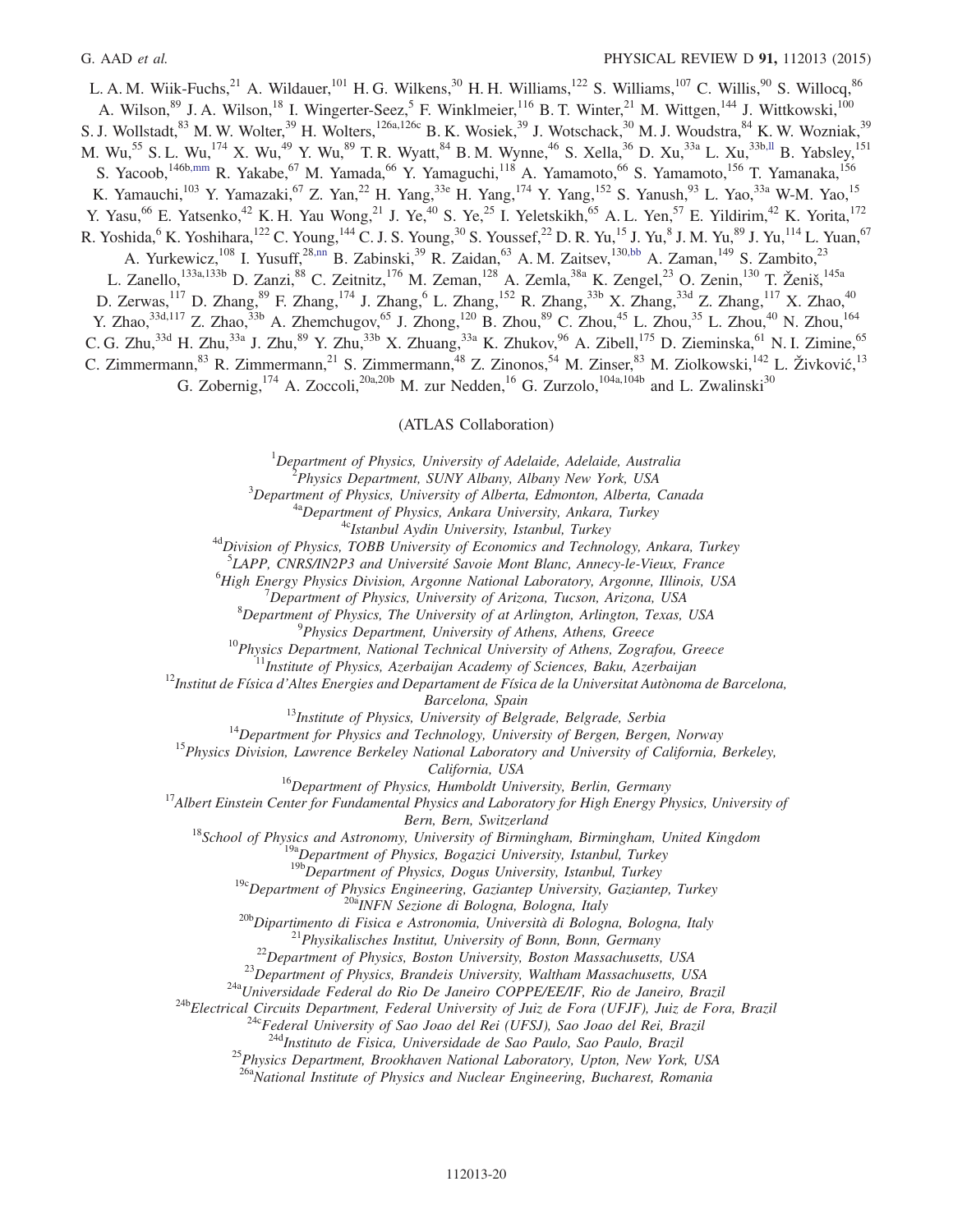<sup>26b</sup>National Institute for Research and Development of Isotopic and Molecular Technologies, Physics Department, Cluj Napoca, Romania <sup>26c</sup>University Politehnica Bucharest, Bucharest, Romania 26dWest University in Timisoara, Timisoara, Romania  $^{27}$ Departamento de Física, Universidad de Buenos Aires, Buenos Aires, Argentina  $28$ Cavendish Laboratory, University of Cambridge, Cambridge, United Kingdom  $^{29}$ Department of Physics, Carleton University, Ottawa, Ontario, Canada <sup>30</sup>CERN, Geneva, Switzerland <sup>31</sup>Enrico Fermi Institute, University of Chicago, Chicago, Illinois, USA 32aDepartamento de Física, Pontificia Universidad Católica de Chile, Santiago, Chile <sup>32b</sup>Departamento de Física, Universidad Técnica Federico Santa María, Valparaíso, Chile <sup>33a</sup>Institute of High Energy Physics, Chinese Academy of Sciences, Beijing, China 33b Department of Modern Physics, University of Science and Technology of China, Anhui, China  $33c$ Department of Physics, Nanjing University, Jiangsu, China 33dSchool of Physics, Shandong University, Shandong, China  $33e$  Department of Physics and Astronomy, Shanghai Key Laboratory for Particle Physics and Cosmology, Shanghai Jiao Tong University, Shanghai, China <sup>33f</sup>Physics Department, Tsinghua University, Beijing 100084, China <sup>34</sup>Laboratoire de Physique Corpusculaire, Clermont Université and Université Blaise Pascal and CNRS/ IN2P3, Clermont-Ferrand, France <sup>35</sup>Nevis Laboratory, Columbia University, Irvington, New York, USA <sup>36</sup>Niels Bohr Institute, University of Copenhagen, Kobenhavn, Denmark 37a<sub>INFN</sub> Gruppo Collegato di Cosenza, Laboratori Nazionali di Frascati, Italy  $37b$ Dipartimento di Fisica, Università della Calabria, Rende, Italy  $38a$ AGH University of Science and Technology, Faculty of Physics and Applied Computer Science, Krakow, Poland <sup>38b</sup>Marian Smoluchowski Institute of Physics, Jagiellonian University, Krakow, Poland  $^{9}$ Institute of Nuclear Physics Polish Academy of Sciences, Krakow, Poland <sup>40</sup>Physics Department, Southern Methodist University, Dallas, Texas, USA <sup>41</sup>Physics Department, University of Texas at Dallas, Richardson, Texas, USA  $^{42}$ DESY, Hamburg and Zeuthen, Germany <sup>43</sup>Institut für Experimentelle Physik IV, Technische Universität Dortmund, Dortmund, Germany <sup>44</sup>Institut für Kern- und Teilchenphysik, Technische Universität Dresden, Dresden, Germany 45 Department of Physics, Duke University, Durham, North Carolina, USA <sup>46</sup>SUPA-School of Physics and Astronomy, University of Edinburgh, Edinburgh, United Kingdom <sup>47</sup>INFN Laboratori Nazionali di Frascati, Frascati, Italy  $^{48}$ Fakultät für Mathematik und Physik, Albert-Ludwigs-Universität, Freiburg, Germany  $^{9}$ Section de Physique, Université de Genève, Geneva, Switzerland 50aINFN Sezione di Genova, Genova, Italy 50b Dipartimento di Fisica, Università di Genova, Genova, Italy 51aE. Andronikashvili Institute of Physics, Iv. Javakhishvili Tbilisi State University, Tbilisi, Georgia 51bHigh Energy Physics Institute, Tbilisi State University, Tbilisi, Georgia <sup>52</sup>II Physikalisches Institut, Justus-Liebig-Universität Giessen, Giessen, Germany 53SUPA-School of Physics and Astronomy, University of Glasgow, Glasgow, United Kingdom <sup>54</sup>II Physikalisches Institut, Georg-August-Universität, Göttingen, Germany <sup>55</sup>Laboratoire de Physique Subatomique et de Cosmologie, Université Grenoble-Alpes, CNRS/IN2P3, Grenoble, France <sup>56</sup>Department of Physics, Hampton University, Hampton, Virgina, USA 57 Laboratory for Particle Physics and Cosmology, Harvard University, Cambridge, Massachusetts, USA <sup>58a</sup>Kirchhoff-Institut für Physik, Ruprecht-Karls-Universität Heidelberg, Heidelberg, Germany <sup>58b</sup>Physikalisches Institut, Ruprecht-Karls-Universität Heidelberg, Heidelberg, Germany 58cZITI Institut für technische Informatik, Ruprecht-Karls-Universität Heidelberg, Mannheim, Germany <sup>59</sup>Faculty of Applied Information Science, Hiroshima Institute of Technology, Hiroshima, Japan <sup>60a</sup>Department of Physics, The Chinese University of Hong Kong, Shatin, N.T., Hong Kong, China <sup>60b</sup>Department of Physics, The University of Hong Kong, Hong Kong, China  $60c$  Department of Physics, The Hong Kong University of Science and Technology, Clear Water Bay, Kowloon, Hong Kong, China  $61$ Department of Physics, Indiana University, Bloomington, Indina, USA

 $^{62}$ Institut für Astro- und Teilchenphysik, Leopold-Franzens-Universität, Innsbruck, Austria

 $^{63}$ University of Iowa, Iowa City IA, United States of America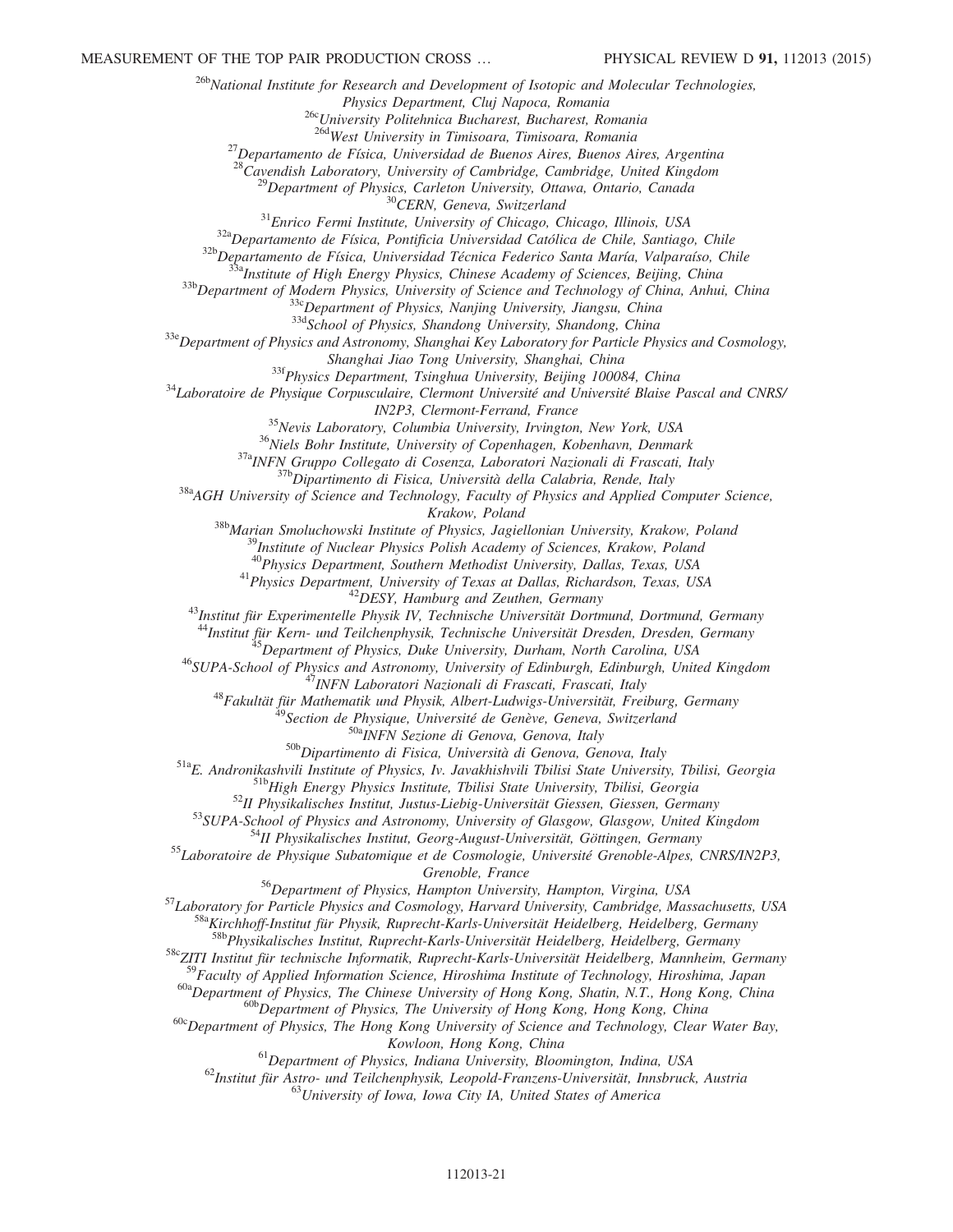$64$ Department of Physics and Astronomy, Iowa State University, Ames, Iowa, USA

<sup>65</sup>Joint Institute for Nuclear Research, JINR Dubna, Dubna, Russia

<sup>66</sup>KEK, High Energy Accelerator Research Organization, Tsukuba, Japan

 $^{67}$ Graduate School of Science, Kobe University, Kobe, Japan

<sup>68</sup>Faculty of Science, Kyoto University, Kyoto, Japan

<sup>69</sup>Kyoto University of Education, Kyoto, Japan

 $^{70}$ Department of Physics, Kyushu University, Fukuoka, Japan

 $71$ Instituto de Física La Plata, Universidad Nacional de La Plata and CONICET, La Plata, Argentina

 $72$ Physics Department, Lancaster University, Lancaster, United Kingdom

<sup>73a</sup>INFN Sezione di Lecce, Lecce, Italy

 $^{73b}$ Dipartimento di Matematica e Fisica, Università del Salento, Lecce, Italy

 $74$ Oliver Lodge Laboratory, University of Liverpool, Liverpool, United Kingdom

<sup>75</sup>Department of Physics, Jožef Stefan Institute and University of Ljubljana, Ljubljana, Slovenia

<sup>76</sup>School of Physics and Astronomy, Queen Mary University of London, London, United Kingdom

<sup>77</sup>Department of Physics, Royal Holloway University of London, Surrey, United Kingdom

<sup>78</sup>Department of Physics and Astronomy, University College London, London, United Kingdom

<sup>79</sup>Louisiana Tech University, Ruston Louisiana, USA

<sup>80</sup>Laboratoire de Physique Nucléaire et de Hautes Energies, UPMC and Université Paris-Diderot and CNRS/IN2P3, Paris, France

 $81$ Fysiska institutionen, Lunds universitet, Lund, Sweden

<sup>82</sup>Departamento de Fisica Teorica C-15, Universidad Autonoma de Madrid, Madrid, Spain

<sup>83</sup>Institut für Physik, Universität Mainz, Mainz, Germany

84 School of Physics and Astronomy, University of Manchester, Manchester, United Kingdom

<sup>85</sup>CPPM, Aix-Marseille Université and CNRS/IN2P3, Marseille, France

<sup>86</sup>Department of Physics, University of Massachusetts, Amherst, Massachusetts, USA

 $87$ Department of Physics, McGill University, Montreal QC, Canada

88School of Physics, University of Melbourne, Victoria, Australia

<sup>89</sup>Department of Physics, The University of Michigan, Ann Arbor, Michigan, USA

 $90$ Department of Physics and Astronomy, Michigan State University, East Lansing, Michigan, USA

91a<sub>INFN</sub> Sezione di Milano, Milano, Italy

91bDipartimento di Fisica, Università di Milano, Milano, Italy

 $^{92}$ B.I. Stepanov Institute of Physics, National Academy of Sciences of Belarus, Minsk, Republic of Belarus

 $^{93}$ National Scientific and Educational Centre for Particle and High Energy Physics,

Minsk, Republic of Belarus

 $94$ Department of Physics, Massachusetts Institute of Technology, Cambridge Massachusetts, USA

 $^{95}$ Group of Particle Physics, University of Montreal, Montreal QC, Canada

<sup>96</sup>P.N. Lebedev Institute of Physics, Academy of Sciences, Moscow, Russia

 $97$ Institute for Theoretical and Experimental Physics (ITEP), Moscow, Russia

<sup>98</sup>National Research Nuclear University MEPhI, Moscow, Russia

 $^{99}$ D.V. Skobeltsyn Institute of Nuclear Physics, M.V. Lomonosov Moscow State University, Moscow, Russia

 $100F$ akultät für Physik, Ludwig-Maximilians-Universität München, München, Germany

 $101$ Max-Planck-Institut für Physik (Werner-Heisenberg-Institut), München, Germany

<sup>102</sup>Nagasaki Institute of Applied Science, Nagasaki, Japan

<sup>103</sup>Graduate School of Science and Kobayashi-Maskawa Institute, Nagoya University, Nagoya, Japan <sup>104a</sup>INFN Sezione di Napoli, Napoli, Italy

<sup>104b</sup>Dipartimento di Fisica, Università di Napoli, Napoli, Italy

<sup>105</sup>Department of Physics and Astronomy, University of New Mexico, Albuquerque, New Mexico, USA

<sup>106</sup>Institute for Mathematics, Astrophysics and Particle Physics, Radboud University Nijmegen/Nikhef,

Nijmegen, Netherlands

<sup>107</sup>Nikhef National Institute for Subatomic Physics and University of Amsterdam, Amsterdam, Netherlands

<sup>108</sup>Department of Physics, Northern Illinois University, DeKalb, Illinois, USA

 $^{99}$ Budker Institute of Nuclear Physics, SB RAS, Novosibirsk, Russia

 $110$ Department of Physics, New York University, New York, New York, USA

<sup>111</sup>Ohio State University, Columbus Ohio, USA

<sup>112</sup>Faculty of Science, Okayama University, Okayama, Japan

<sup>113</sup>Homer L. Dodge Department of Physics and Astronomy, University of Oklahoma,

Norman, Oklahoma, USA

<sup>114</sup>Department of Physics, Oklahoma State University, Stillwater, Oklahoma, USA

<sup>115</sup>Palacký University, RCPTM, Olomouc, Czech Republic

<sup>116</sup>Center for High Energy Physics, University of Oregon, Eugene, Oregon, USA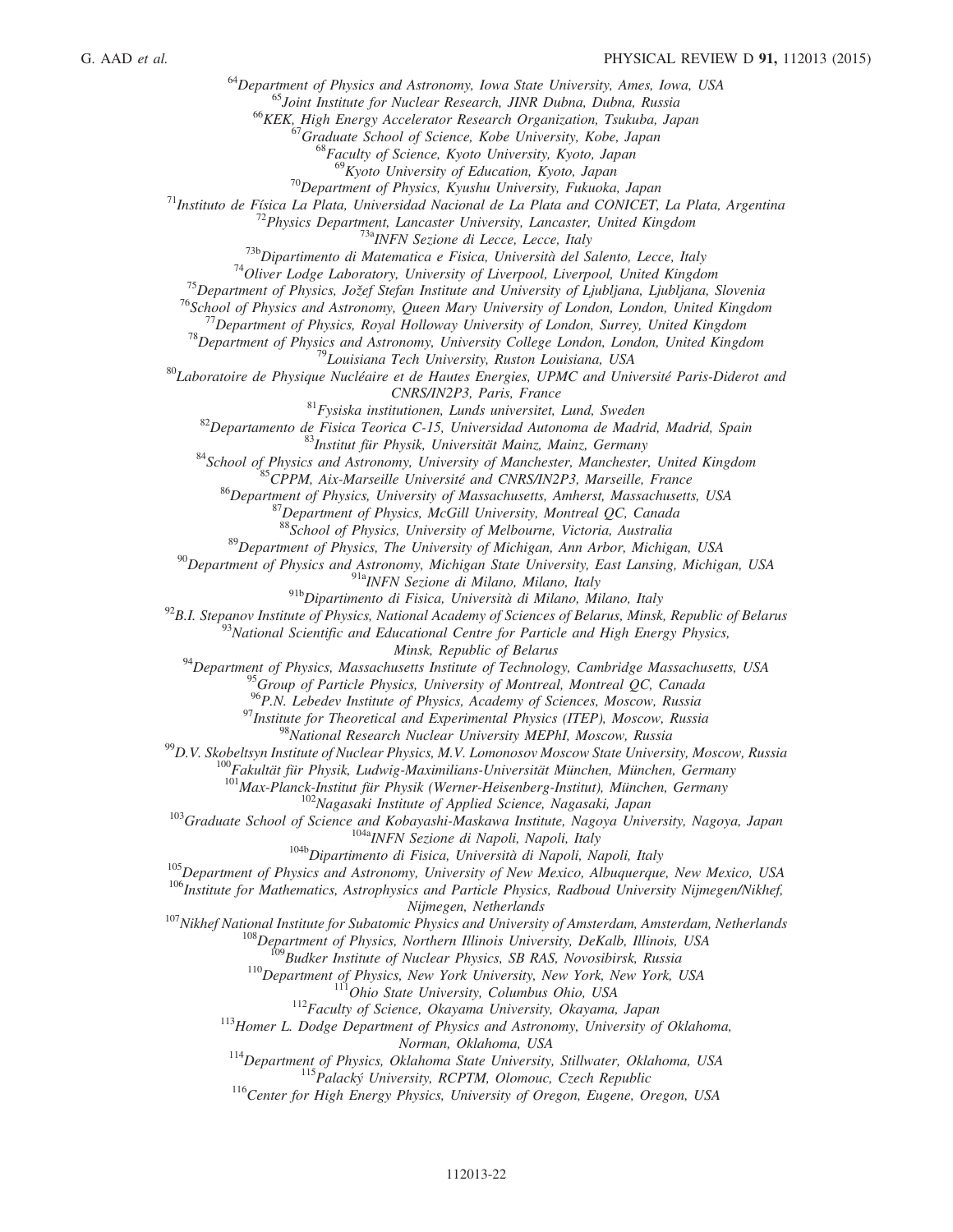<sup>117</sup>LAL, Université Paris-Sud and CNRS/IN2P3, Orsay, France

 $118$ Graduate School of Science, Osaka University, Osaka, Japan

 $119$ Department of Physics, University of Oslo, Oslo, Norway

 $120$ Department of Physics, Oxford University, Oxford, United Kingdom

<sup>121a</sup>INFN Sezione di Pavia, Pavia, Italy

<sup>121b</sup>Dipartimento di Fisica, Università di Pavia, Pavia, Italy

<sup>122</sup>Department of Physics, University of Pennsylvania, Philadelphia, Pennsylvania, USA

<sup>123</sup>Petersburg Nuclear Physics Institute, Gatchina, Russia

<sup>124a</sup>INFN Sezione di Pisa, Pisa, Italy

 $124b$ Dipartimento di Fisica E. Fermi, Università di Pisa, Pisa, Italy

<sup>125</sup>Department of Physics and Astronomy, University of Pittsburgh, Pittsburgh, Pennsylvania, USA

<sup>126a</sup>Laboratorio de Instrumentacao e Fisica Experimental de Particulas-LIP, Lisboa, Portugal

<sup>126b</sup>Faculdade de Ciências, Universidade de Lisboa, Lisboa, Portugal

<sup>126c</sup>Department of Physics, University of Coimbra, Coimbra, Portugal

<sup>126d</sup>Centro de Física Nuclear da Universidade de Lisboa, Lisboa, Portugal

<sup>126e</sup>Departamento de Fisica, Universidade do Minho, Braga, Portugal

<sup>126f</sup>Departamento de Fisica Teorica y del Cosmos and CAFPE, Universidad de Granada, Granada, Spain

 $126g$  $\dot{D}ep$  Fisica and CEFITEC of Faculdade de Ciencias e Tecnologia, Universidade Nova de Lisboa,

Caparica, Portugal

 $127$ Institute of Physics, Academy of Sciences of the Czech Republic, Praha, Czech Republic

 $128C$ zech Technical University in Prague, Praha, Czech Republic

 $129$ Faculty of Mathematics and Physics, Charles University in Prague, Praha, Czech Republic

 $130$ State Research Center Institute for High Energy Physics, Protvino, Russia

<sup>131</sup> Particle Physics Department, Rutherford Appleton Laboratory, Didcot, United Kingdom

 $2R$ itsumeikan University, Kusatsu, Shiga, Japan

133a<sub>INFN</sub> Sezione di Roma, Roma, Italy

<sup>133b</sup>Dipartimento di Fisica, Sapienza Università di Roma, Roma, Italy

<sup>134a</sup>INFN Sezione di Roma Tor Vergata, Roma, Italy

<sup>134b</sup>Dipartimento di Fisica, Università di Roma Tor Vergata, Roma, Italy

<sup>135a</sup>INFN Sezione di Roma Tre, Roma, Italy

<sup>135b</sup>Dipartimento di Matematica e Fisica, Università Roma Tre, Roma, Italy

<span id="page-23-6"></span><sup>136a</sup>Faculté des Sciences Ain Chock, Réseau Universitaire de Physique des Hautes Energies-Université Hassan II, Casablanca, Morocco

<sup>136b</sup>Centre National de l'Energie des Sciences Techniques Nucleaires, Rabat, Morocco

136cFaculté des Sciences Semlalia, Université Cadi Ayyad, LPHEA-Marrakech, Morocco

<span id="page-23-0"></span><sup>136d</sup>Faculté des Sciences, Université Mohamed Premier and LPTPM, Oujda, Morocco

<sup>136e</sup>Faculté des sciences, Université Mohammed V-Agdal, Rabat, Morocco

<sup>137</sup>IRFU/IRFU (Institut de Recherches sur les Lois Fondamentales de l'Univers),

CEA Saclay (Commissariat à l'Energie Atomique et aux Energies Alternatives),

Gif-sur-Yvette, France

 $138$ Santa Cruz Institute for Particle Physics, University of California Santa Cruz, Santa Cruz, California, USA

<sup>139</sup>Department of Physics, University of Washington, Seattle, Washington, USA

<span id="page-23-5"></span><span id="page-23-4"></span><span id="page-23-3"></span><span id="page-23-2"></span><span id="page-23-1"></span><sup>140</sup>Department of Physics and Astronomy, University of Sheffield, Sheffield, United Kingdom

<sup>141</sup>Department of Physics, Shinshu University, Nagano, Japan

 $142$ Fachbereich Physik, Universität Siegen, Siegen, Germany

<sup>143</sup>Department of Physics, Simon Fraser University, Burnaby, British Columbia, Canada

<sup>144</sup>SLAC National Accelerator Laboratory, Stanford, California, USA

<span id="page-23-14"></span><span id="page-23-13"></span><span id="page-23-12"></span><span id="page-23-11"></span><span id="page-23-10"></span><span id="page-23-9"></span><span id="page-23-8"></span><span id="page-23-7"></span> $145a$ Faculty of Mathematics, Physics & Informatics, Comenius University, Bratislava, Slovak Republic

<span id="page-23-18"></span><span id="page-23-17"></span><span id="page-23-16"></span><span id="page-23-15"></span><sup>145b</sup>Department of Subnuclear Physics, Institute of Experimental Physics of the Slovak Academy of

Sciences, Kosice, Slovak Republic

<sup>146a</sup>Department of Physics, University of Cape Town, Cape Town, South Africa

146b Department of Physics, University of Johannesburg, Johannesburg, South Africa

 $146c$ School of Physics, University of the Witwatersrand, Johannesburg, South Africa

 $147a$ Department of Physics, Stockholm University, Stockholm, Sweden

<sup>147b</sup>The Oskar Klein Centre, Stockholm, Sweden

<sup>148</sup>Physics Department, Royal Institute of Technology, Stockholm, Sweden

 $149$ Departments of Physics & Astronomy and Chemistry, Stony Brook University,

Stony Brook, New York, USA

<span id="page-23-22"></span><span id="page-23-21"></span><span id="page-23-20"></span><span id="page-23-19"></span><sup>150</sup>Department of Physics and Astronomy, University of Sussex, Brighton, United Kingdom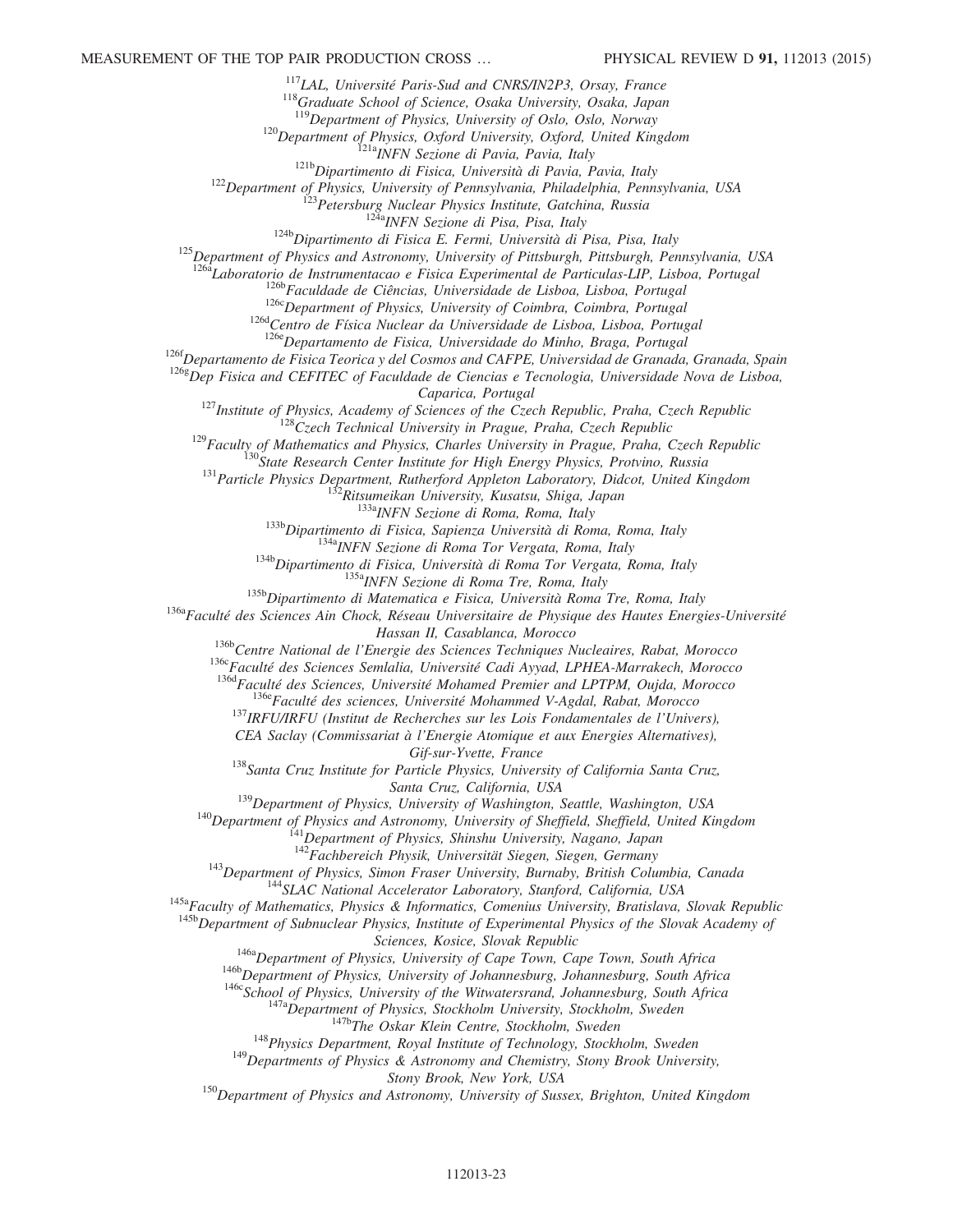<sup>151</sup>School of Physics, University of Sydney, Sydney, Australia

<sup>152</sup>Institute of Physics, Academia Sinica, Taipei, Taiwan

<sup>153</sup>Department of Physics, Technion: Israel Institute of Technology, Haifa, Israel

<span id="page-24-7"></span><span id="page-24-6"></span><span id="page-24-5"></span><span id="page-24-4"></span><span id="page-24-3"></span><span id="page-24-2"></span><span id="page-24-1"></span><span id="page-24-0"></span><sup>154</sup>Raymond and Beverly Sackler School of Physics and Astronomy, Tel Aviv University, Tel Aviv, Israel

<sup>155</sup>Department of Physics, Aristotle University of Thessaloniki, Thessaloniki, Greece

<sup>156</sup>International Center for Elementary Particle Physics and Department of Physics,

The University of Tokyo, Tokyo, Japan

<span id="page-24-10"></span><span id="page-24-9"></span><span id="page-24-8"></span><sup>157</sup>Graduate School of Science and Technology, Tokyo Metropolitan University, Tokyo, Japan

<sup>158</sup>Department of Physics, Tokyo Institute of Technology, Tokyo, Japan

<sup>159</sup>Department of Physics, University of Toronto, Toronto, Ontario, Canada

<sup>160a</sup>TRIUMF, Vancouver BC, Toronto, Ontario, Canada

<sup>160b</sup>Department of Physics and Astronomy, York University, Toronto, Ontario, Canada

<sup>161</sup>Faculty of Pure and Applied Sciences, University of Tsukuba, Tsukuba, Japan

 $^{162}$ Department of Physics and Astronomy, Tufts University, Medford, Massachusetts, USA

<sup>163</sup>Centro de Investigaciones, Universidad Antonio Narino, Bogota, Colombia

<span id="page-24-16"></span><span id="page-24-15"></span><span id="page-24-14"></span><span id="page-24-13"></span><span id="page-24-12"></span><span id="page-24-11"></span>164 Department of Physics and Astronomy, University of California Irvine, Irvine, California, USA

165aINFN Gruppo Collegato di Udine, Sezione di Trieste, Udine, Italy

 $^{165b}$ ICTP, Trieste, Udine, Italy

<sup>165c</sup>Dipartimento di Chimica, Fisica e Ambiente, Università di Udine, Udine, Italy

 $166$ Department of Physics, University of Illinois, Urbana, Illinois, USA

<sup>167</sup>Department of Physics and Astronomy, University of Uppsala, Uppsala, Sweden

<sup>168</sup>Instituto de Física Corpuscular (IFIC) and Departamento de Física Atómica, Molecular y Nuclear and

Departamento de Ingeniería Electrónica and Instituto de Microelectrónica de Barcelona (IMB-CNM),

University of Valencia and CSIC, Valencia, Spain

<sup>169</sup>Department of Physics, University of British Columbia, Vancouver, British, Canada

 $170$ Department of Physics and Astronomy, University of Victoria, Victoria, British, Canada

 $171$ Department of Physics, University of Warwick, Coventry, United Kingdom 172Waseda University, Tokyo, Rehovot, Japan

<sup>173</sup>Department of Particle Physics, The Weizmann Institute of Science, Rehovot, Israel

 $174$ Department of Physics, University of Wisconsin, Madison, Wisconsin, USA

<sup>175</sup>Fakultät für Physik und Astronomie, Julius-Maximilians-Universität, Würzburg, Germany

<sup>176</sup>Fachbereich C Physik, Bergische Universität Wuppertal, Wuppertal, Germany

<sup>177</sup>Department of Physics, Yale University, New Haven, Connecticut, USA

<sup>178</sup>Yerevan Physics Institute, Yerevan, Armenia

 $1^{179}$ Centre de Calcul de l'Institut National de Physique Nucléaire et de Physique des Particules (IN2P3),

Villeurbanne, France

[a](#page-12-0)Deceased.

<sup>[b](#page-11-31)</sup>Also at Department of Physics, King's College London, London, United Kingdom.

<sup>[c](#page-11-32)</sup>Also at Institute of Physics, Azerbaijan Academy of Sciences, Baku, Azerbaijan.

[d](#page-11-33)Also at Novosibirsk State University, Novosibirsk, Russia.

[e](#page-11-34)Also at TRIUMF, Vancouver BC, Canada.

[f](#page-12-1)Also at Department of Physics, California State University, Fresno CA, United States of America.

<sup>[g](#page-12-2)</sup>Also at Department of Physics, University of Fribourg, Fribourg, Switzerland.

[h](#page-12-3)Also at Departamento de Fisica e Astronomia, Faculdade de Ciencias, Universidade do Porto, Portugal.

<sup>[i](#page-12-4)</sup>Also at Tomsk State University, Tomsk, Russia.

<sup>[j](#page-12-4)</sup>Also at CPPM, Aix-Marseille Université and CNRS/IN2P3, Marseille, France.

[k](#page-12-5)Also at Università di Napoli Parthenope, Napoli, Italy.

<sup>1</sup>A[l](#page-12-6)so at Institute of Particle Physics (IPP), Canada.

[m](#page-13-0)Also at Particle Physics Department, Rutherford Appleton Laboratory, Didcot, United Kingdom.

<sup>[n](#page-13-1)</sup>Also at Department of Physics, St. Petersburg State Polytechnical University, St. Petersburg, Russia.

<sup>[o](#page-14-0)</sup>Also at Louisiana Tech University, Ruston LA, United States of America.

<su[p](#page-14-1)>p</sup>Also at Institucio Catalana de Recerca i Estudis Avancats, ICREA, Barcelona, Spain.

<sup>[q](#page-14-2)</sup>Also at Department of Physics, National Tsing Hua University, Taiwan.

<sup>[r](#page-14-3)</sup>Also at Department of Physics, The University of Texas at Austin, Austin TX, United States of America.

[s](#page-14-4)Also at Institute of Theoretical Physics, Ilia State University, Tbilisi, Georgia.

<sup>[t](#page-14-4)</sup>Also at CERN, Geneva, Switzerland.

<s[u](#page-14-5)p>u</sup>Also at Georgian Technical University (GTU), Tbilisi, Georgia.

[v](#page-15-0)Also at Ochadai Academic Production, Ochanomizu University, Tokyo, Japan.

[w](#page-15-0)Also at Manhattan College, New York NY, United States of America.